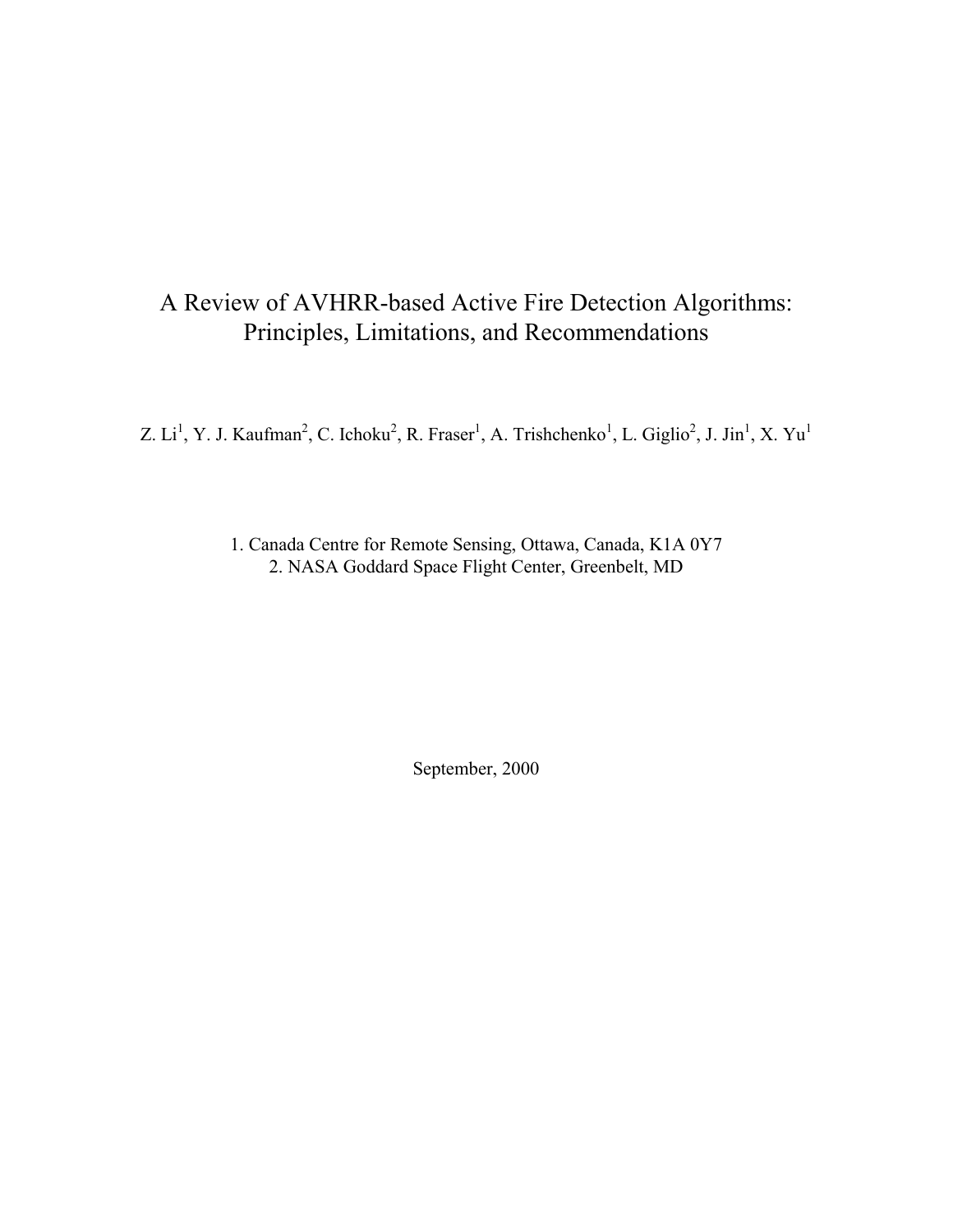#### **Abstract**

As an important agent of climate change and major disturbance to ecosystems, fire is drawing increased attention from both scientists and the general public alike. Remote sensing plays an important role in obtaining quick and complete information on the occurrence and development of fires. There currently exist dozens of algorithms that use different satellite sensors to detect and monitor fire activity around the world. This paper provides an overview of various AVHRR-based algorithms for detecting active burning in three general categories: single channel threshold algorithms, multi-channel threshold algorithms, and spatial contextual algorithms. Emphasis of the discussion is placed on their physical principles, merits and limitations, as well as areas of potential improvement. Recommendations are made to address some outstanding issues such as cloud cover, surface reflection, and threshold setting. Five fire detection algorithms (IGBP, MODIS, ESA, CCRS, and Giglio et al.) are compared by applying them across the Canadian boreal forest for a six-month period and comparing cumulative fire pixels with a ground-truth data set. While fire detection algorithms are generally considered to be mature relative to algorithms for mapping burned areas, the performance of the algorithms under evaluation differs drastically, some producing considerable commission and omission errors. This implies that the hot spot detection algorithms are not robust enough for global operational use and no single-sensor algorithm is optimal to generate global fire products. Suggestions are made to further explore the potential offered by both existing and future sensors that would help improve the performance of fire detection algorithms.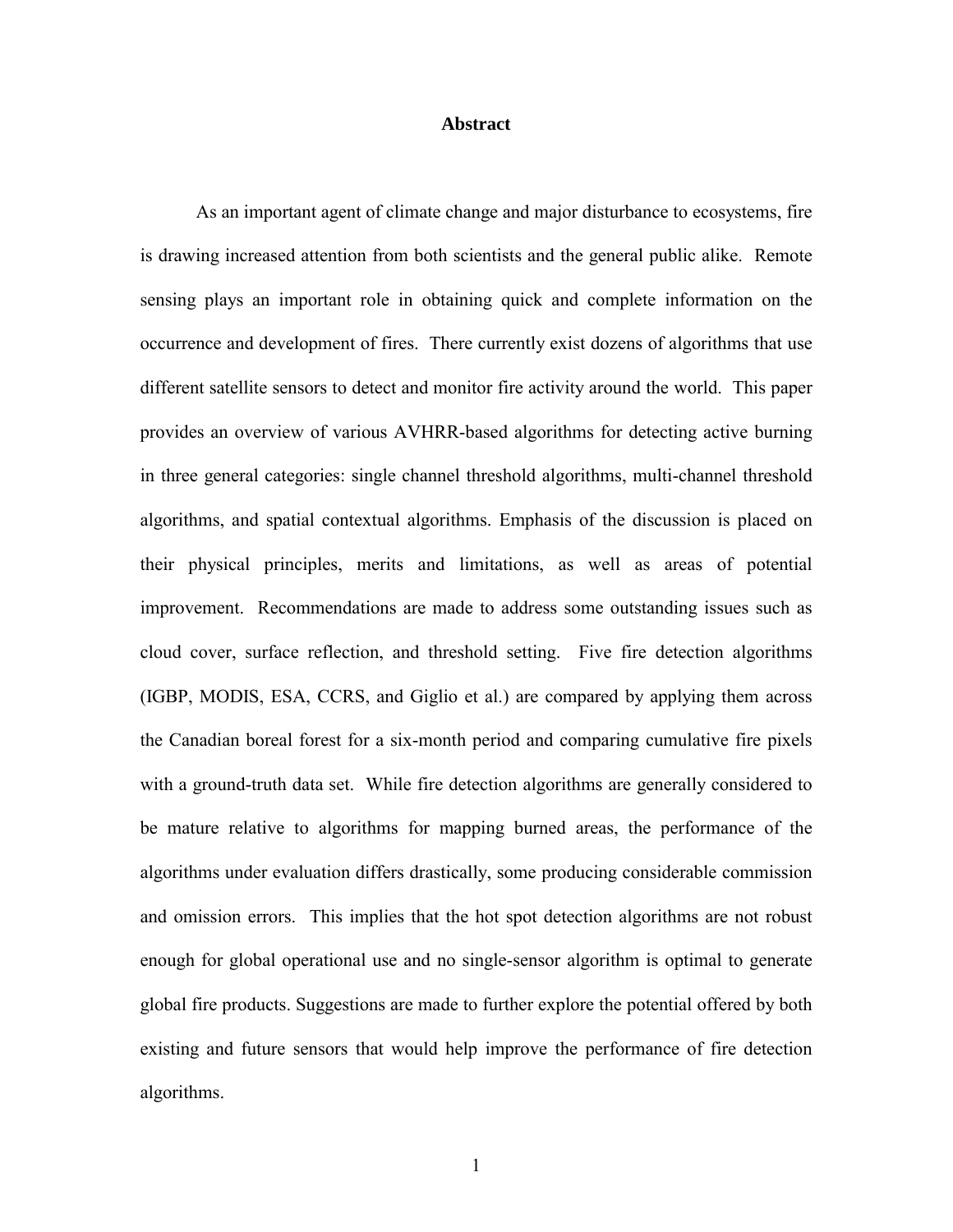#### 1. **Introduction**

Biomass burning has tremendous impact on the Earth's ecosystems and climate, for it drastically alters the landscape and vegetation patterns, and emits large amounts of greenhouse gases and aerosol particles (Crutzen et al. 1979, Crutzen and Andreae 1990; Kaufman et al. 1998a). Smoke aerosols may interact with cloud droplets (Kaufman and Fraser, 1997; Reid et al. 1999) and alter considerably the Earth's radiation budget (Li et al. 1995; Li, 1998). Assessment and understanding of the wide-reaching and long-lasting effects of fires on the environment and climate entails a good knowledge of the spatial distribution and temporal variation of fire activity on a global scale. This may be achieved only through the use of remote sensing technologies, which provide an efficient and economical means of acquiring fire information over large areas on a routine basis, despite various limitations and shortcomings (Justice et al. 1993; Setzer and Malingreau 1996).

Several international programs have been established towards the goal of gaining complete information on fire activity around the world using satellite sensors. These include the International Geosphere Biosphere Program, Data and Information System's (IGBP-DIS) Global Fire Product initiative (Justice and Malingreau, 1993, 1996), the World Fire Web, the ASTR World Fire Atlas (Arino and Rosaz, 1999), the MODIS Fire Product (Kaufman et al., 1998a), and many other national and regional fire programs as summarized in Gregoire et al. (2000). These activities are among those endorsed by the Global Observation of Forest Cover program (Ahern et al. 1998). The overall objective of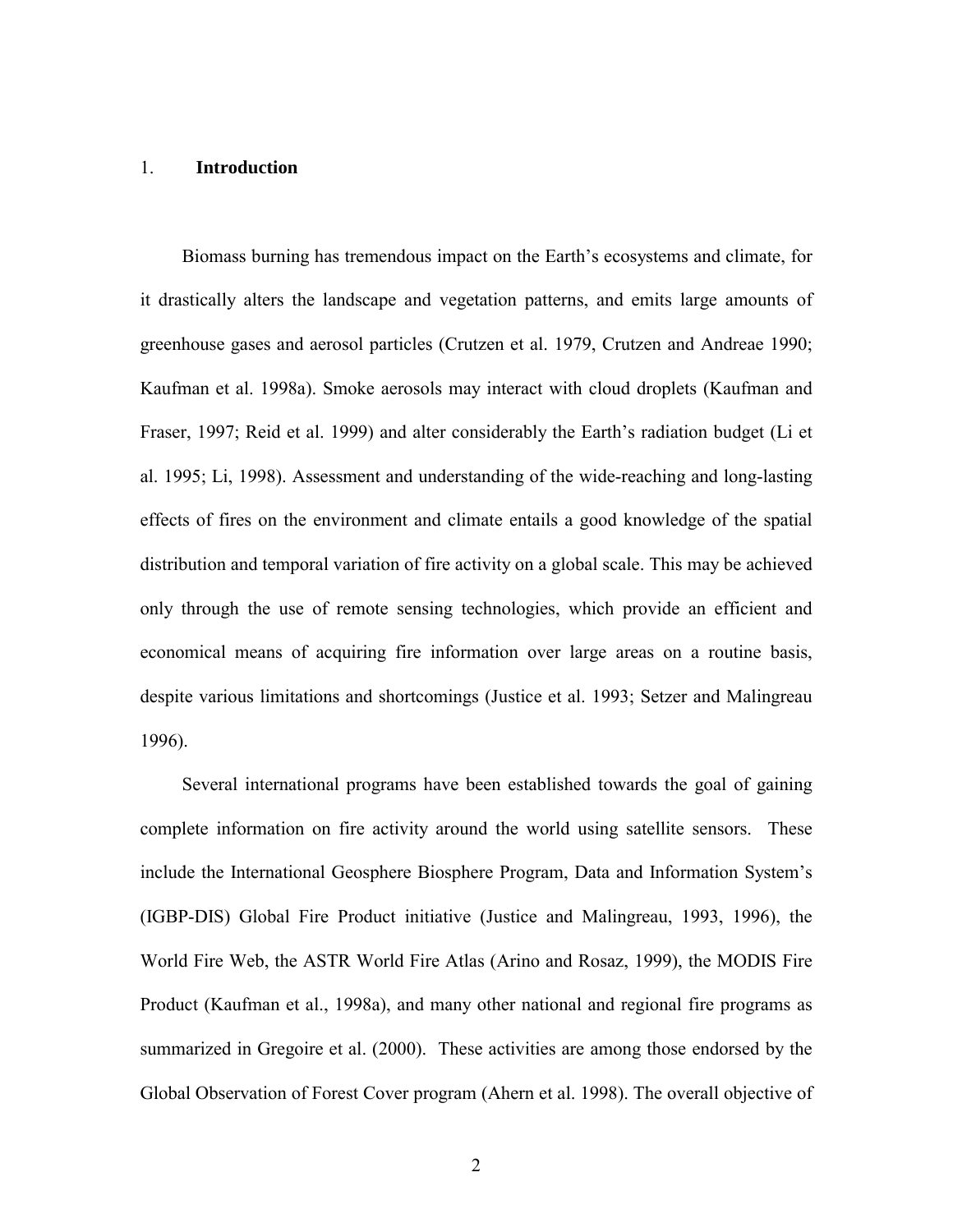GOFC is to improve our understanding of the impact of forest dynamics and forest fires on the global carbon budget. Since forest fires affect both forest dynamics and the carbon budget, monitoring and mapping forest fire is a major component of GOFC.

GOFC has two requirements 1) *near-real-time detection and monitoring of fires during the fire season and 2) post-fire season mapping of the burnt areas*. These requirements respond to the needs of three fire user groups: the global change research community, policy and decision-makers, and fire managers (Ahern 2000). Specific needs for fire information are diverse among these groups. For active fire detection, the main difference in request of fire information lies in the promptness of information delivery, with fire managers and climate research community being the most and least demanding user groups, respectively. The speed of obtaining and disseminating fire information is dictated, to a large extent, by the fire monitoring systems that are reviewed in a separate paper in this book (Gregoire et al. 2000). The accuracy of fire information is a common concern for all user groups that is determined primarily by fire detection algorithms, which are the subject of this paper. The accuracy is measured in terms of levels of both commission and omission errors and the location of fires detected that should be well defined and documented.

Remote sensing of fires has been achieved using a variety of space-borne systems/sensors. The most widely used sensor for long-term and large-scale fire monitoring is the Advanced Very High Resolution Radiometer (AVHRR) aboard the National Oceanic and Atmospheric Administration's (NOAA) polar orbiting satellites [Flannigan and Vonder Haar 1986; Kaufman et al., 1990a; Arino and Mellinotte 1998; Justice et al. 1996; Li et al. 1997]. Measurements from many other sensors have also been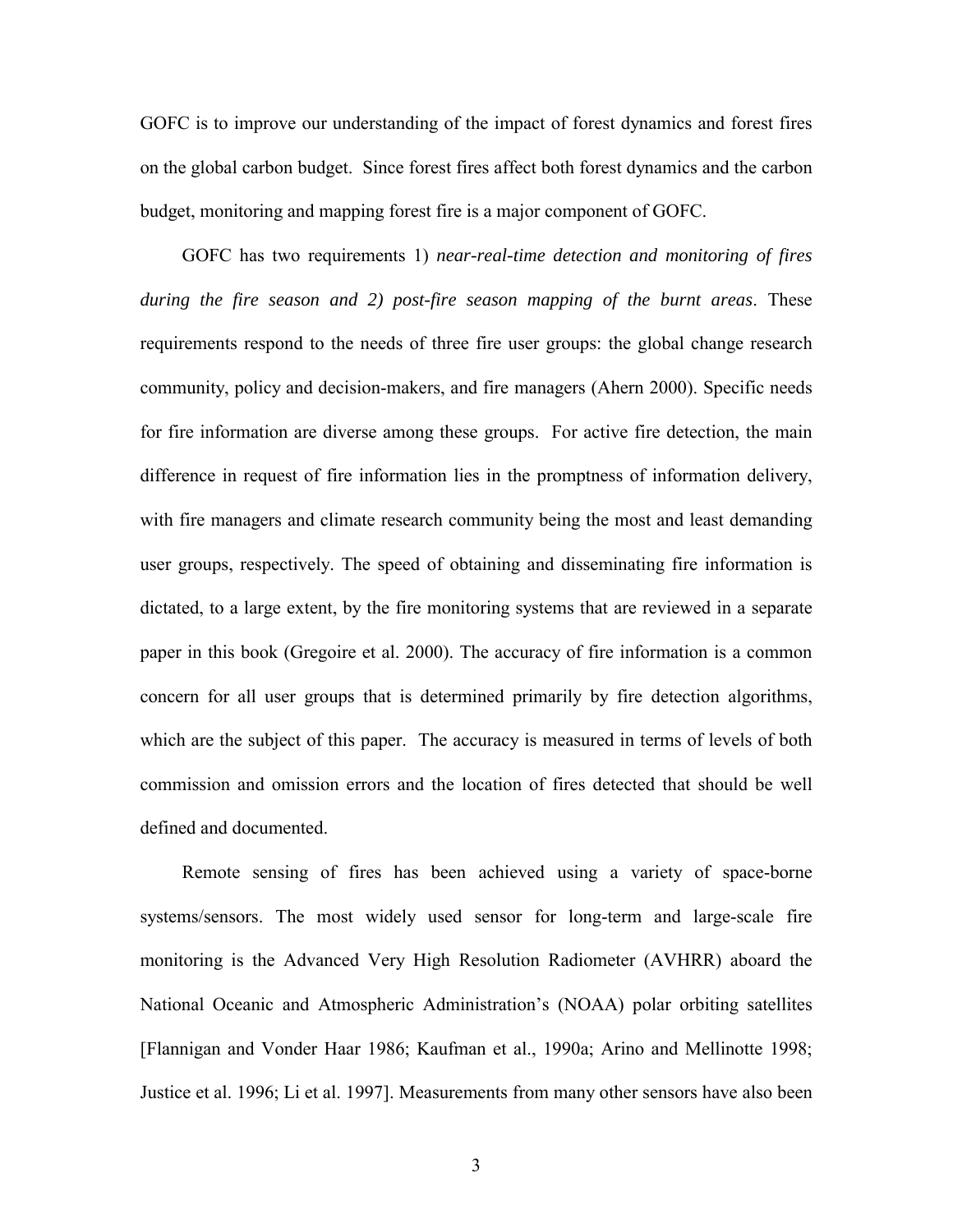employed such as GOES [Menzel et al., 1991; Prins and Menzel, 1994], LANDSAT [Chuvieco and Congalton, 1988], DMSP [Cahoon et al., 1992], ATSR (Arino and Rosaz, 1999), and in the recently launched MODIS (Kaufman et al., 1998a). Each of the instruments has unique advantages and limitations for fire monitoring. For example, GOES offers frequent diurnal sampling (up to every 15 min), allowing a close surveillance of fire development, but at the expense of relatively poor spatial resolution (4 km or coarser) and limited coverage. In contrast, LANDSAT provides much more detailed information on the spatial distribution of individual fires, but suffers from an infrequent revisit (once every 16 days) and very small geographic coverage. It appears that AVHRR aboard NOAA satellites provides a reasonable trade-off between spatial and temporal coverage for global monitoring, with a variety of spectral bands. Besides, the long history of observation and well-understood sensor characteristics make AVHRR the workhorse for many GOFC programs. For example, AVHRR data have been employed to generate the first global fire product for the period April 1992-December 1993 under the IGBP-DIS fire initiative, and are being used to produce a near-real-time global fire data set under the WFW. Reconstruction of fire history over the entire North America is also underway by US and Canadian scientists under NASA's Land Use and Land Cover Change Program, a US contribution to GOFC. A more ideal instrument for fire monitoring is MODIS (onboard the TERRA satellite launched in December 1999) that includes special channels tailored to fire monitoring (Kaufman et al. 1998a). However, MODIS has yet to provide a long-term record of data.

In light of their unique and important role, AVHRR-based fire detection algorithms are the focus of this paper. Algorithms using data from other sensors are discussed in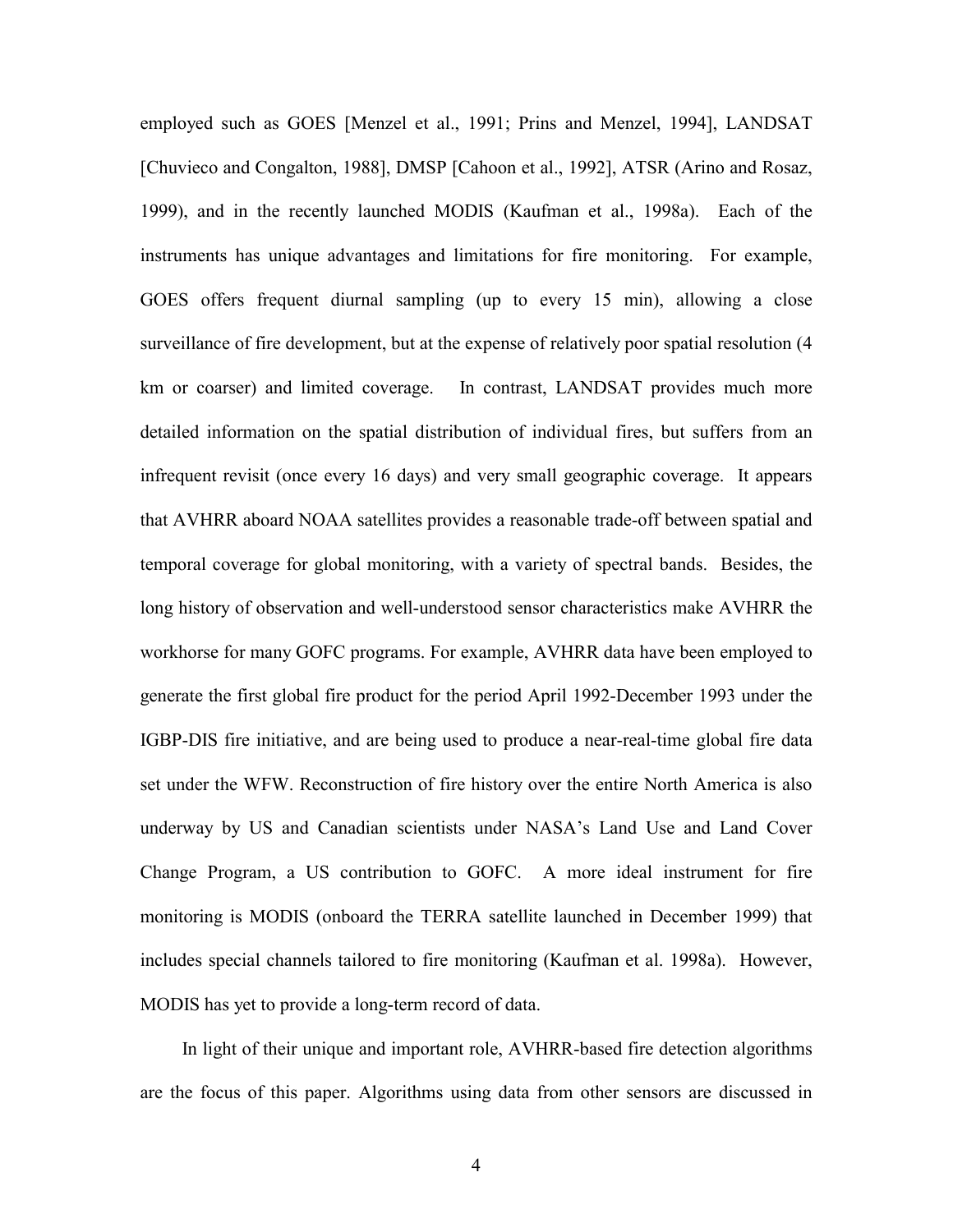separate papers in this book. A modified MODIS algorithm adapted to AVHRR data is also discussed, due to its similarity to the AVHRR algorithms. The following section describes the characteristics of AVHRR sensors. Section 3 reviews AVHRR-based fire detection algorithms in terms of their physical principles and limitations. The efficiency and performance of five commonly used algorithms are evaluated by applying them to the Canadian boreal forest (section 4), as a demonstration, which may not be valid for other ecosystems. Section 5 provides general and specific recommendations as to how the algorithms may be improved. A summary and conclusions are presented in the last section.

# **2. Characteristics of Sensors**

To better understand fire detection algorithms, the characteristics of NOAA/AVHRR, as well as EOS/MODIS, are described first. NOAA/AVHRR has two major advantages for fire monitoring. First, the instrument provides daily coverage of the entire planet at a moderate resolution  $(\sim 1 \text{ km})$ , which is critical for operational global fire monitoring. Second, it has wide spectral coverage comprising the visible (ch.1,  $0.63 \mu m$ ), near-infrared (ch.2,  $0.83 \mu m$ ), mid-infrared (ch.3,  $3.75 \mu m$ ), and thermal (ch.4-5,  $10-12$ µm) wavebands. All channels pertain to certain attributes of fire, but contain different information (Li et al., 1997). Smoke is more discernible in the visible channel, which has been employed to estimate fire smoke and trace gas emissions (Kaufman et al., 1994). However, due to the similar appearance of smoke and clouds in this channel, identification of smoke is better achieved with other AVHRR channels (Li et al. 2000a).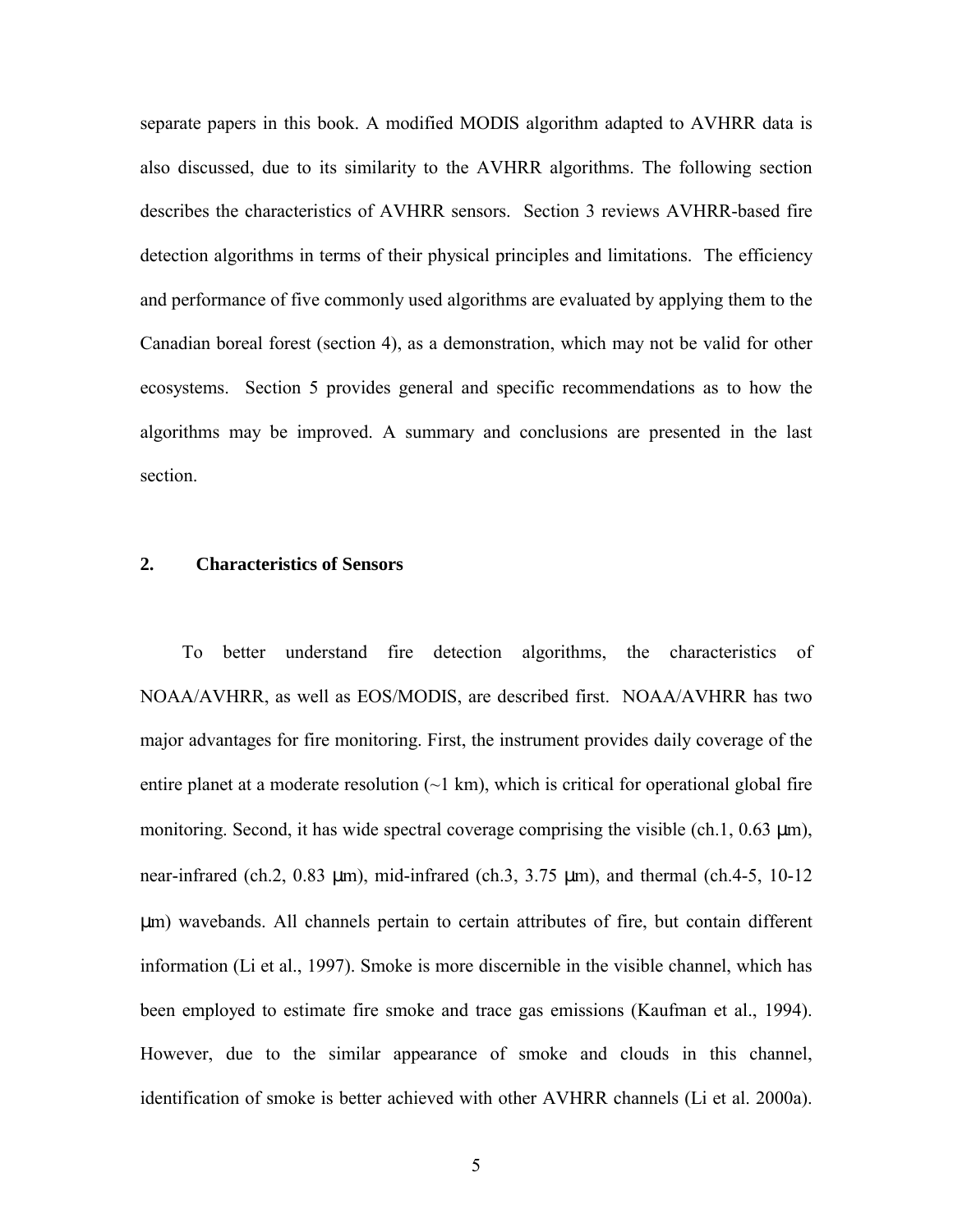Burned area can be assessed from reflectance differences between the visible and NIR channels (Kasischke et al., 1993; Razafimpanilo et al., 1995; Li et al., 2000b; Fraser et al., 2000), or from indices derived from the NIR/MIR spectral domain (Pereira, 1999; Barbosa et al. 1999). In principle, the size and temperature of sub-pixel fires may be determined from the thermal radiance in two infrared channels (ch. 3 and ch.4) for a uniform background (Dozier, 1981), if the sensor is not saturated and the signal is significant in both channels. In practice, this is often proven to be a difficult task. For example, deforestation fires in South America that are detected by AVHRR increase the signal at 10  $\mu$ m on average only by 1.5K, which is within the background variability in this channel (Kaufman et al., 1990a). The essence of fire detection lies in significantly enhanced radiance emitted in the mid-infrared region (ch.3) for typical fire temperatures, as governed by the Planck function. The mid-infrared channel is thus most useful for fire detection. It is highly sensitive to the presence of fires, which also poses a problem for fire detection. A very small fire within the 1-km pixel can easily saturate the channel. For example, a fire with a temperature of 1000 K located within a non-reflective background of 300 K, needs only be 13×13 m to saturate the 3.75 µm channel (Kaufman et al., 1990a; Robinson, 1991; Belward et al. 1993). To overcome the problem, channel 4 is often used in combination with channel 3. For moderate resolution satellite data like AVHRR, fires usually have varying temperature within the pixel, rendering unusually large differences in brightness temperature between the two channels.

The MODIS fire detection algorithms are based on those developed for AVHRR, but bring some new capability to the remote sensing arena. In the MODIS design, the 3.75 µm channel was shifted to 3.95 µm to avoid the variable water vapor absorption and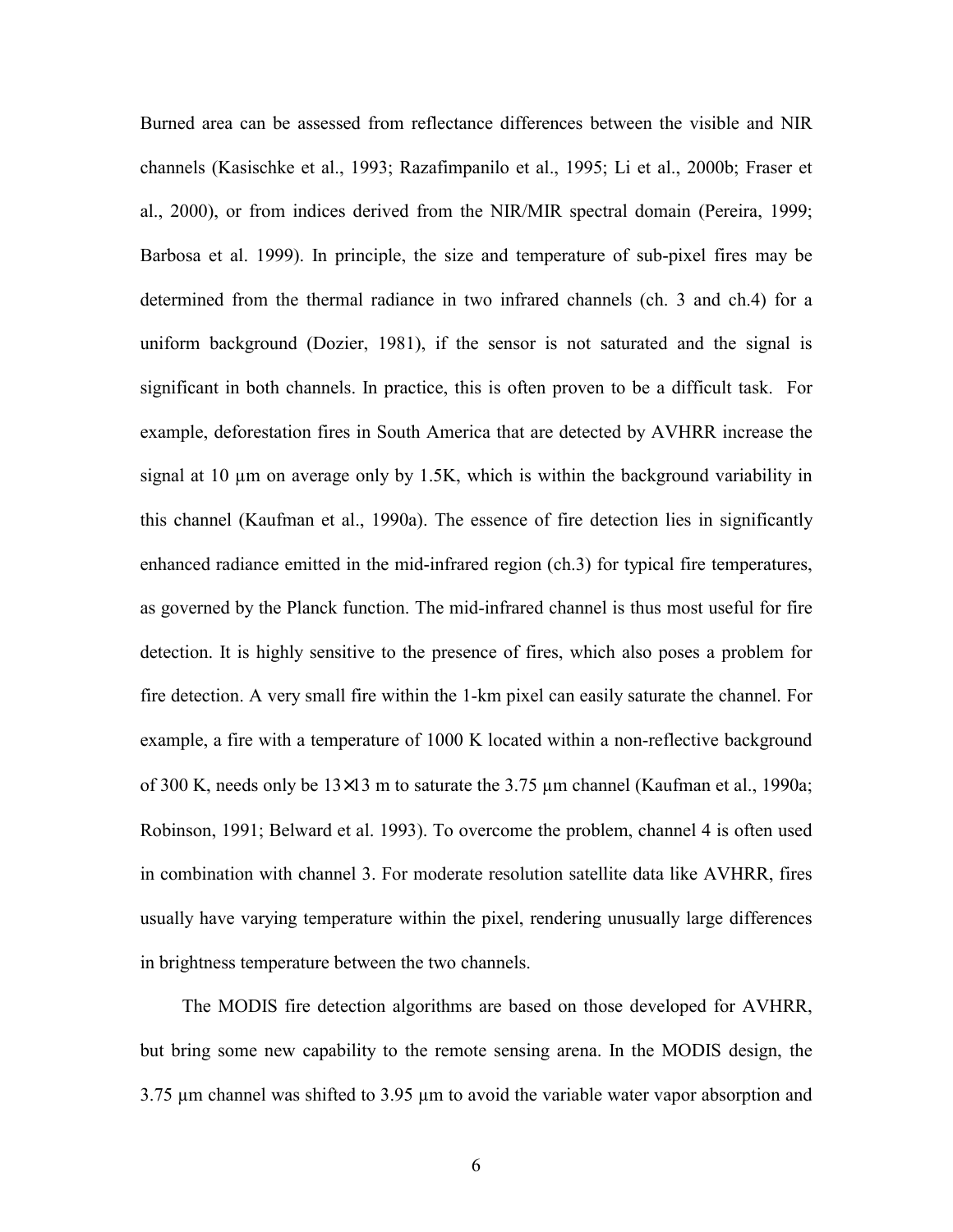to reduce reflected solar radiation by 40% (Kaufman et al., 1998a). MODIS visible and near IR channels  $(0.66$  and  $0.86 \mu m)$  both have a resolution of 250 m, which is advantageous for more accurate remote sensing of vegetation and burn scars. MODIS has a 1.65 µm channel (with a resolution of 500 m) that has been shown to be very sensitive to burn scars (Kaufman et al., 1998b; Eva and Lambin 1998). MODIS smoke detection employs the blue (0.41 and 0.47  $\mu$ m) and mid IR (2.1  $\mu$ m) channels in addition to the AVHRR red channel (0.66 µm) for better detection and discrimination of smoke from soil dust (Kaufman et al., 1997; Chu et al., 1998).

### **3. Review of Algorithms: Principles and Limitations**

Given that AVHRR fire detection algorithms have been reviewed in several previous papers (Robinson 1991; Justice et al., 1993; Setzer and Malingreau 1996; Martin et al., 1999), the overview given here is brief and focuses more on the physical principles. Similar to the recent classification by Martin et al. (1999), the majority of AVHRR-based fire detection algorithms may be classified in three categories: 1) single channel threshold algorithms based on channel 3; (2) multi-channel threshold algorithms; and 3) contextual algorithms that compare the potential fire pixel with the thermal properties of the background. Note that the single channel and multi-channel threshold algorithms are basically fixed threshold methods, while the contextual ones have variable values of thresholds. There might be a few other types of fire detection algorithms using AVHRR data that are not typical enough to be reviewed here, such as the raw digital count method used operationally in Brazil (Setzer and Pereira, 1991a; Pereira and Setzer, 1993).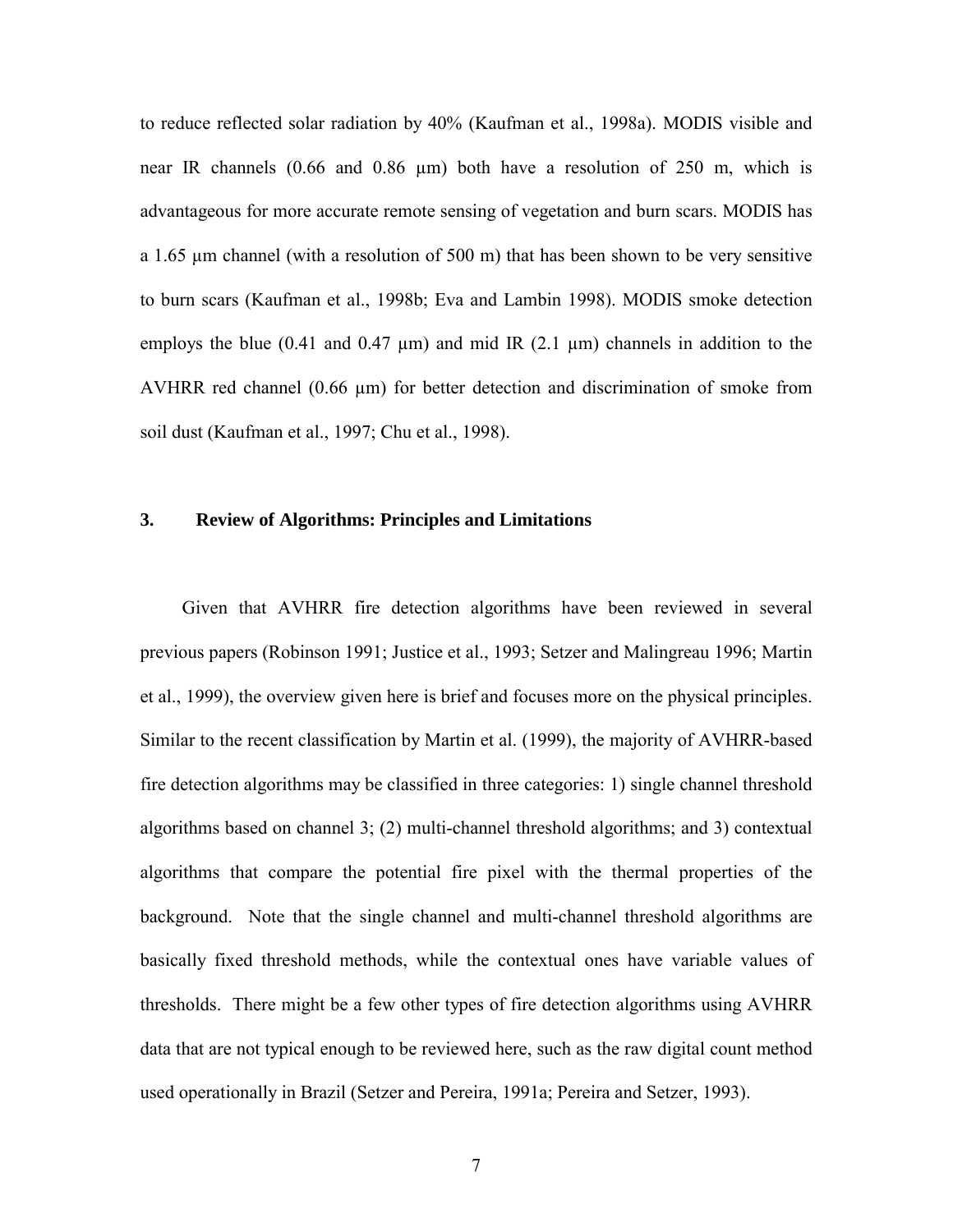#### *3.1 Single-channel threshold algorithm*

The single channel threshold algorithms rely only on AVHRR's mid-infrared channel, i.e. channel 3 centered around 3.75 µm. According to the Planck function, emission of thermal radiative energy reaches peak values for typical fire temperatures ranging from 500 K for smoldering fires to over 1000 K for flaming fires (Fig. 1). However, since AVHRR was not designed for fire monitoring, it is saturated at a brightness temperature of 320-331 K (Robinson, 1991), well below the fire temperature. For example, on a background of 300 K, a hot object at 1000 K that occupies only 0.02% of the pixel area can raise the pixel's brightness temperature at 3.75 µm to 324 K. Nevertheless, a non-fire target rarely reaches the saturation point, barring strong reflection of solar radiation due to clouds or bright land. Therefore, the saturated channel 3 is still useful for detecting the presence of fires especially for relatively cool environments and/or regions with low solar reflectivity (Muirhead and Cracknell 1985; Malingreau and Tucker 1988; Setzer and Pereira 1991b, 1992). The single channel threshold algorithm was also applied to other sensors such as the ATSR (Arino, 1999). Single channel thresholding is most useful for the evening satellite overpasses, where the contribution from reflected sunlight is minimal (Malingreau 1990; Langaas 1992).

The most challenging task in using channel 3 to detect fires during daytime is to account for the influence of solar reflection from cloud and bright surfaces within the limits dictated by the low saturation of ch.3. For example, a soil surface with a temperature of 300 K and a reflectance of 0.28 can saturate the 3.75 µm channel, even when no fire is present (Giglio et al. 1999). While fire reflectivity (=1-emissivity) in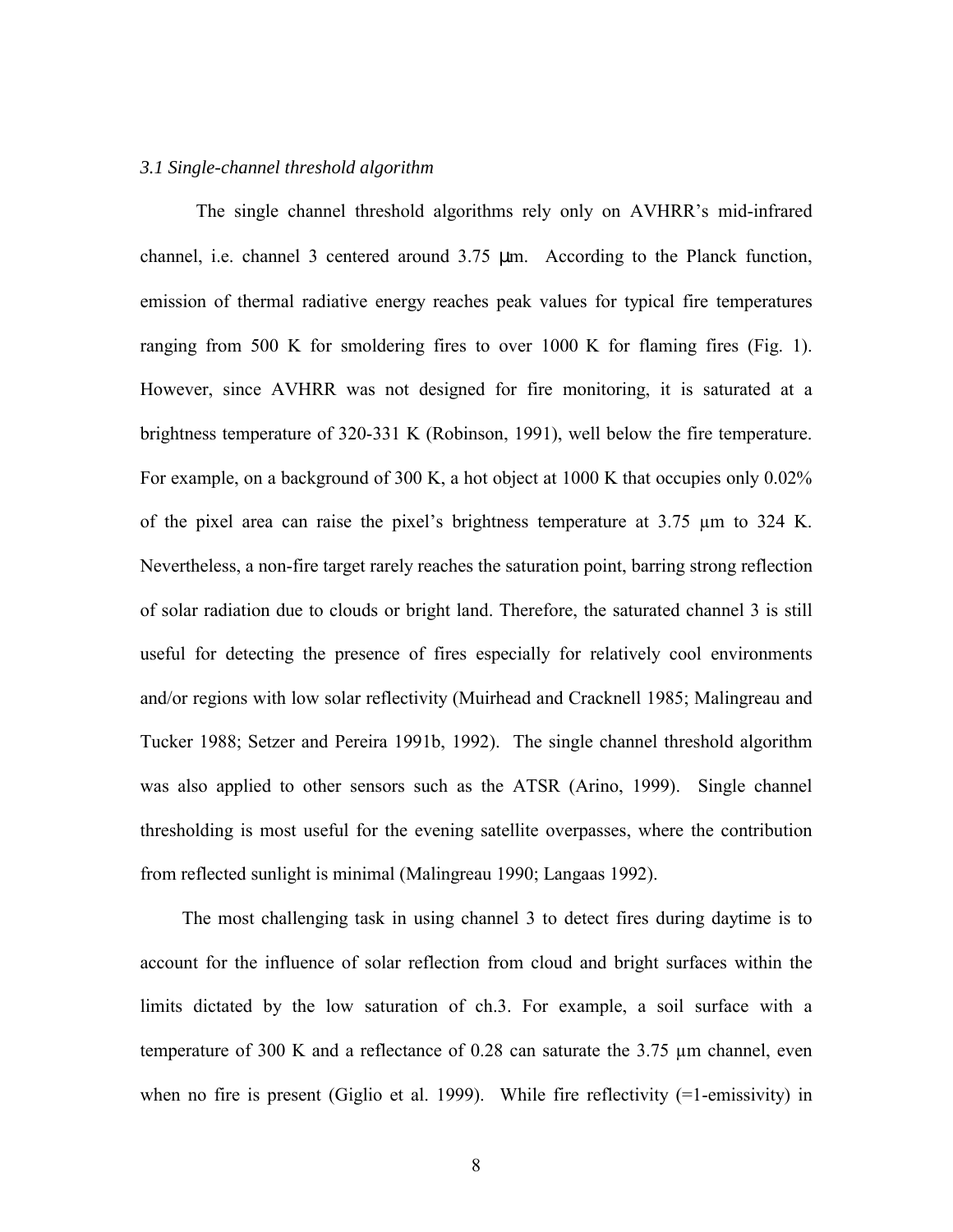channel 3 is very low (almost zero) for fires and decreases with increasing flame depth and intensity (Vines, 1981; Robinson, 1991), the reflectivity of other scene types is not negligible and quite variable (Salisbury and D'Aria, 1994; Giglio et al., 1999). For barren soils, reflectivity in channel 3 ranges from 0.13 to more than 0.4, according to the survey of Setzer and Malingreau (1996) based on the studies of Hovis (1966) and Suits (1989). The relative contribution of this component to the total channel 3 radiance is demonstrated in Fig. 2. It is seen that the reflection of solar radiation plays an increasing role as surface temperature decreases. Solar reflection depends mainly on the amount of incident solar radiation and the albedo. For  $cos(SZA)=0.8$ , albedos above 40% can cause channel 3 to saturate. Albedos above 20% can confuse most fire detection algorithms. If the albedo is 5%, solar reflection can never cause the saturation of channel 3 without the presence of a fire. This is the case for the majority of vegetated land, especially forest, which usually has a channel 3 albedo below 5% (Kaufman and Remer, 1994; Giglio et al., 1999; Flannigan and Vonder Haar, 1986). For other types of surface, reflectivity in channel 3 is large and more variable, ranging from 0.14 for winter grassland and tropical savanna to 0.24 for desert (Giglio et al., 1999). The reflectivity of clouds can be even larger and more variable. In view of the above concerns, two recommendations are made to improve the performance of fire detection algorithms intended for application across a range of land cover types:

*(1) Screening of bright objects (e.g. cloud, bare surfaces) is applied prior to the use of channel 3 to identify potential fires in order to increase the effectiveness of channel 3 thresholding.*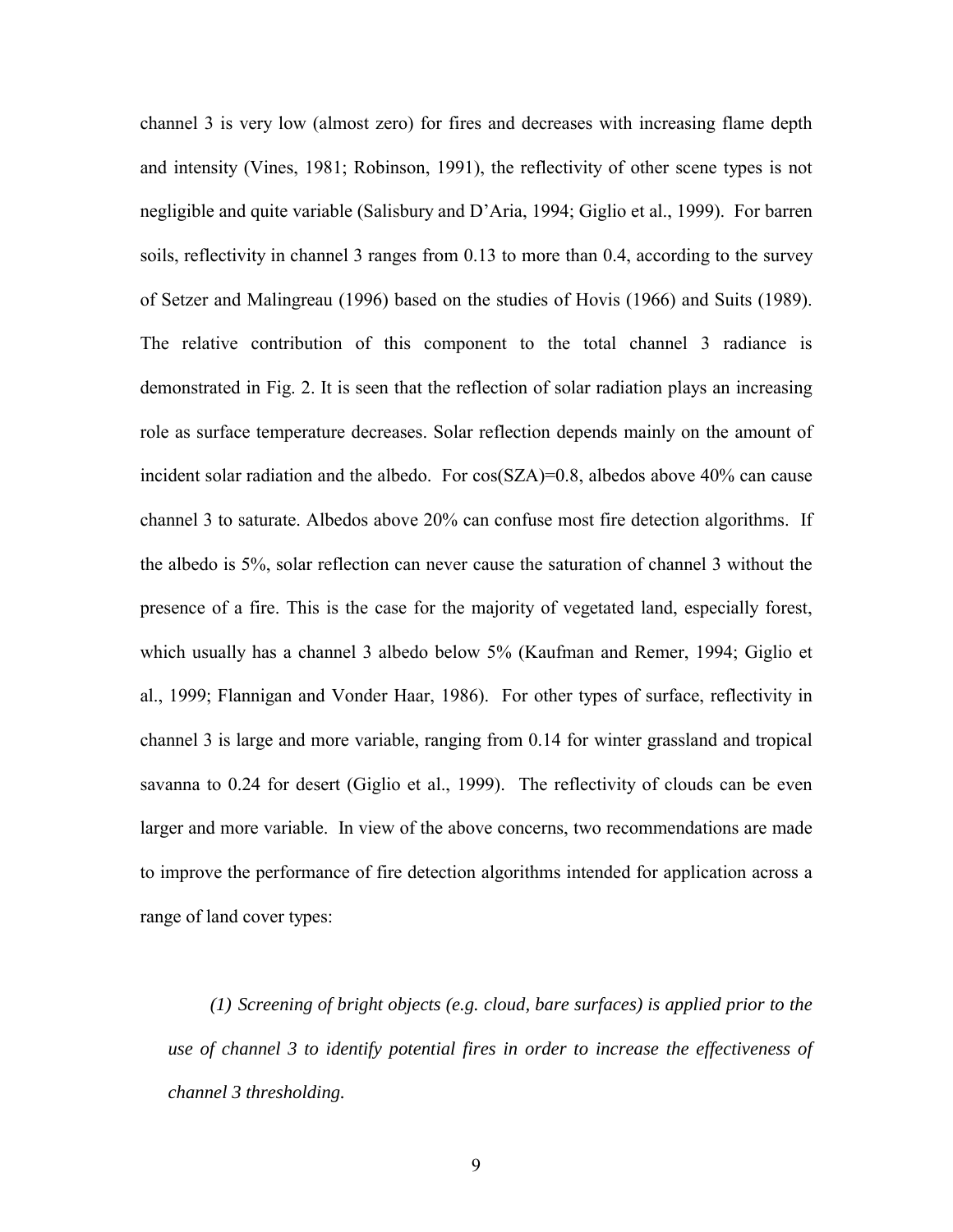*(2) The channel 3 threshold varies according to both land cover type, or more precisely channel 3 reflectivity, and the amount of incoming solar radiation (e.g. use solar zenith angle as a proxy variable).*

These recommendations are particularly applicable for detecting fires that are not hot or large enough to cause saturation in channel 3.

#### *3.2 Multi-channel Threshold Algorithms*

To overcome some of the difficulties with single channel fire detection, multichannel threshold algorithms were introduced. The majority of the multi-channel threshold algorithms consist of three basic steps (Kaufman et al. 1990a): (1) use channel 3 to identify all potential fires; (2) use thermal channel 4 to eliminate clouds; and (3) use the difference between brightness temperature in channels 3 and 4 to isolate fires from warm background. Note that these improvements do not correct for the possible presence of reflective surfaces. The multi-channel threshold algorithms were mainly used for regional or even continental applications. So far, they have been applied to detect fires in various biomes such as tropical forest (Kaufman et al., 1990a; Belward et al., 1994); savanna fires in West Africa (Langaas, 1993; Kennedy et al., 1994; Franca et al. 1995); and boreal forests (Cahoon et al., 1991, 1994; Li et al., 1997, 2000c). For each application, thresholds were specifically tuned to cope with unique environmental and fire conditions. In addition to the three basic tests, additional tests may also be applied, in particular for coping with reflective surfaces and different types of clouds. Note that channel 4 is efficient for detecting high cloud decks of cold cloud tops, but it is not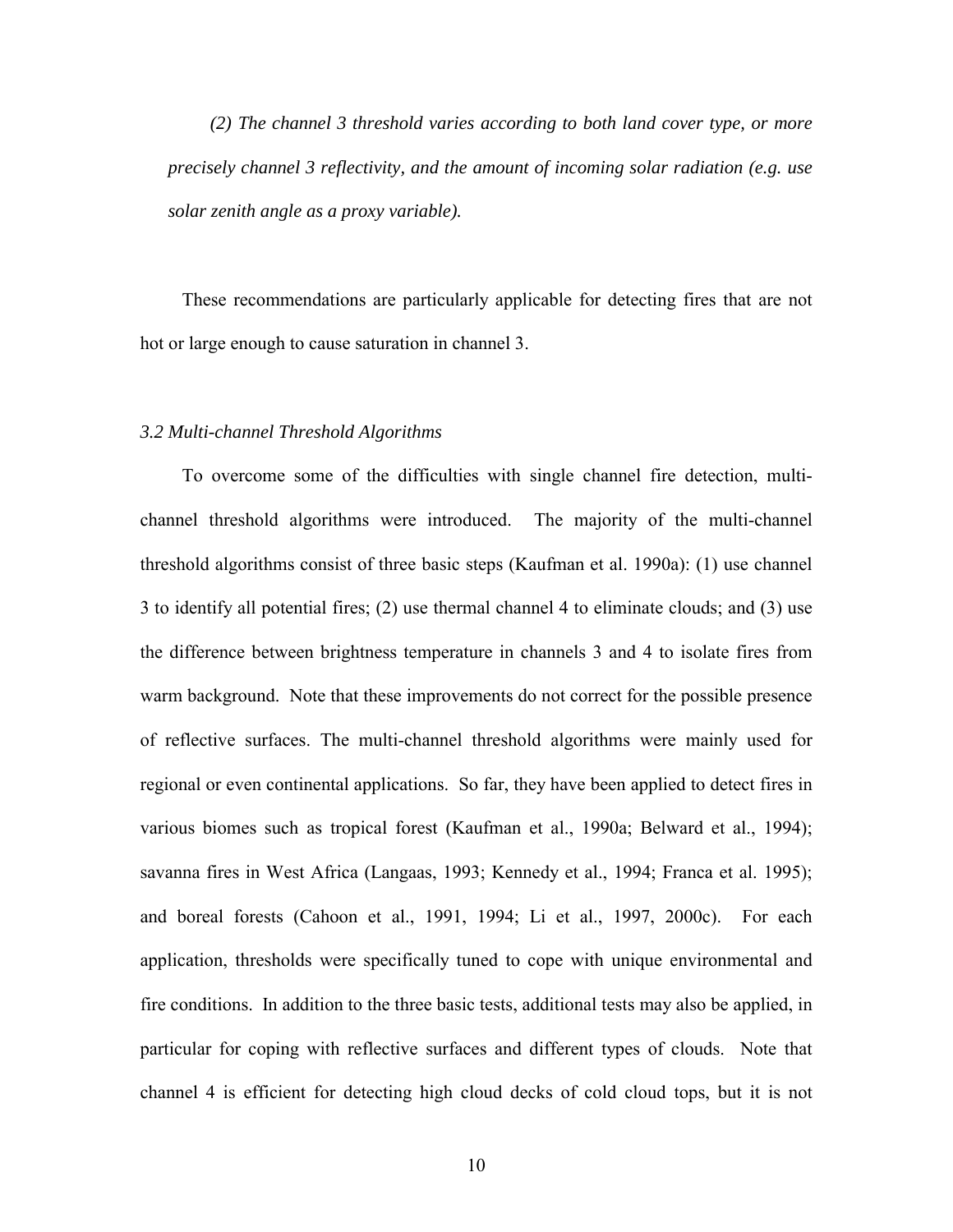effective for removing low clouds of little thermal contrast with the surface, or residual sub-pixel clouds. Channel 1 visible reflectance measurements have been used to remove low cloud and bright surfaces (Kennedy et al., 1994; Arino, 1998). However among all the AVHRR channels, the visible channel is most susceptible to fire smoke that often accompanies fires, unless it is blown away from fires by strong wind. The channel 2 NIR observation was also used for the same purpose (Li et al., 2000c), which is also affected by smoke but to a substantially lesser degree. Another advantage of using channel 2 is that vegetation albedo diminishes drastically after burning, leaving more contrast with green vegetation. The difference between brightness temperature in channel 4 and 5 (T4- T5) is useful to remove thin cirrus clouds (Inoue, 1987; Franca et al., 1995; Li et al., 1997, 2000c); while the spatial coherence technique proposed by Coakley and Bretherton (1982) was used to exclude sub-pixel clouds (Flannigan and Vonder Haar, 1986).

Among these tests, the T3-T4 test is most efficient in removing false fires, as is shown in later analyses. The test has thus been adopted in all multi-channel threshold algorithms. The common notion is that fire pixels have significantly larger values of T3- T4 than non-burned background. However, the physical basis behind this test is considerably more complex. In principle, four contributing factors could create the T3- T4 difference: (1) unequal atmospheric effects; (2) unequal emissivities; (3) solar reflection in ch.3; and (4) non-uniform fire scenes. Unequal atmospheric effects in the two channels contribute to a difference between T3 and T4, as the transmittance in the two channels is different (Fig. 3). In general, channel 3 is more transparent than channel 4 with corresponding transmittance around 0.9 and 0.75 respectively. On the other hand, atmospheric emission is proportional to the transmission. These offsetting effects of the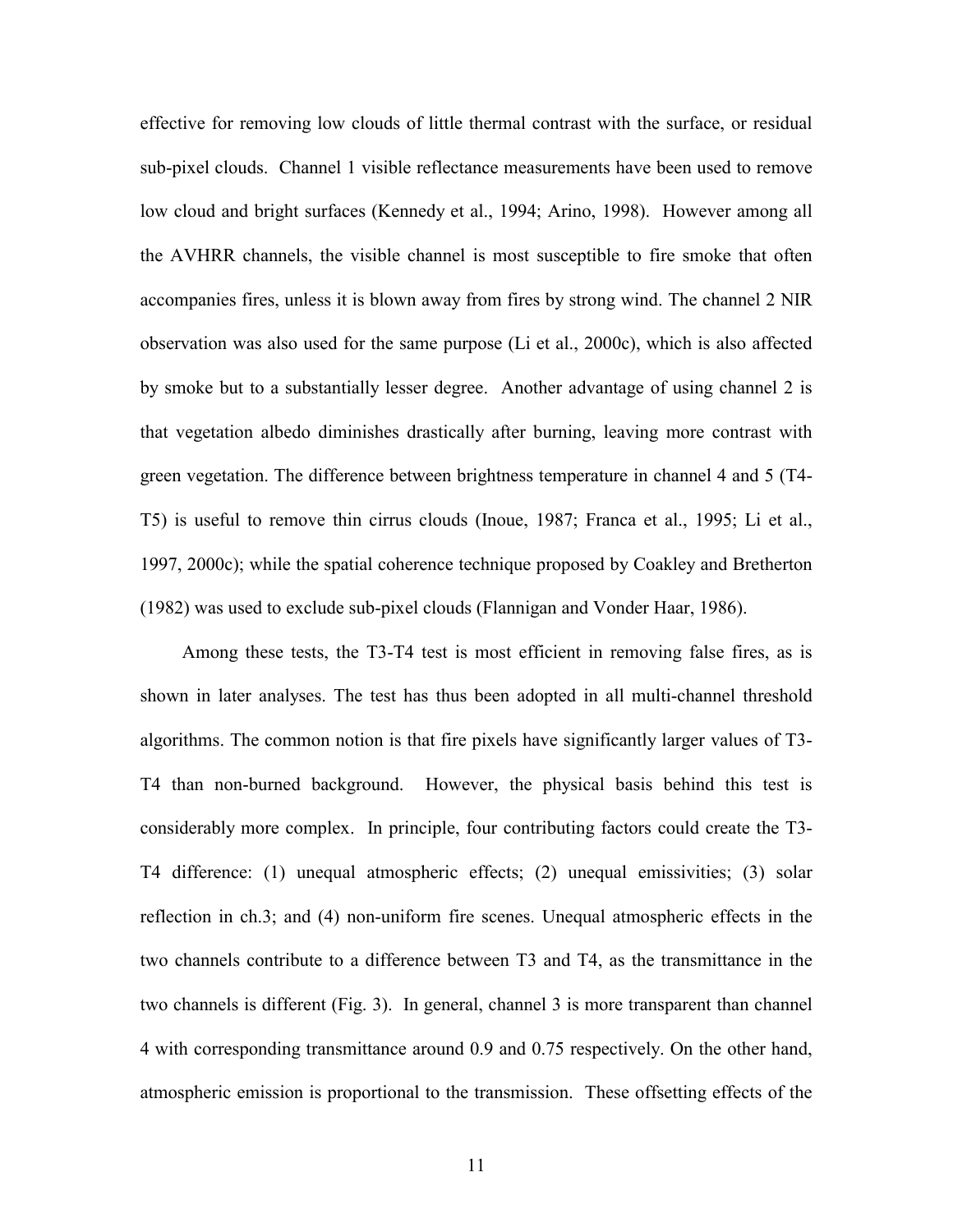atmosphere dampen the difference in the inverted BT. Figure 4 shows the relation between TOA brightness temperatures (T3, T4) and surface blackbody temperature (T). The results were obtained by using the Planck function and a MODTRAN code for a subarctic model summer atmosphere. It follows that (a) both T3 and T4 vary linearly with T and (b) T3-T, T4-T and T3-T4 are usually small for ordinary terrestrial surfaces and increase with T. For T3-T4 to reach a difference of 10 K (a typical threshold used in fire detection algorithms), T needs to be above 370 K and T3 above 363 K. Since channel 3 becomes saturated around 325 K, large differences in T3-T4 could not be incurred by a uniform, hot pixel. On the contrary, hot fires may induce negative values for T3-T4, as the saturation temperature for channel 4 is typically somewhat higher  $(\sim 330 \text{ K})$ . The maximum T3-T4 reachable before T3 saturation (say 325 K) is about 4-5 K. Different emissivities in channels 3 and 4 contribute to the difference in T3-T4, but the contribution is usually minor. Because deserts have quite different emissivities in channels 3 and 4 (0.76 and 0.97 respectively), they can produce negative T3-T4. Moreover, there is no evidence showing that fires have larger differences in emissivities between channels 3 and 4 than background scenes. Solar reflection in channel 3 can cause large T3-T4, but it introduces false alarms rather than helps remove them.

The driving factor causing large T3-T4 differences is the inhomogeneous temperature fields containing fires, as simulated by Dozier (1981) and Kaufman et al. (1998a); and measured by Kaufman et al (1998b). Because of the nonlinear dependence of radiance on temperature, the more heterogeneous the temperature field, the larger the difference in T3-T4 is. This forms the basis for removing false fires when using coarse resolution satellite data such as the 1-km AVHRR data. *This test would not be as effective*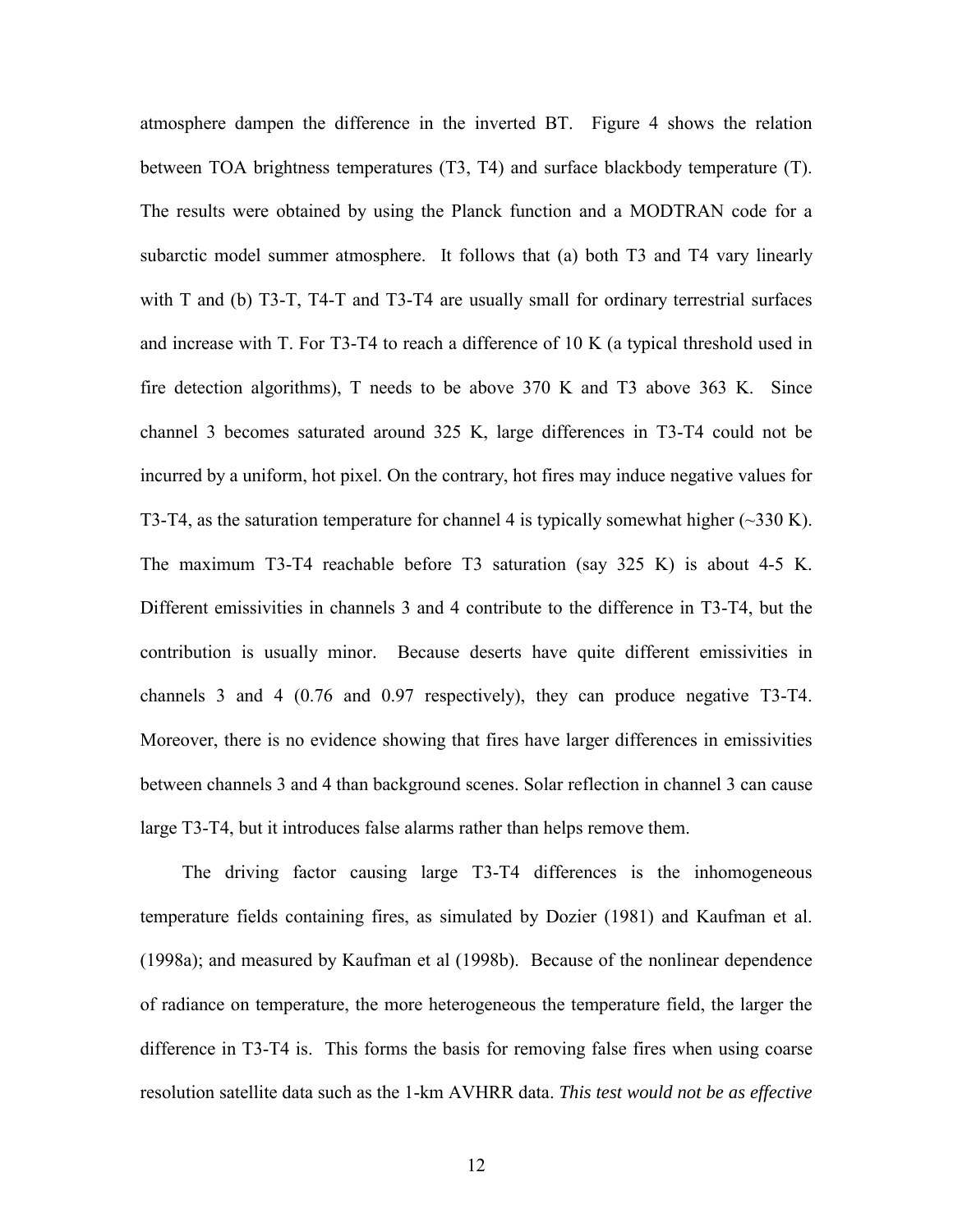*for fine resolution data such as LANDSAT/TM, where fires would frequently cover a large proportion of a pixel*. Figure 5 shows the simulation results of T3-T4 against the fraction of fire within a pixel. Only two different temperatures within a pixel are considered: a cool background (300K) and a hot fire whose temperature enhancement is indicated in the plot. T3-T4 is found to reach maximum values for a very small fraction of fire area, mostly well below 0.1. The hotter the fire, the smaller the fraction is required to reach maximum T3-T4. As the fire fraction increases, T3-T4 decreases. If the entire pixel is burning with a uniform temperature, the difference in T3 and T4 vanishes! As such, the use of the T3-T4 difference does not help the detection of large uniform fires.

Giglio et al. (1999) simulated the probability of detection by AVHRR fire algorithms and found that they all miss fires of large fractions ranging from as low as less than 1% to 10% depending on fire temperature and satellite viewing zenith angle (Fig. 6). Use of AVHRR measurements made at large viewing zenith angles reduces this problem, as the fire fraction decreases with increasing field-of-view and pixel size, while there is a concomitant decrease in the probability of detecting small fires. Fortunately, it is rare for a fire to occupy a large proportion of an AVHRR pixel with uniform temperature, as the fire frontier is usually quite narrow. Besides, a fire field usually exhibits rather diverse temperatures that may vary by several hundred degrees (Robinson, 1991). *In the case of large and relative uniform fires, channel 4 could be used to identify fires by setting a higher threshold*, or by examining relative spatial contrast of T4 with respect to its surrounding pixels. For such fires, the commonly used T3 and T3-T4 tests are no longer effective. This problem will be largely eliminated with MODIS fire detection, since the 3.95 µm channel (replacing the AVHRR 3.75 µm channel) is not easily saturated by a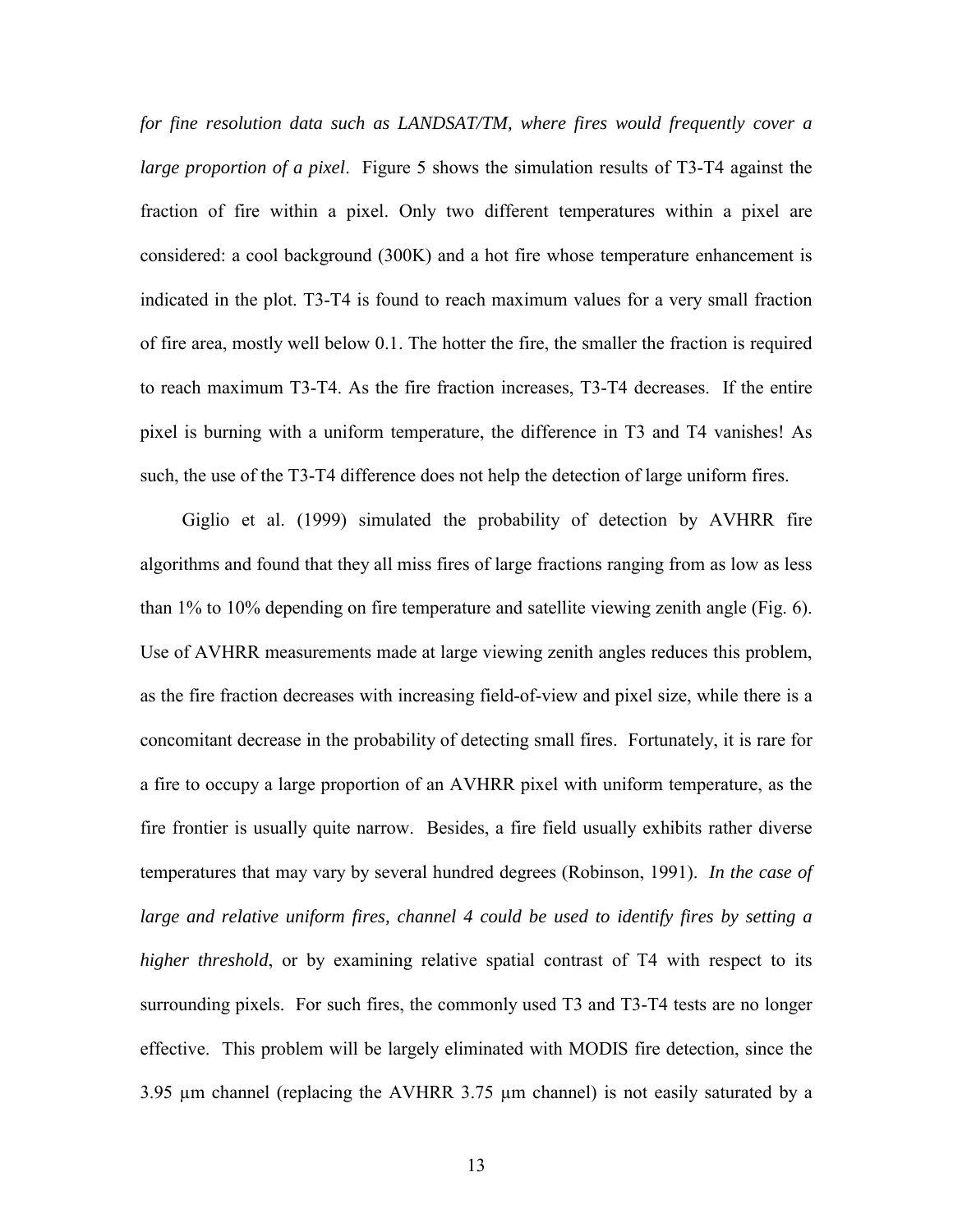fire, and a simple absolute threshold at 3.95 will detect these large fire with no need for the T3-T4 difference threshold.

#### *3.3 Contextual algorithms*

To expand the utility of multi-channel algorithms, multi-channel contextual algorithms were proposed (Lee and Tag, 1990). They were first explored by the IGBP DIS fire working group (Justice and Malingreau 1993) using AVHRR data, and by Prins (1992) using GOES data. The approach was further employed for global and regional fire monitoring (Justice and Malingreau, 1996; Eva and Flasse, 1996; Dwyer et al., 1998), and is now used for the World Fire Web initiative (Gregoire et al. 2000). Instead of using fixed thresholds throughout a study region, a contextual algorithm computes variable, pixel-specific thresholds. This involves two basic steps: initial setting of thresholds to identify potential fire pixels and then fine-tuning the thresholds to confirm fires among the potential fire pixels (Martin et al., 1999). The tests in the first step are similar to the multi-channel threshold techniques except that the thresholds are more liberal to avoid missing real fires. The second step computes the mean and standard deviation of the threshold variables (e.g., T3 and T3-T4, among others) from non-potential fire pixels surrounding a potential fire pixel. The window size for computing the means and standard deviations is set in a somewhat ad-hoc manner, varying typically from  $3\times3$ pixels up to 21×21 (Flasse and Ceccato, 1996) until the number of qualified background pixels reaches a pre-specified value (usually 25% or 3). After obtaining these statistics, they are used to re-define the thresholds to confirm a fire. Giglio et al. (1999) proposed different thresholds for marking initial potential fires and for confirming real fires.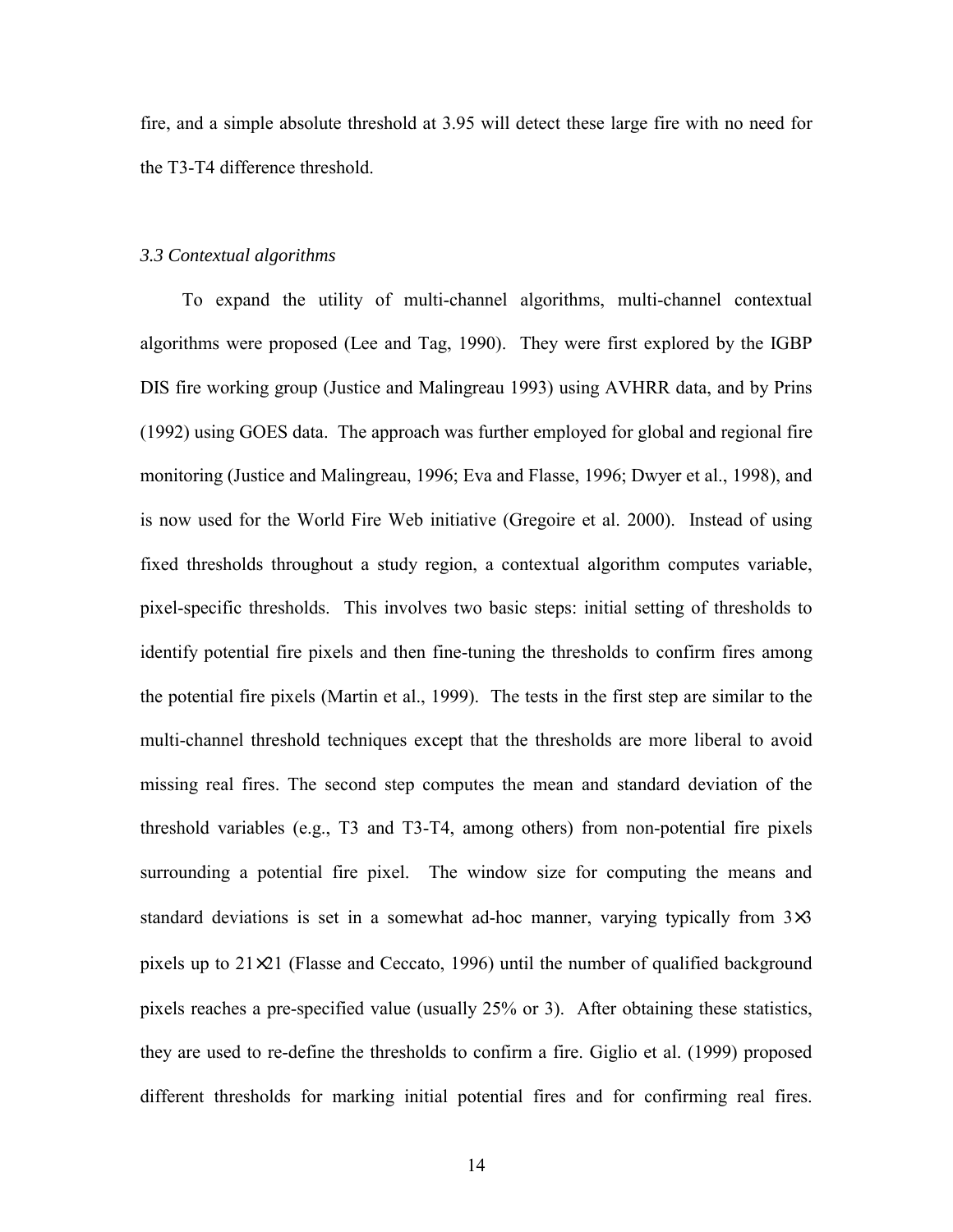Examples of the threshold settings are presented in section 4. For regional application, there is an advantage to set the thresholds based on regional and seasonal varying surface properties, fuel type and amount, fire strength, etc. (Martin et al., 1999; Chuvieco and Martin, 1994). For global application, a more conservative fire detection algorithm is sometimes desirable. Note that a conservative, global algorithm can be expected to miss many of the smaller fires in an attempt to reduce false fire detection. Therefore such algorithms will be less useful for early fire detection and tactical response. However, these approaches detect the larger fires that are responsible for most of the biomass burning and climate impact. For example, Kaufman et al. (1998b) found that in Brazil, the MODIS algorithm was capable of detecting only 30-40% of the fires, but these fires are responsible for 80-99% of the burned biomass.

# **4. Evaluation and Inter-comparison of Algorithms and Tests**

So far, the discussion has been largely theoretical, while many fire detection algorithms were developed empirically. Both empirical and theoretical algorithms need to be validated thoroughly and extensively, so that the accuracy and limitations of resulting fire products are well documented. While many fire detection algorithms have been proposed, few have been rigorously validated. In most cases, only cursory validations were conducted by comparing against fire smoke plumes. A handful of satellite-based fire studies (e.g. Flannigan and Vonder Haar, 1986; Setzer and Pereira, 1991b; Setzer et al., 1994; Rauste et al., 1997; Li et al., 1997, 2000c) have performed validations using ground-truth information on actual fires. However, such ground-truth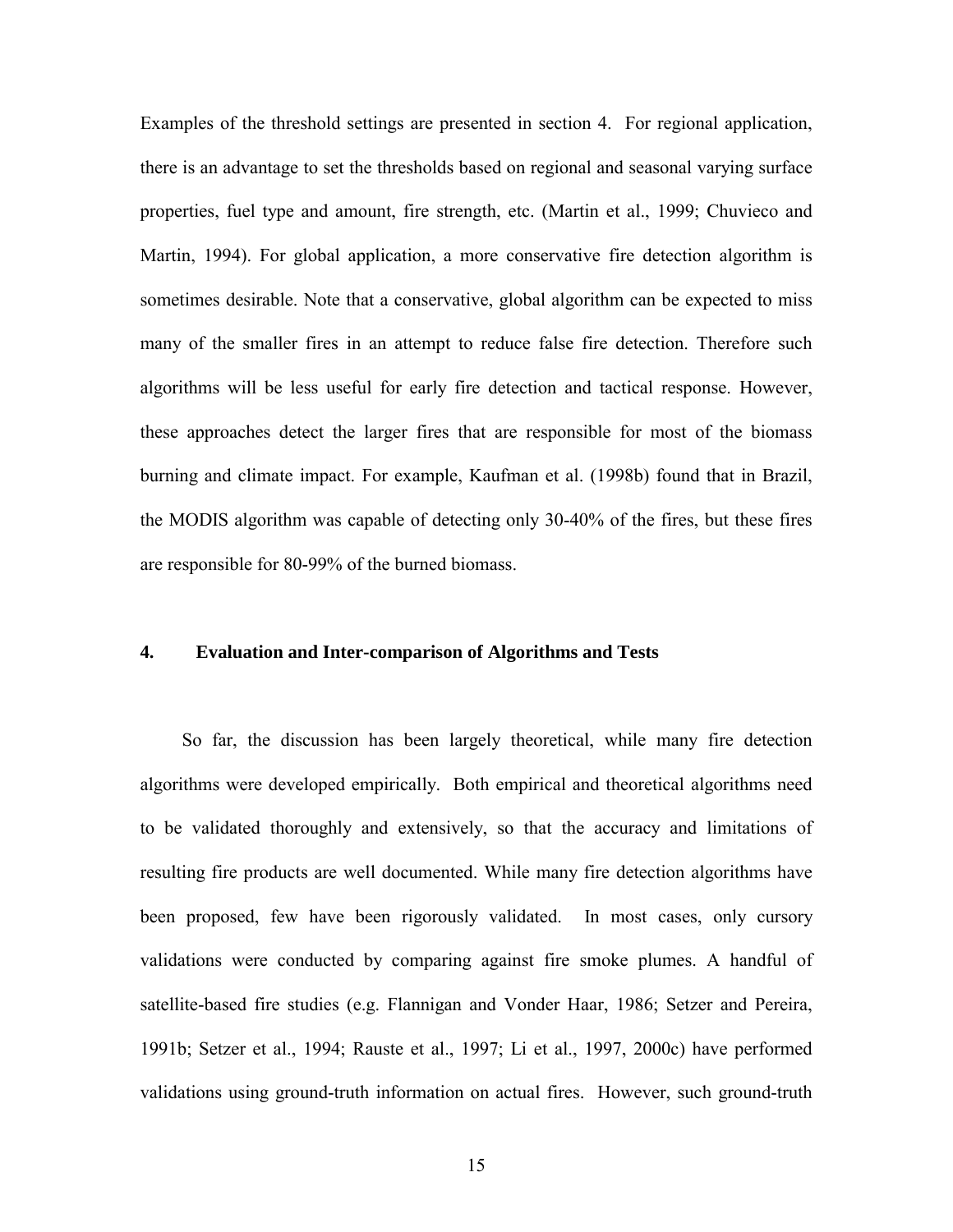data are severely lacking in most parts of the world. Validation of fire detection algorithms thus remains an acute problem. Apart from validation against ground-truth data, algorithm inter-comparison is also helpful in gaining insight into the performance of the algorithms, at least regarding the consistency among the algorithms under study.

 Canada is one of the few countries that maintain a relatively detailed and complete archive of forest fire distribution, allowing evaluation of satellite-based fire detection. In Canada, GIS-based fire polygons showing both the area and spatial distribution of forest fires are produced by provincial and terrestrial fire management agencies using airborne infrared mapping techniques. The Canadian Forest Service (CFS) gathers, compiles, and standardizes the digital fire information and distributes them in GIS format through a National Forestry Database. Such a nation-wide fire inventory data are available for many years. Only the end-of-season (cumulative) burned area polygon data for 1995 are examined here.

# *4.1 Efficiency of individual tests*

Before evaluating the performance of fire detection algorithms, the efficiency of individual fire detection tests that are commonly used is examined. It follows from the above overview that fire detection algorithms exploit information from most of the AVHRR channels. However, these channels do not play equal roles. Li et al. (2000c) examined the relative efficiency of these channels/tests using their multi-threshold algorithm applied over the Canadian boreal forest. The efficiency is measured in terms of the numbers of false fires eliminated (NFF) and real fires retained (NTF) after each test, as is shown in Table 1.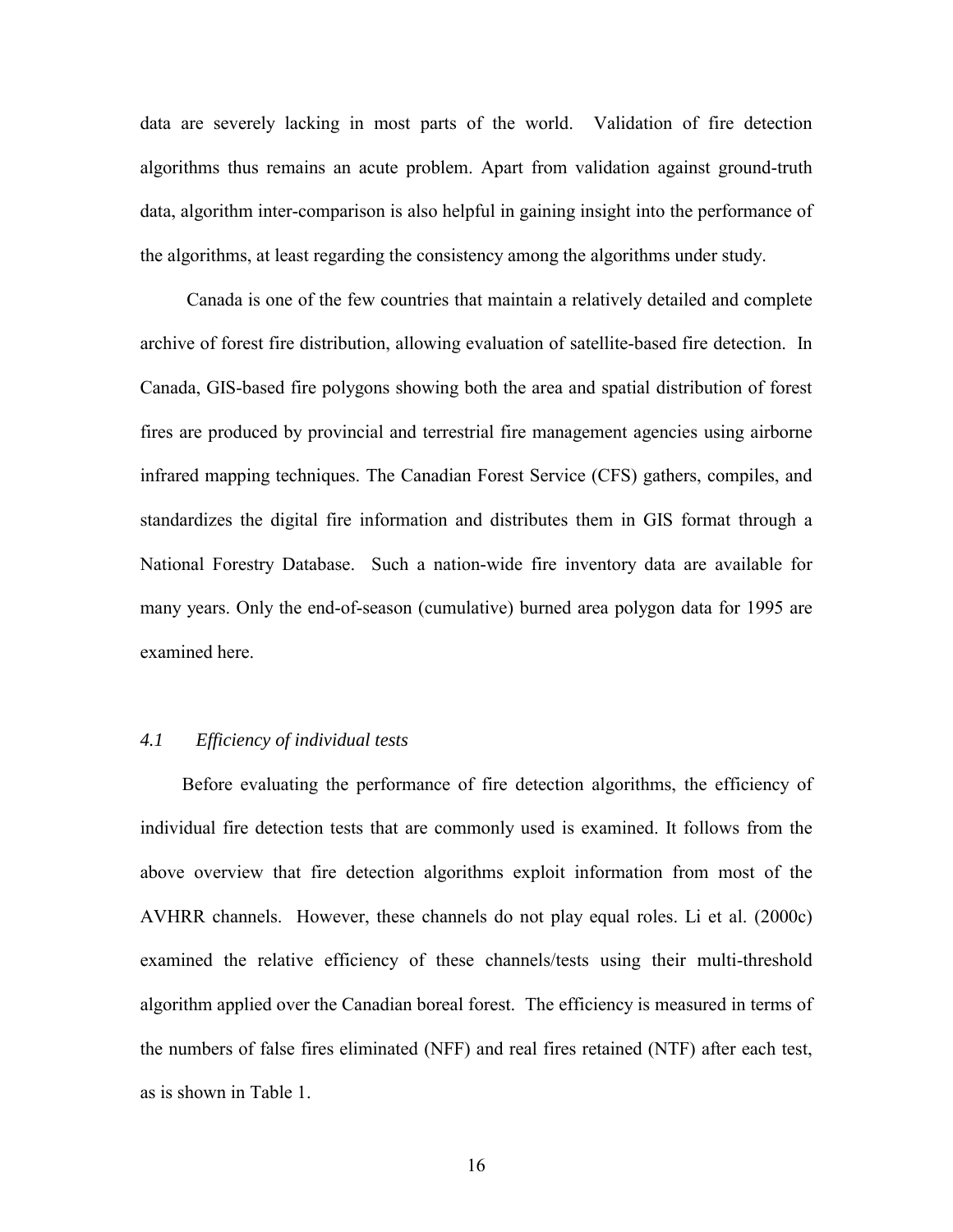Note that the real fires in the test data set were determined following visual inspections for smoke plumes, and were not confirmed using the CFS fire database. The statistics were derived over a  $1000 \times 1000$  km<sup>2</sup> region in western Canada. It is clear that use of a channel 3 threshold alone produces a very high proportion of false fires. Although one could increase its threshold to reduce false fires, the number of real fires would also decrease concurrently. Fortunately, the use of series of tests can drastically lower the number of false fires by as much as 98%, but the number of real fires remains largely intact  $(\sim 10\%$  reduction). The most efficient test for removing false fires is the T3-T4 test, followed by tests based on R2, land cover, etc. Except for the T3-T4 test, relative efficiencies for other tests depend partly on the sequence of implementing the tests. The T4 cloud test appears to be redundant here. However, had the test been applied prior to the R2 test, it would have been much more significant. As far as the boreal forest is concerned, the solar channel shows better contrast than thermal ones between cloudy and clear scenes. It is worth noting that the output shown in Table 1 depends on the algorithm used and the region or season of application, but the conclusions concerning the T3 and T3-T4 may be valid in general. Such an analysis is useful in developing a fire detection algorithm and understanding its performance.

# *4.2 Evaluation and comparison of the performance of five algorithms*

As a demonstration of the utility of inter-comparison exercises, five fire detection algorithms were applied to AVHRR data acquired across Canada. The results from these algorithms are compared to each other and also to the ground-truth data. The analysis serves to 1) characterize the performance of the algorithms in perspective; 2) check the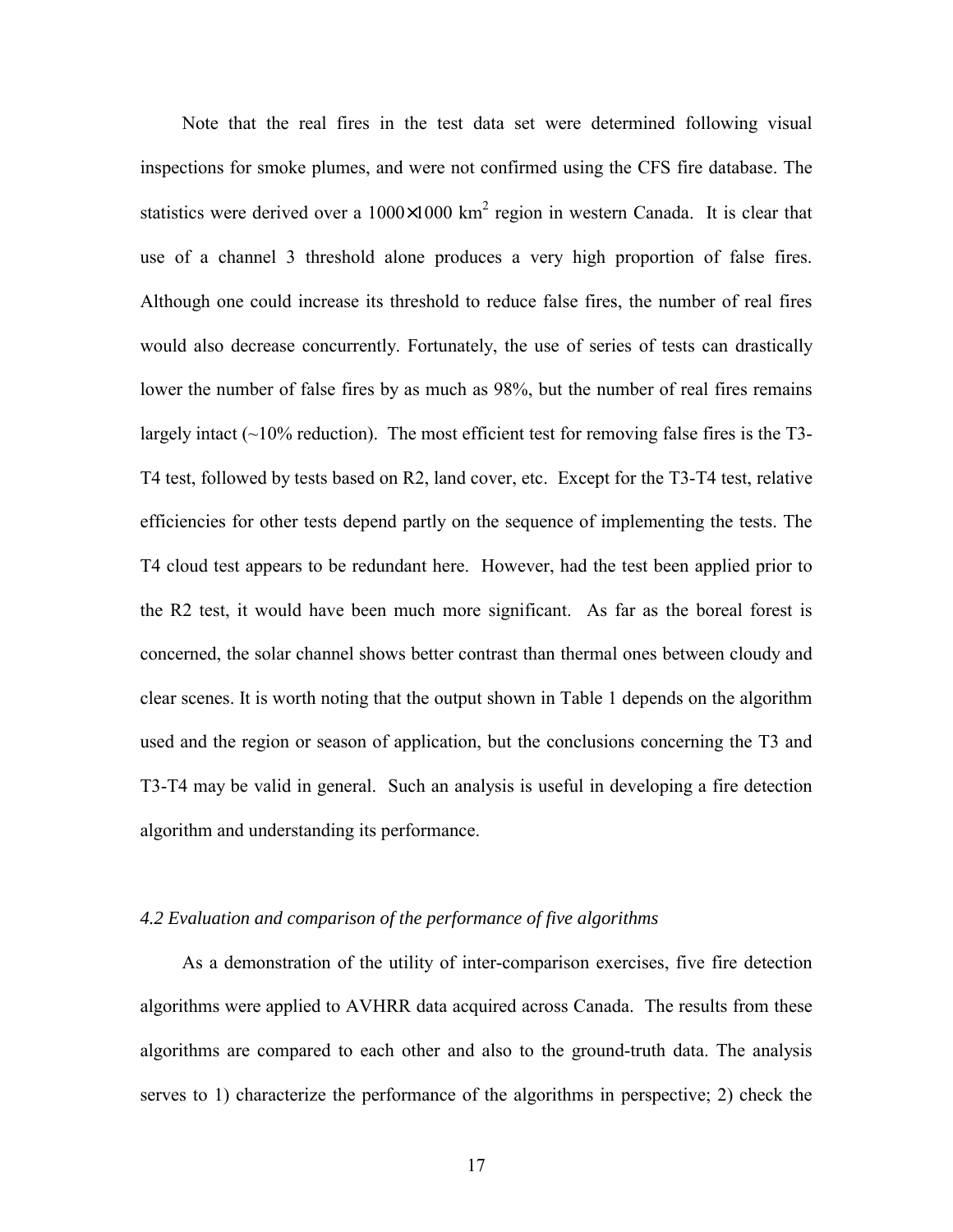magnitude of inconsistency among different algorithms; and 3) identify some common problems. Note that the results of the analysis may not be generalized, as they are for a specific ecological and geographical domain. The five algorithms under study include four designed for global applications and one for boreal forest (for details see Table 2). The global algorithms include one used in generating the IGBP-DIS fire product (Malingreau and Justice, 1997), one designed for the MODIS (Kaufman et al., 1998a,b), one employed at the European Space Agency (ESA) (Arino et al., 1998), and one proposed by Giglio et al. (1999). The regional algorithm was developed and is operated at the Canada Center for Remote Sensing (CCRS) (Li et al., 2000b). Two of the algorithms use fixed thresholds (CCRS and ESA) and three use contextual methods with variable thresholds (IGBP, MODIS, and Giglio et al.). All the objective tests in each of the algorithms as listed in Table 2 were implemented. In implementing the three contextual algorithms, the same cloud screening tests were applied following the IGBP, namely, R1 + R2 ≤ 1.2, T5 ≥ 265 K, T5 ≥ 285 K OR (R1+R2) ≤ 0.8. Pixels passing all these tests are considered to be cloud free. Note that some of the algorithms also include subjective tests (e.g. visual inspection for fire smoke played an important role in eliminating false fires create by the ESA algorithm), which are not included here. Therefore, the results presented here may not be construed as the exact products generated by these algorithms, under the operational structure of the respective organizations using them.

To date, only the IGBP algorithm has been applied at a nearly global scale, including the majority of the earth's biomes. The ESA algorithm was used mainly in the tropics including Africa, South America, and Australia. MODIS was developed for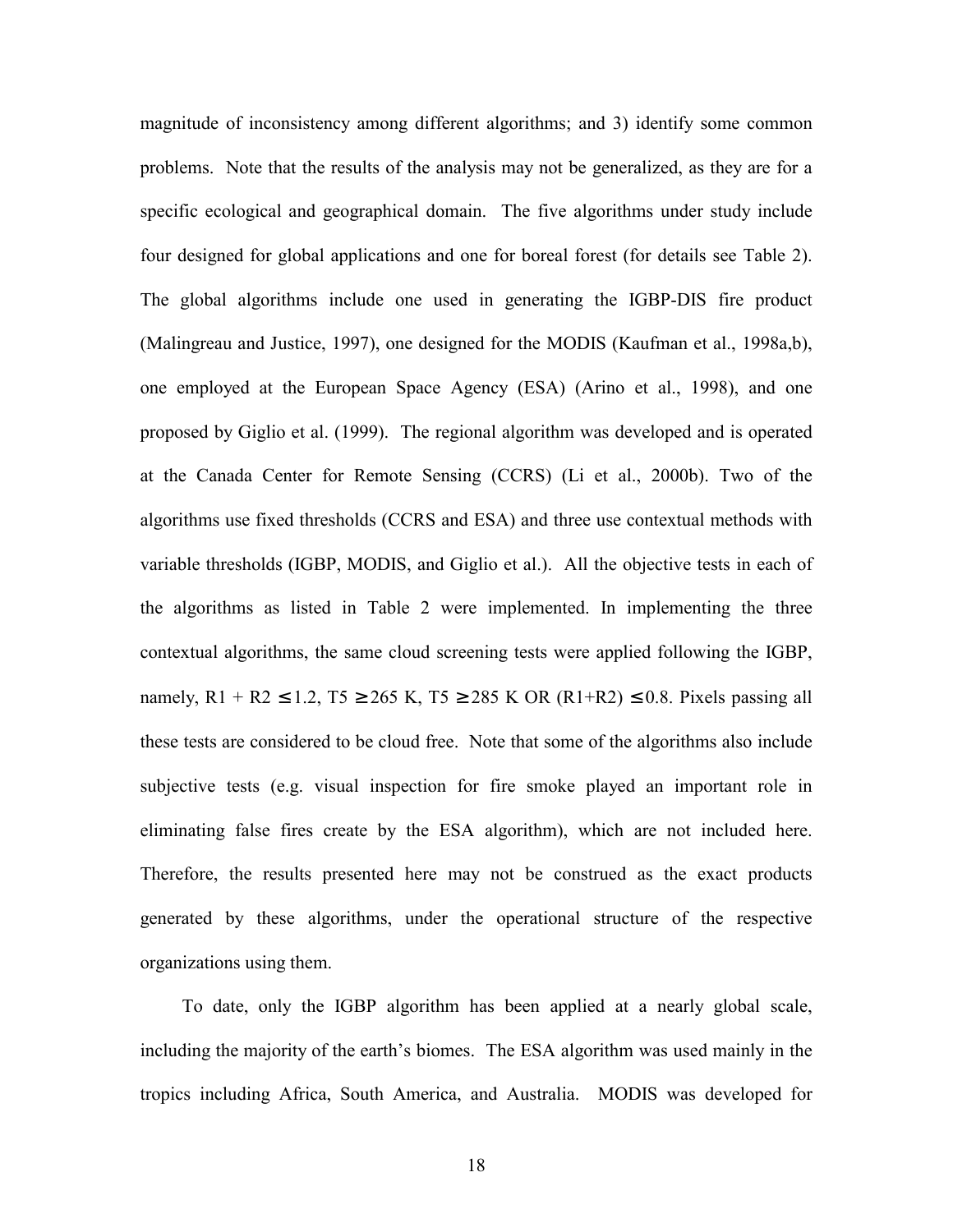global operation. Note that the MODIS algorithm was not designed for use with AVHRR data *per se*, but the channels used in MODIS fire detection are sufficiently close to AVHRR channels. On the other hand, since the MODIS fire channel has a much higher saturation temperature and is shifted to a longer wavelength with a smaller contribution of sunlight, its performance as revealed here may be underestimated with respect to what could be realized with actual MODIS data. The algorithm of Giglio et al. (1999) has yet to be applied for global fire detection. While the CCRS algorithm was designed for detecting Canadian boreal forest fires, the thresholds of the algorithm were not tuned against any ground-based fire data. Therefore, the latter data are independent from satellite detection results. The CCRS algorithm was also tested over Russian boreal forest and some temperate regions. During the fire season of 2000, the CCRS algorithm was used to generate daily fire products across both Canada and USA, just a few hours after all images covering these regions were received (ftp://ftp.ccrs.nrcan.gc.ca/ftp/ad/EMS/na\_fires/). During the outbreak of fires that occurred in western US states in the summer of 2000, such information played an important role for the Multi-Agency Coordination Group of the Northern Rockies Coordination Center to formulate its daily fire-fighting strategies (Wei-Min Hao, private communication). A preliminary assessment of the quality of the product by the US Forest Service showed similar performance compared to its application in Canada. The algorithm is thus being used to generate historical forest fire products across the continent of North America dating back to 1985 as a project of the NASA LCLUC program.

The main findings of the analysis are summarized below, while a detailed analysis will be presented in a separate paper (Ichoku et al., 2000):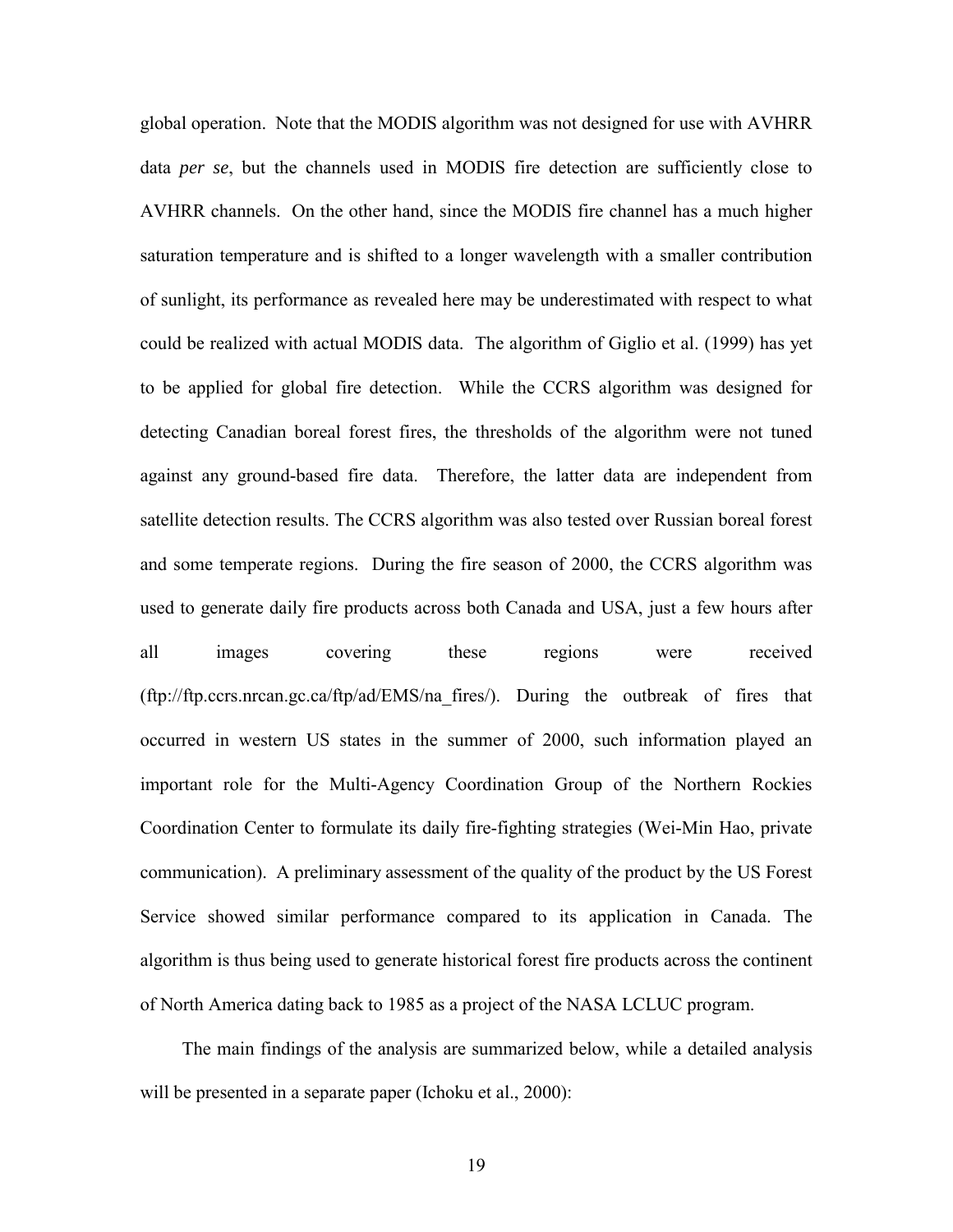• The spatial distribution of fire hot spots across Canada is similar among the algorithms under study, but the commission and omission errors differ significantly (Fig. 7). The CCRS algorithm was designed for boreal forest applications and thus provides superior overall performance in terms of trade-off between omission and commission errors (Fig. 7)**.** Most of the hot spots detected by the CCRS algorithm fall within the CFS's fire polygons and some of those outside the polygons are verified to be real fires not mapped by provincial and territorial fire agencies (Fraser et al. 2000). Fires missed by the CCRS algorithm are mainly obscured by cloud. The commission error is quite low, but not the lowest among the algorithms. The lowest commission error results from the MODIS algorithm, which occurs at the expense of missing a significant number of real fires. Other global algorithms also demonstrate trade-off between omission and commission errors. Similar to MODIS, the ESA algorithm is quite conservative, and also produces very few false fires. By contrast, the IGBP algorithm is too liberal with the highest level of commission error, but a low rate of omission error. The Giglio et al. algorithm results lie somewhere in between, with moderate omission and commission errors. In short, the results of fire detection with these leading algorithms are far from consistent in terms of numbers, but agree reasonably well in terms of the spatial pattern of fire distribution. Overall, no existing fire detection algorithm will likely perform optimally across a range of biomes and environments.

• All algorithms suffer significant, but varying levels of commission error over the agricultural region in the Canadian western prairies (Fig. 8). Solar reflection from bare soil is thought to be the major cause, as many of the false alarms occurred

20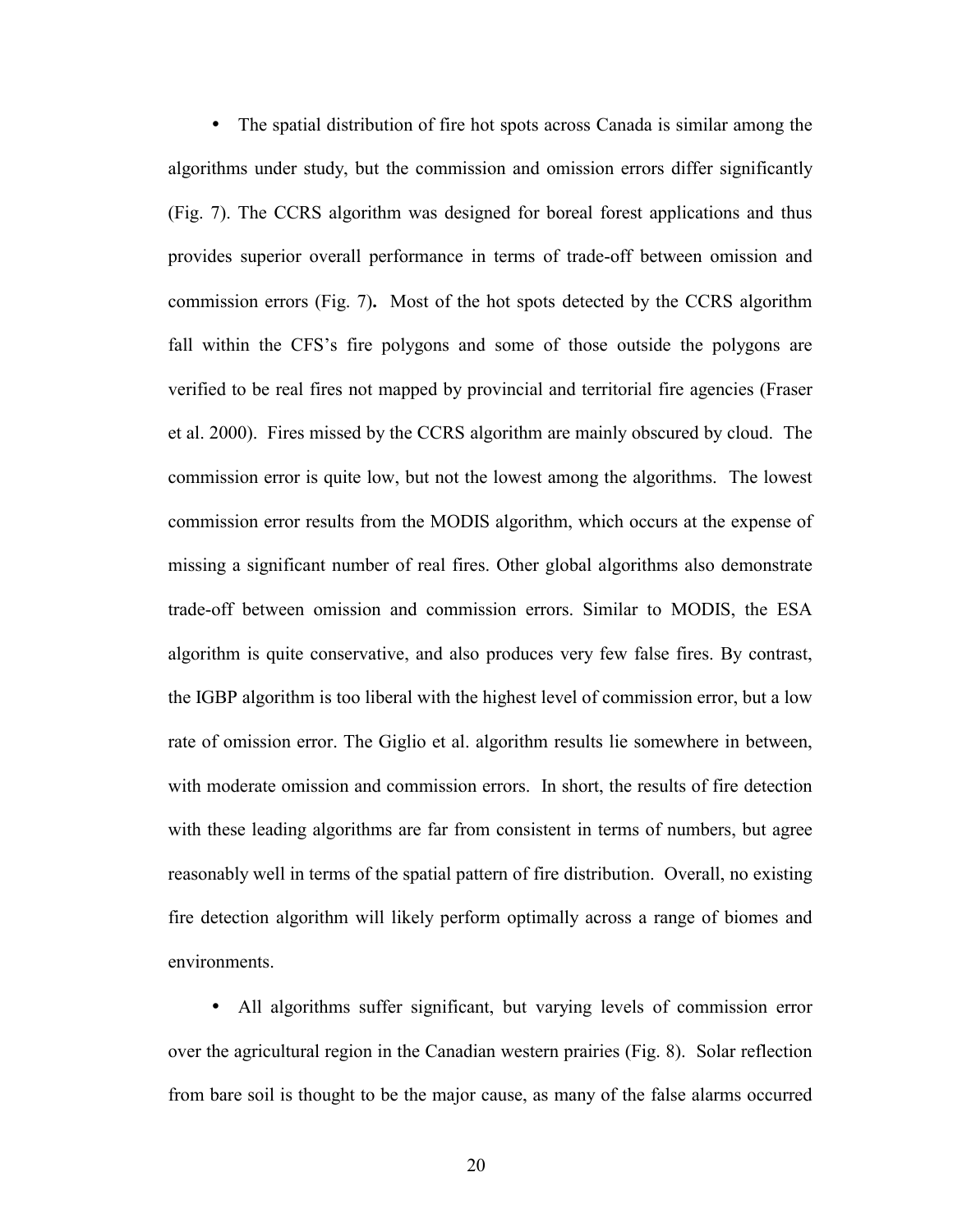in late May and June when snow cover is gone but vegetation (mainly crops and grassland) has not greened up enough to cover the bare soil. Soil has much larger reflectivity than green foliage, as observed by Salisbury and D'Aria (1994) who made extensive observations of emissivity for a large variety of terrestrial materials around the spectral region of AVHRR channel 3. The minimum, maximum, and mean values for many types of rocks, soil, and vegetation are computed from their tabulated data and plotted in Fig. 9. Note that the dominant soil types in the western prairies are Mollisols and Aridisols whose reflectivity in channel 3 are up to ten times that of green foliage, which can easily cause confusion in all of the algorithms under consideration.

• A correlation analysis was performed between the number of fire pixels detected daily by each of the five algorithms throughout Canada, regardless of whether they represent true or false fires, during the period 01 May to 31 October 1995. The result is shown in Table 3. Overall, there are strong correlations between the number of pixels detected by the algorithms. ESA is very closely correlated with CCRS because they are both multi-channel fixed-threshold algorithms. All the contextual algorithms are related to the CCRS algorithm by approximately the same amount. On the other hand, the largest correlation exists between ESA and MODIS algorithms because of their strict fixed thresholds, and because the contextual thresholds used by MODIS are also strict for AVHRR data, and seldom applied in the cases observed.

It should be noted that a potential bias exists as a result of the validation method employed in this preliminary analysis (i.e. comparison of cumulative hot spots to *end-of-*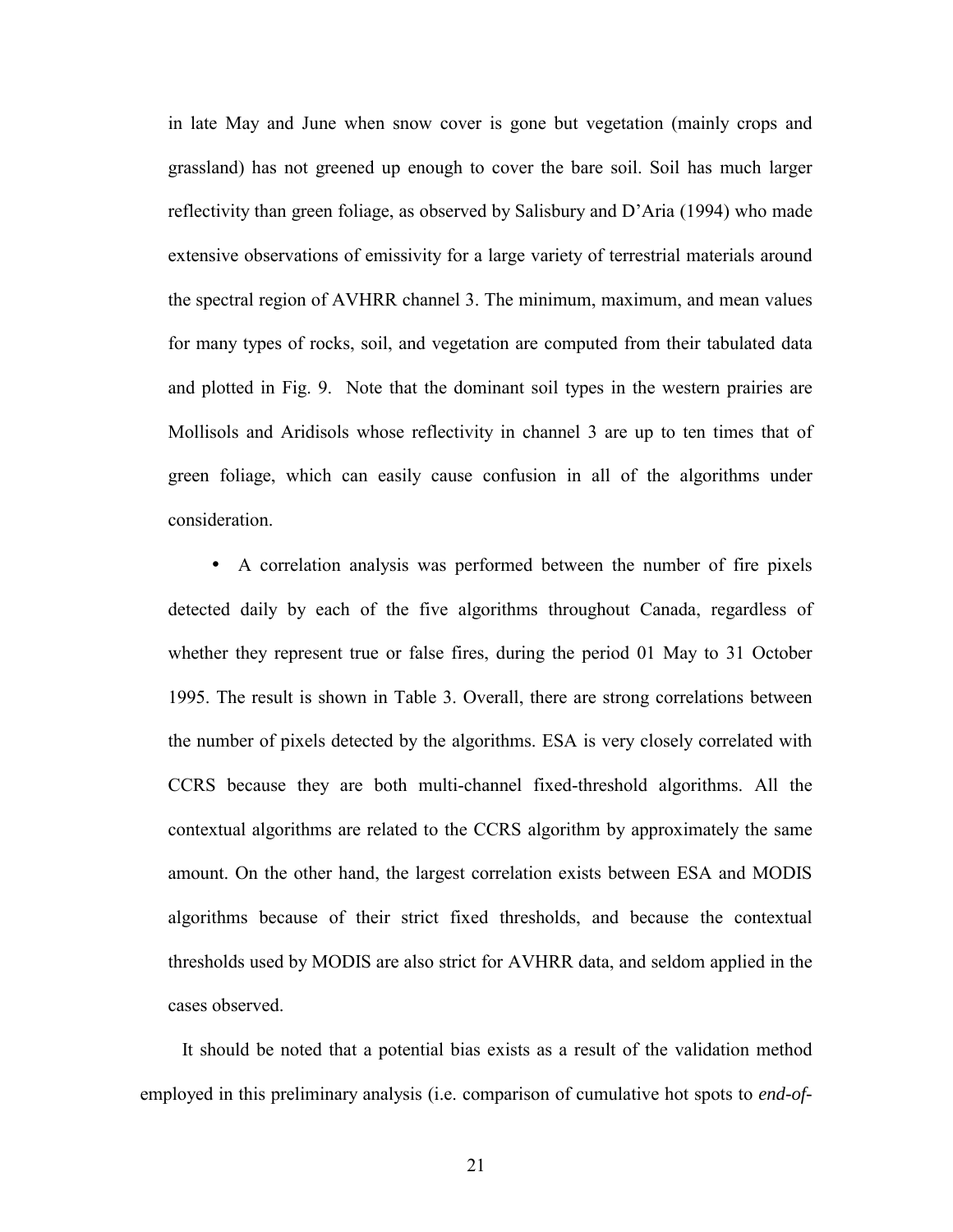*season* burned area polygons). Specifically, any false alarms occurring within the CFS fire polygons will be misinterpreted as successfully detected active fire pixels, increasing the apparent detection rate. One potentially significant source of false alarms within these polygons are sub-regions burned earlier in the burning season, which are generally characterized by more exposed soil, less vegetation, and the presence of ash. The resulting change in land cover may induce false alarms, especially among the contextual algorithms.

This phenomenon is clearly evident for the IGBP algorithm, which exhibited clusters of false alarms within several areas burned during the previous year (1994) (Li et al., 2000b). The most prominent of these occur in the upper center and lower left of the forested area shown in Fig. 7. It is likely that some of the 1995 hot spots were in fact burned (rather than burning) areas as well.

# **5. Recommendations for Algorithm Improvement**

Although the findings discussed in the last section should be considered in the context of a regional application, it is safe to conclude that the performance of existing fire detection algorithms differs drastically. As a result, the quality of fire products generated from a single algorithm applied across various ecosystems may need considerable enhancement to meet the needs of user communities. To some extent, quality deficiencies originate from numerous inherent technology limitations such as low frequency of satellite overpass, poor spatial resolution, sensor saturation, etc. that may not be resolved by means of R&D on algorithm development. On the other hand, *the*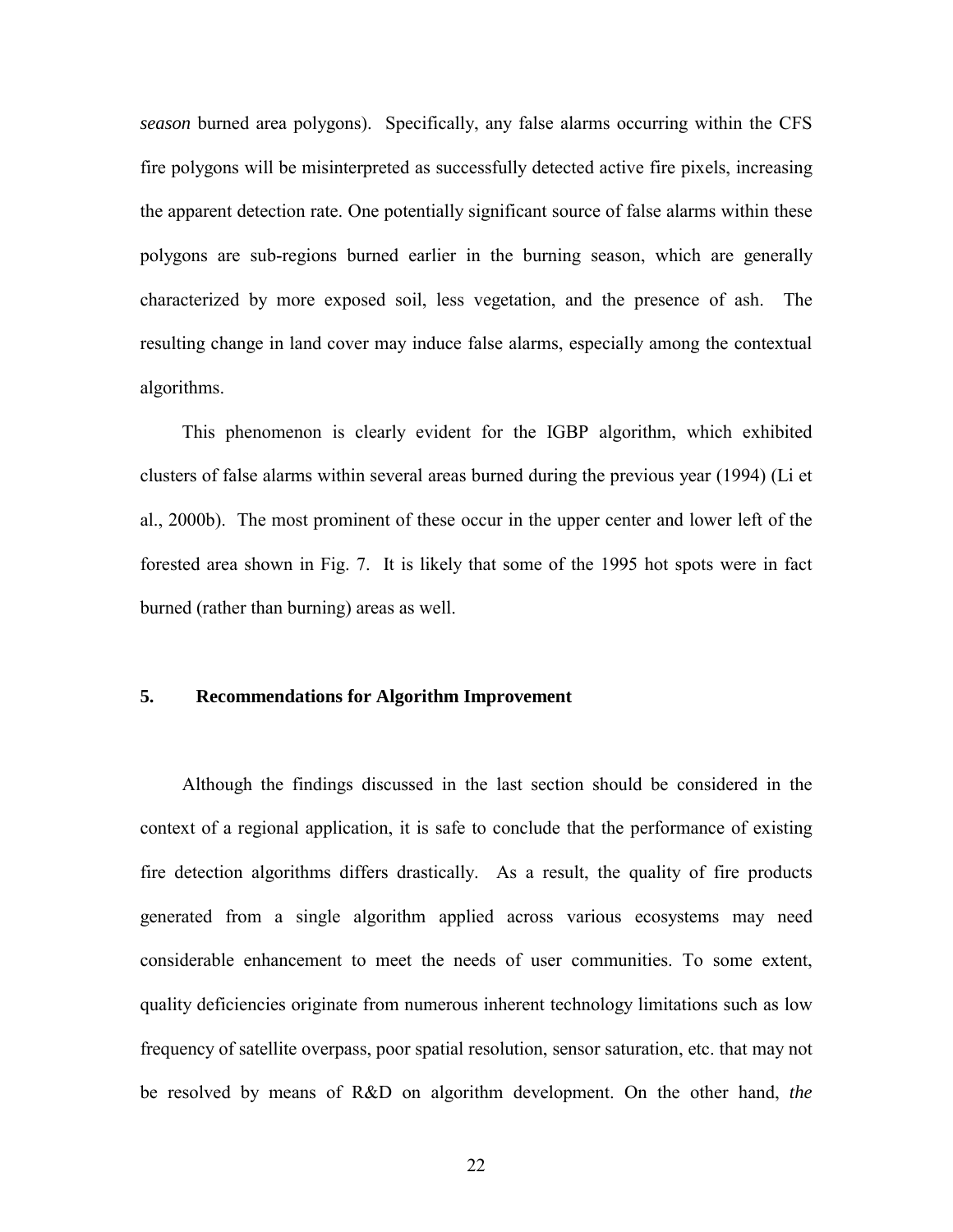*potential capabilities of current space-borne observation technologies have not been fully explored*. In principle, the quality of fire products may be improved significantly by more R&D studies on identification of algorithm limitations, and innovation and improvement of algorithms. The drastic discrepancies among the algorithms evaluated above underscore the potential for algorithm improvement on a regional basis.

During the GOFC fire workshop, many discussions took place on the improvement of fire detection algorithms, some of which are outlined here. To improve an algorithm, its limitations must be identified first through extensive validation against ground-truth data sets as well as algorithm inter-comparison. Given the severe lack of ground-truth information, it is recommended that more field campaigns and operational air-borne fire monitoring exercises be conducted. Meanwhile, efforts are needed to identify and explore the utility of *all* existing ground-truth data sets. Validation using high-resolution satellite data sets such as LANDSAT 7 is a sound alternative. As demonstrated above, algorithm inter-comparison is instrumental in identifying the range and source of uncertainties, which may be carried out for different ecosystems and sensors. The following specific recommendations help solve some individual algorithm problems:

- 1) setting thresholds based on land cover type, or reflectivity/emissivity;
- 2) replacing threshold approaches by physical models;
- 3) development of innovative algorithms to take advantage of multi-sensor capability offered by future satellite observations;
- 4) explore the utility of time series of images.

In developing and improving fire detection algorithms, one should also bear in mind the needs of different user groups. For climate research community, relatively speaking,

23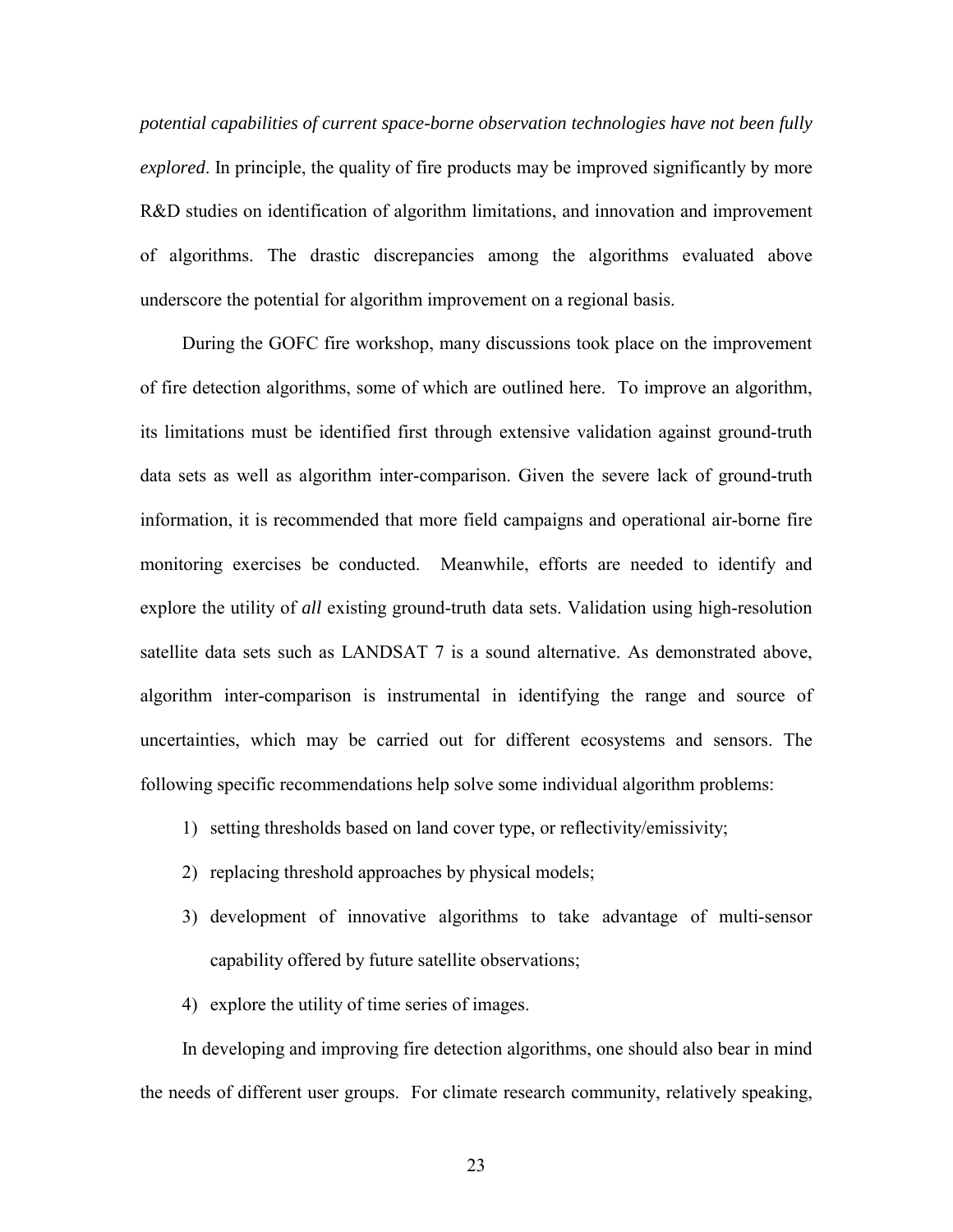the efficiency of running a detection algorithm is secondary to its accuracy, while for fire management community both accuracy and processing speed are key. To date, more emphasis has been placed on the development of fire detection algorithm for the sake of climate change studies. Relatively less R&D efforts were tailored to meeting the needs of a much larger user group, namely, the general public and fire management agencies. To satisfy their needs, fire detection algorithms are required to be *robust, fast, accurate, and automatic*. The algorithms should have very low rates of commission and omission errors, especially the latter. Little or no human supervision may be involved in running such algorithms.

# **6. Summary and Concluding Remarks**

This paper presents an overview of fire detection algorithms designed primarily for use with AVHRR data, except one adapted for use with MODIS data. Emphasis of the review is placed on the physical principles, limitations, and potential improvement of the algorithms. Two major types of algorithms are dealt with in more detail, namely, the multi-channel threshold methods and the spatial contextual methods. In principle, the contextual methods are more versatile for application to a wide range of conditions than the fixed threshold approaches, but a threshold approach may provide more accurate results if it is specifically tailored for application to a particular region/biome. The most serious problems suffered by both types of algorithm are caused by the saturation of channel 3 and its contamination by solar reflection. Both problems are anticipated to be resolved or lessened by the MODIS sensors due to the inclusion of a special fire channel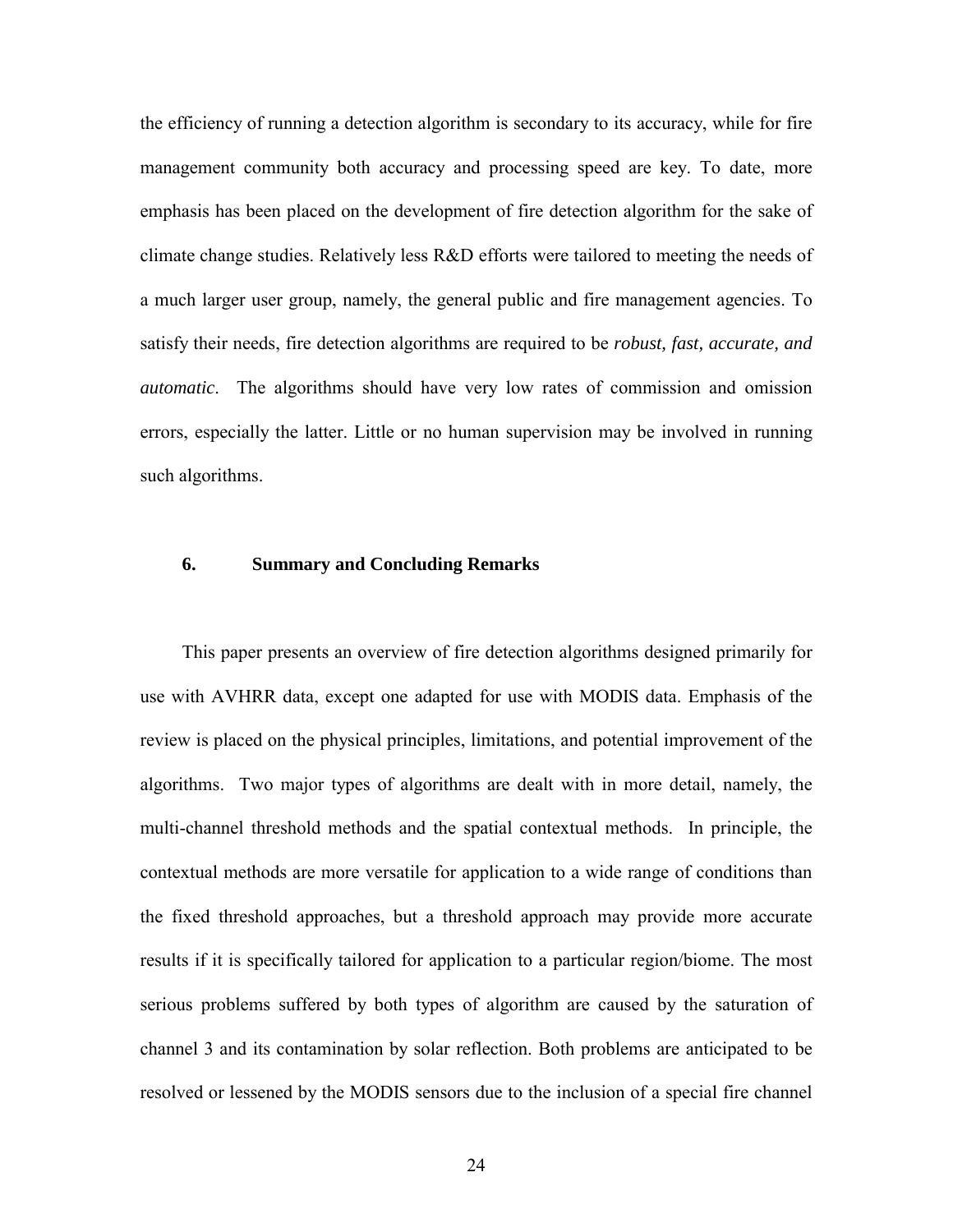$(3.9 \mu m)$  instead of 3.7  $\mu$ m) that has a wider dynamic range and is less influenced by solar reflection. There remain several outstanding issues for AVHRR-based fire detection. The most challenging is to account for the contribution of solar radiation due to reflection from cloud and earth's surfaces. The majority of the algorithms include cloud screening tests that are reasonably efficient in removing false alarms by clouds, but few algorithms are capable of eliminating false alarms caused by surface reflection. This leads to a high rate of commission error over bare land surfaces by the majority of fire detection algorithms. To overcome the problem, it is recommended to either screen out bright surfaces (in channel 3 wavelengths) or to specify the threshold according to land cover types, or more precisely surface reflectivity/emissivity, and to the amount of incoming solar radiation.

Due to the importance of the T3-T4 test in multi-threshold detection algorithms, a further insight was gained into the physical principles and limitations associated with this test. While it was often stated in the literature that the test helps distinguish fire hot spots from warm background, it is underlined here that the test only works for thermally inhomogeneous pixels, regardless of the mean scene temperature itself. Although there are many factors affecting the T3-T4 difference, each of which was investigated, only thermal inhomogenity has a positive and significant contribution to large differences in T3-T4 associated with fires. When there is temperature variability within a satellite's instantaneous field of view (IFOV) or pixel, radiance emitted from the burning portion of the IFOV is much larger in channel 3 than in channel 4, whereas their difference in radiance from the non-burned area is much smaller. The total radiance received by a sensor is a linear combination of separate radiances weighted by their areas. Therefore,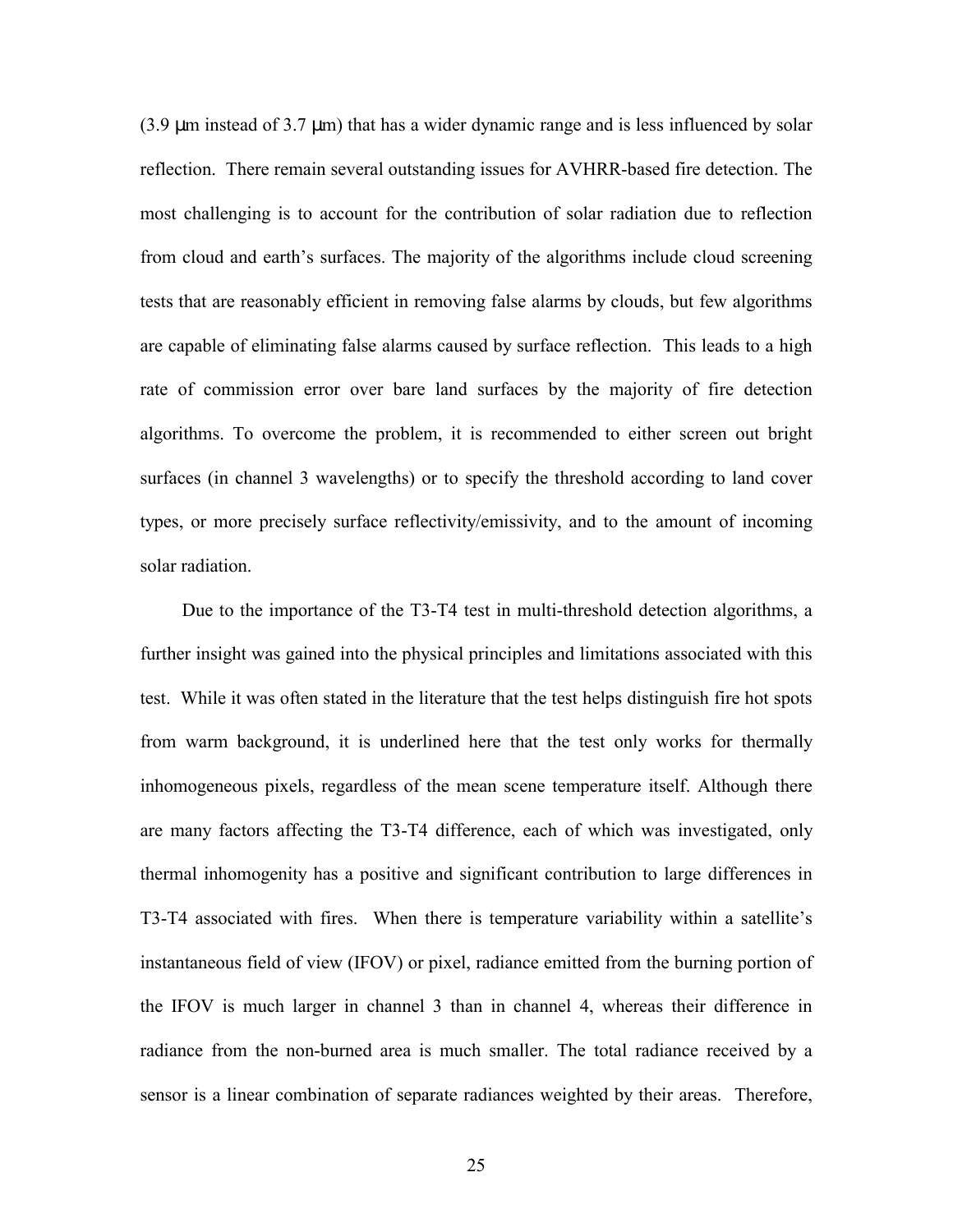when the total radiance is converted into brightness temperature using the non-linear Planck function, the difference between the two channels is proportional to the thermal inhomogenity of the observed scene. Fortunately, most fire events are non-uniform at the AVHRR pixel size, making this test effective in removing the majority of the false fire alarms.

For the contextual algorithms, the selection of initial thresholds for identifying potential fire pixels is delicate. An overly high setting leads to large omission errors, as the confirmation tests are only limited to potential fire pixels. On the other hand, an overly low setting introduces too much noise in determining the statistics for the background. Most of the contextual algorithms employed fixed and identical thresholds to identify potential fire pixels and the background non-fire pixels. Considering the different functions and consequences of threshold settings, it is recommended that more liberal thresholds be used to identify potential fire pixels and more conservative thresholds be used to calculate non-fire background statistics. Since the severity of a fire varies considerably with fuel type, fuel amount, and weather conditions, the thresholds should also be contingent upon these variables. As a first approximation*,* one may use different thresholds over different land cover types in different seasons, or set the threshold as a function of a vegetation index.

While a lot of fire detection algorithms have been employed to generate fire products, the products still encompass much shorter periods and smaller areas than are potentially available from satellite. For example, the global IGBP fire product was generated for 20 months (1992-1993) only. An operational near-real time fire product providing global coverage became available only recently from the World Fire Web

26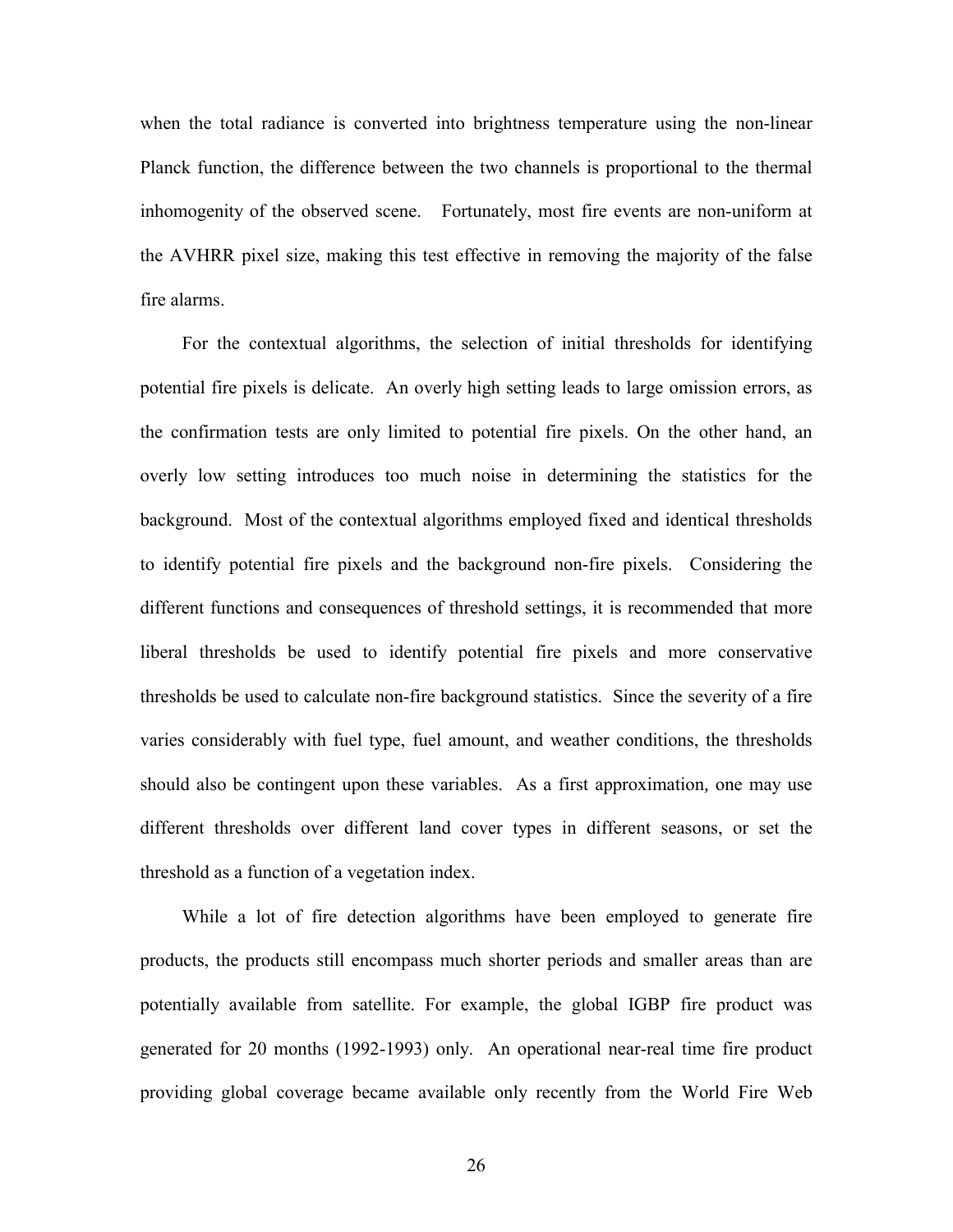network. Longer-term operational fire products are available in very limited countries such as in Brazil and Canada (7 years). However, increasing efforts are being made to produce much more comprehensive fire products from AVHRR. NOAA's archive of 1 km AVHRR data dating back to 1985 is being explored to generate a historical fire data base across North America's forests. Many efforts are also being undertaken in other countries, especially in Europe to generate both near-real-time and historical fire products. It is envisioned that before long we will encounter multiple fire products over the same region/period. Evaluation of the quality of these products becomes a more challenging issue than generating them, which is tied directly to the quality of fire detection algorithm.

*Acknowledgment*: The views and comments expressed in this paper originated not only from the authors of the article, but also from the fire community at large, especially the participants of the GOFC Fire Workshop held at the Joint Research Centre in Italy 1999. We are particularly grateful to F. Ahern, C. Justice, J.-M. Gregoire for their leadership and dedication to the GOFC fire program, which made this publication possible.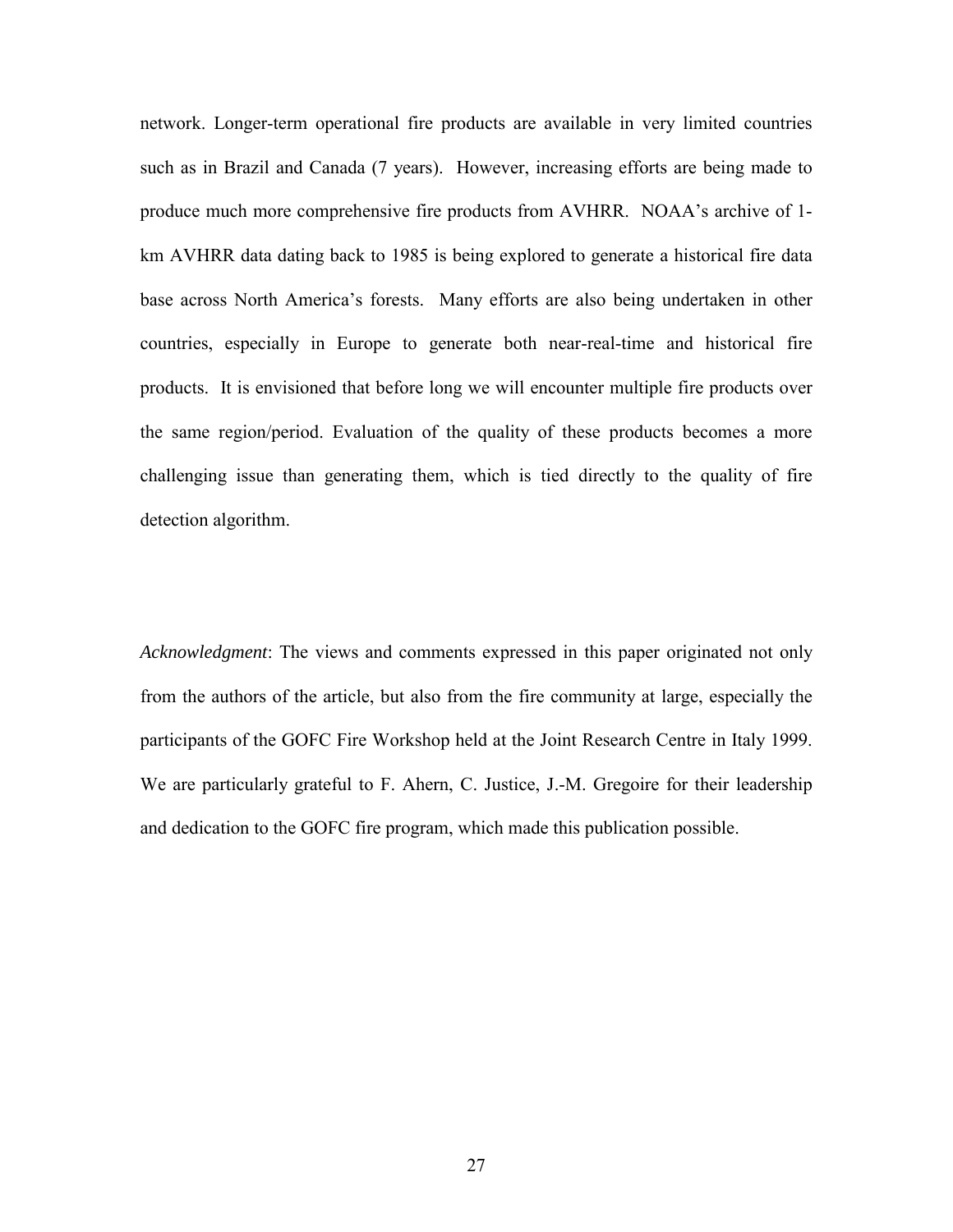#### **References**

- Ahern F. , Janetos A. C. , and E. Langham, Global Observation of Forest Cover: One Component of CEOS' Integrated Global Observing Strategy. Proceedings of the 27th International Symposium on Remote Sensing of Environment, Tromso, Norway, June 8-12, 1998.
- Ahern, F., GOFC: Goals, status, the fire component and its relationship to the CEOS carbon theme, this publication, 2000.
- Arino, O., and J.M. Mellinotte, The 1993 Africa fire map, *Int. J. Rem. Sens*., 19:2019- 2023, 1998.
- Arino, O., and J-M. Rosaz, 1997 and 1998 World ATSR Fire Atlas using ERS-2 ATSR-2 Data. Proceedings of the Joint Fire Science Conference, Boise, 15-17, June 1999.
- Barbosa, P.M., J.-M. Gregoire, and J.M.C. Pereira, An algorithm for extracting burned areas from time series of AVHRR GAC data applied at continental scale, *Rem. Sens. Environ*., 69:253-263, 1999.
- Belward, A.S., P.J. Kennedy and J.M. Gregoire, The limitation and potential of AVHRR GAC data for continental scale fire studies, *Int. J. Rem. Sens.*, 15:2215-2234, 1994.
- Belward, A.S., J.-M. Gregoire, G. D'Souza, S. Trigg, M. Trigg, M. Hawkes, J.-M. Serca, J.-L. Tireford, J.-M. Charlot, R. Vuattoux, In situ, real time fire detection using NOAA/AVHRR data, Proceedings of the VI AVHRR Data User's Meeting,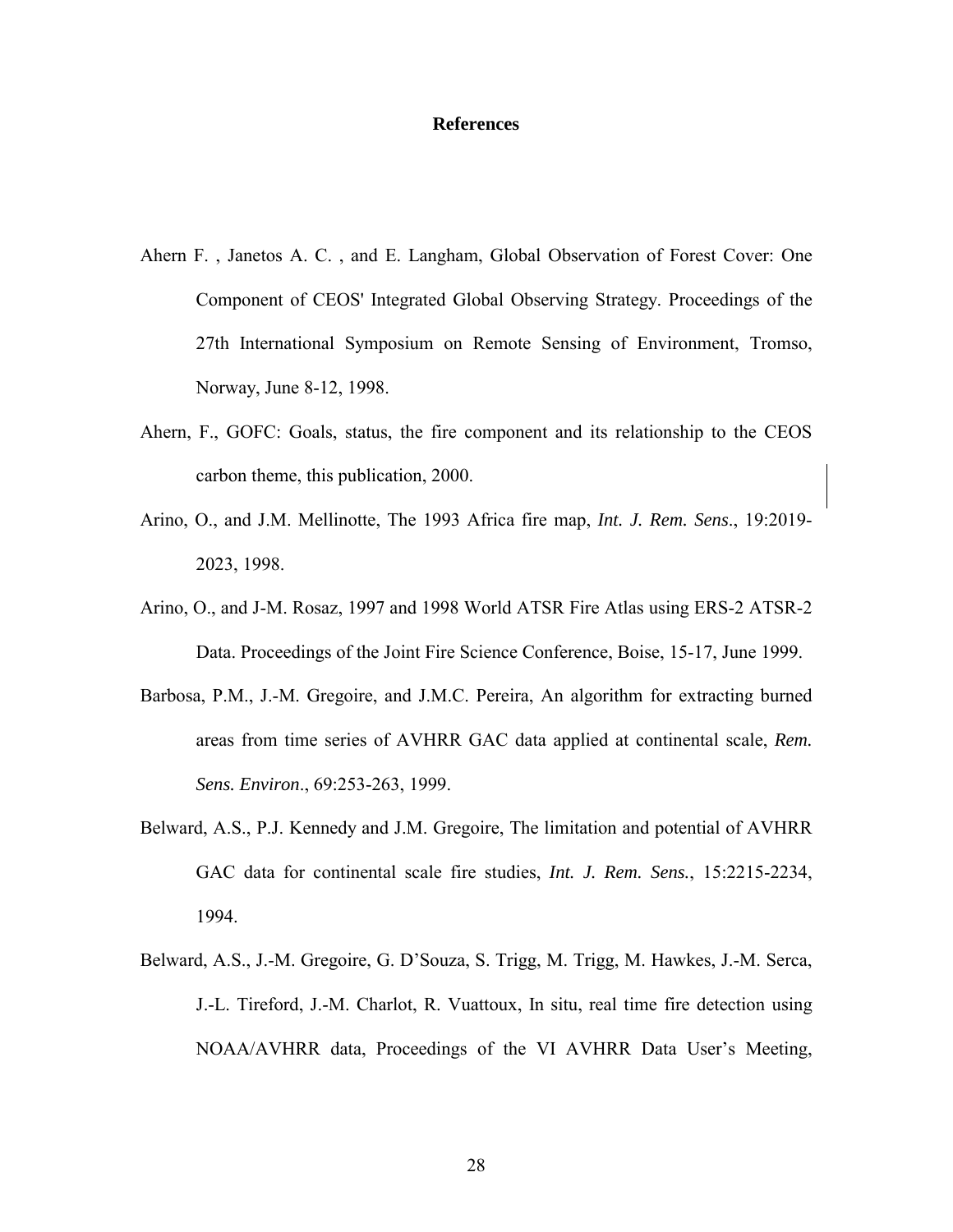Belgirate, Italy,  $29^{th}$  June –  $2^{nd}$  July 1993, published by EUMETSAT, Darmstadt, Germany, EUM P 12, ISSN 10159576, 333-339, 1993.

- Cahoon, D.R., Jr., J.S. Levine, P. Minnis, G.M. Tennille, T.W. Yip, P.W. Heck, and B.J. Stocks, The Great Chinese Fire of 1987: *A View from Space, Global Biomass Burning: Atmospheric, Climate, and Biospheric Implications*, J.S. Levine, editor, MIT Press, Cambridge, MA, 61-66, 1991.
- Cahoon, D.R., Jr., B.J. Stocks, J.S. Levine, W.R. Cofer III, K.P. O'Neill, Seasonal distribution of African savanna fires, *Nature*, 359:812-815, 1992.
- Cahoon, D.R., Jr., B.J. Stocks, J.S. Levine, W.R. Cofer, and J.M. Pierson, Satellite analysis of the severe 1987 forest fires in northern China and southeastern Sibera, *J. Geophys. Res*., 99:18627-18638, 1994.
- Chu, A., Y. J. Kaufman, L. A. Remer, B. N. Holben: Remote sensing of smoke from MODIS Airborne Simulator During SCAR-B Experiment. *J. Geophys. Res.,* 103: 31,979-31,988, 1998.
- Chuvieco, E., and R.G. Congalton, Mapping and inventory of forest fires from digital processing of TM data, *Geocarto International, 3*:41-53,1988.
- Chuvieco, E., and M.P. Martin, A simple method for fire growth monitoring using AVHRR channel 3 data, *Int. J. Rem. Sens*., 15: 3141-3146, 1994.
- Coakley, Jr, J.A. and F.P. Bretherton, Cloud cover from high-resolution scanner data: detecting and allowing for partially filled fields of view, *J. Geophy. Res*., 87:4917- 4932, 1982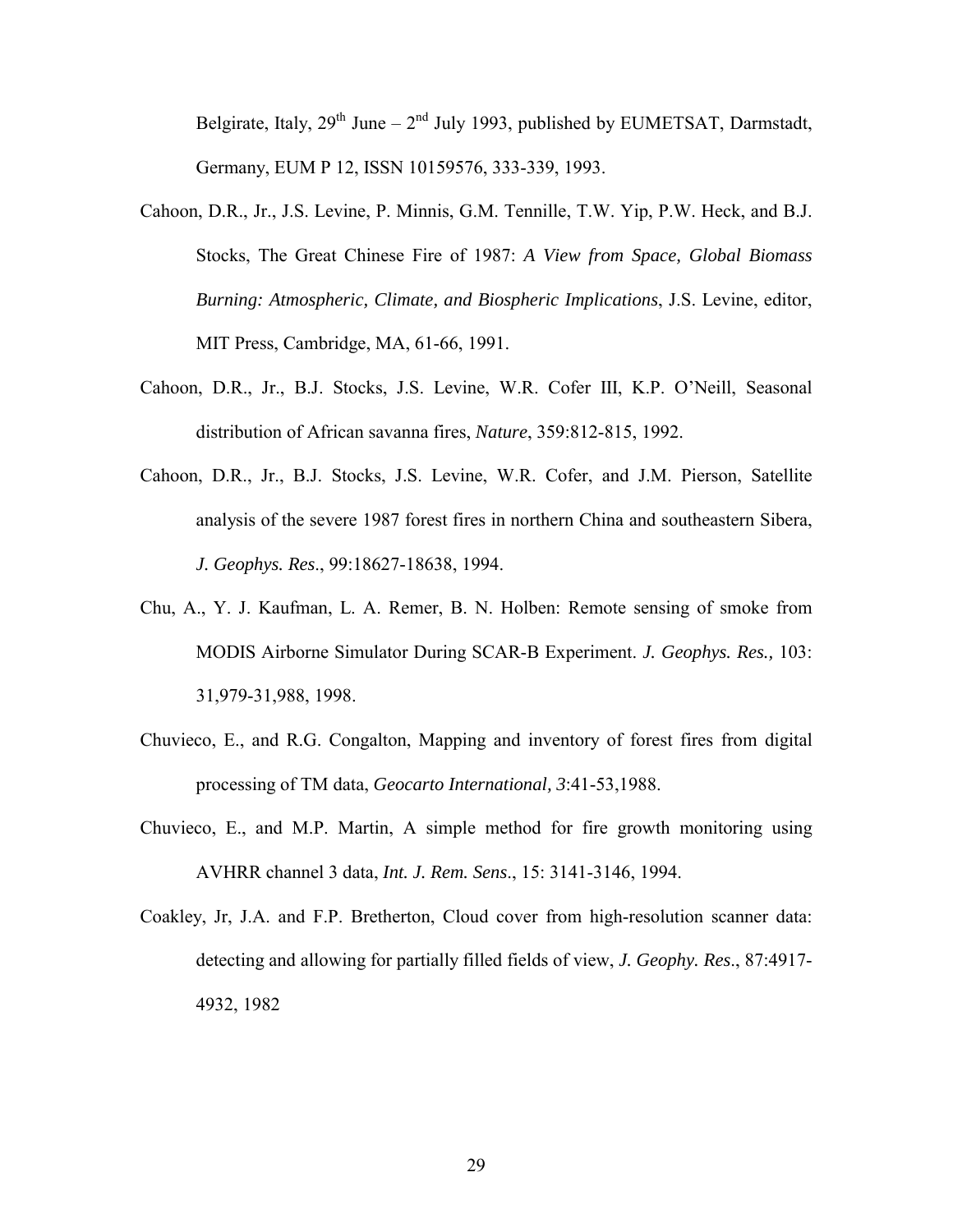- Crutzen, P.J., L.E. Heidt, J.P. Krasnec, W.H. Pollock, and W. Seiler, Biomass burning as a source of atmospheric gases, CO, H2O, N2O, NO, CH3CL and COS, *Nature, 282*: 253-256, 1979.
- Crutzen, P.J., and M.O. Andreae, Biomass burning in the tropics: Impact on atmospheric chemistry and biogeochemical cycle, *Science*, 250:1669-1678, 1990.
- Dozier, J., A method for satellite identification of surface temperature fields of subpixel resolution, *Rem. Sen. Environ.,* 11:221-229, 1981.
- Dwyer, E., J.-M. Gregoire, and J.-P. Malingreau, A global analysis of vegetation fires using satellite images: Spatial and temporal dynamics, *Ambio*, 27:175-181, 1998.
- Eva, H., and S. Flasse, Contextual and muliple-threshold algorithms for regional active fire detection with AVHRR data, *Rem. Sens. Rev*., 14:333-351, 1996.
- Eva, H.D., and E. Lambin, Burnt area mapping in central Africa using AATSR data*, Int. J. Rem. Sens*., 18:3473-3497, 1998.
- Flannigan, M.D., and T.H. Vonder Haar, Forest fire monitoring using NOAA satellite AVHRR, *Can. J. Forest Res.,* 16:975-982, 1986.
- Flasse, S.P., and P. Ceccato, A contextual algorithm for AVHRR fire detection, *Int. J. Rem. Sens.*, 17:419-424, 1996.
- Franca, J.R, J.M. Brustet, J. Fontan, Multispectral remote sensing of biomass burning in West Africa, *J. Atmos. Chem*., 22:81-110.
- Fraser, R.H., Li, Z., and Cihlar, J., Hotspot and NDVI Differencing Synergy (HANDS): a new technique for burned area mapping over boreal forest. *Rem. Sens. Environ*.*,* In Press, 2000.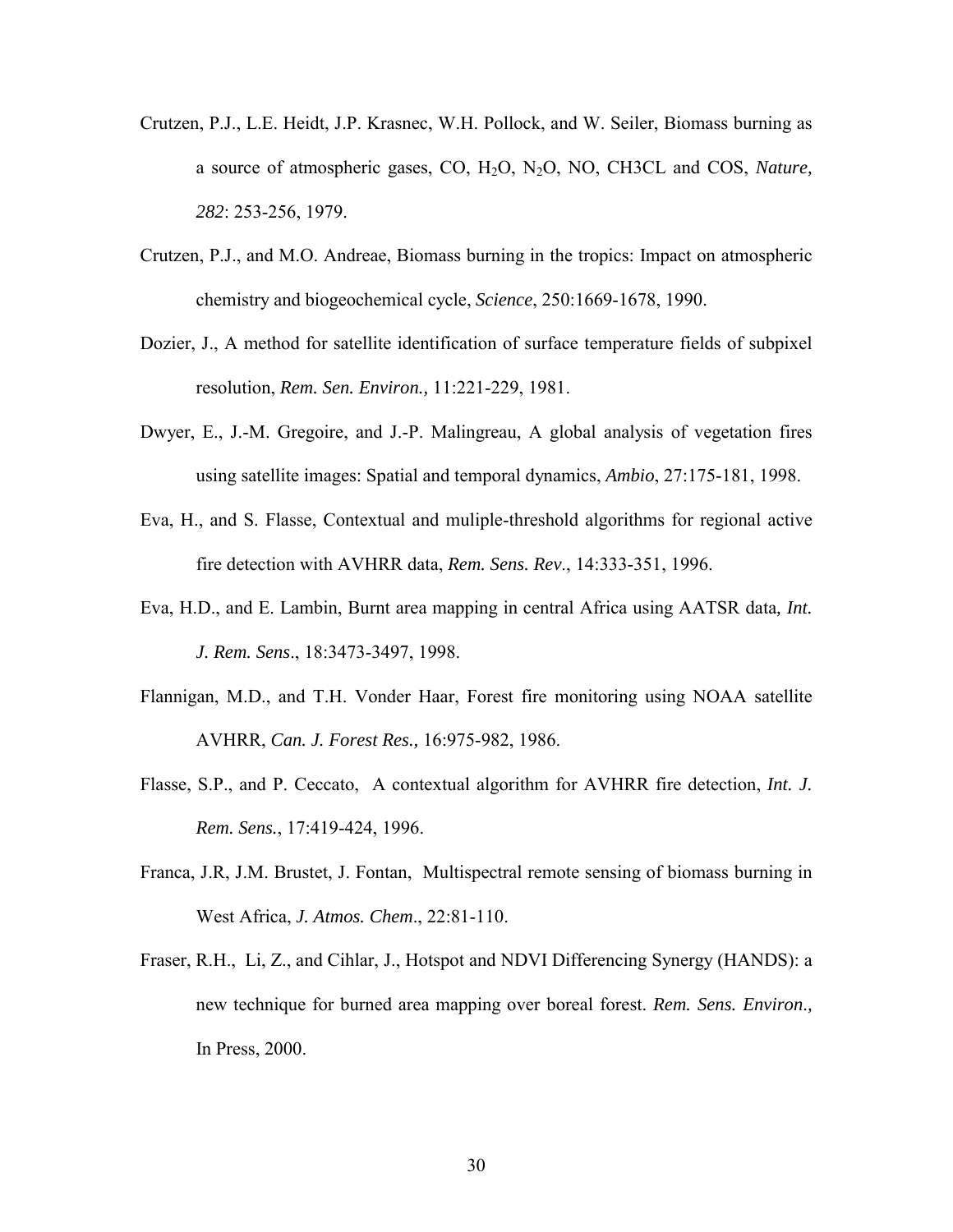- Giglio, L., J.D. Kendall, and C. O. Justice, Evaluation of global fire detection using simulated AVHRR infrared data, *Int. J. Rem. Sens*., 20:1947-1985, 1999.
- Grégoire J-M., D. R. Cahoon, D. Stroppiana, Z. Li, S. Pinnock, H. Eva, O. Arino, J.M. Rosaz, and I. Csiszar, Forest fire monitoring and mapping for GOFC: current products and information networks based on NOAA-AVHRR, ERS-ATSR, and SPOT-VGT, *Rem. Sens. Environ*., this publication, 2000.
- Hovis, W.A. Jr. Infrared spectral reflectance of some common minerals, *Apl. Opt*., 5:245- 248, 1966.
- Ichoku, C., Y. Kaufman, L. Giglio, Z. Li, R. Fraser, J.-Z. Jin, B. Park, Comparative analysis of daytime fire detection algorithms using AVHRR data for the 1995 fire season in Canada: Perspective for MODIS. In preparation, 2000.
- Inoue, T., 1987, A cloud type classification with NOAA-7 split-window measurements, *J. Geophy. Res.*, 92: 3991-4000.
- Justice, C., J.P. Malingreau, A.W. Setzer, Remote sensing of fires: Potential and limitations, *Fire in the Environment* (P.J. Crutzen and J.G. Goldammer, Eds.), pp. 77-88, 1993.
- Justice, C., and J.P. Malingreau (editors), *Report of the IGBP-DIS fire algorithm workshop 2*, IGBP-DIS working paper 14, Ispra, Italy, October 1995, 1996.
- Justice, C.O., Kendall, J.D., Dowty, P.R., Scholes, R.J., Satellite remote sensing of fires during the SAFARI campaign using NOAA advanced very high resolution radiometer data, *J. Geophy. Res*, 101: 23851-23863,1996.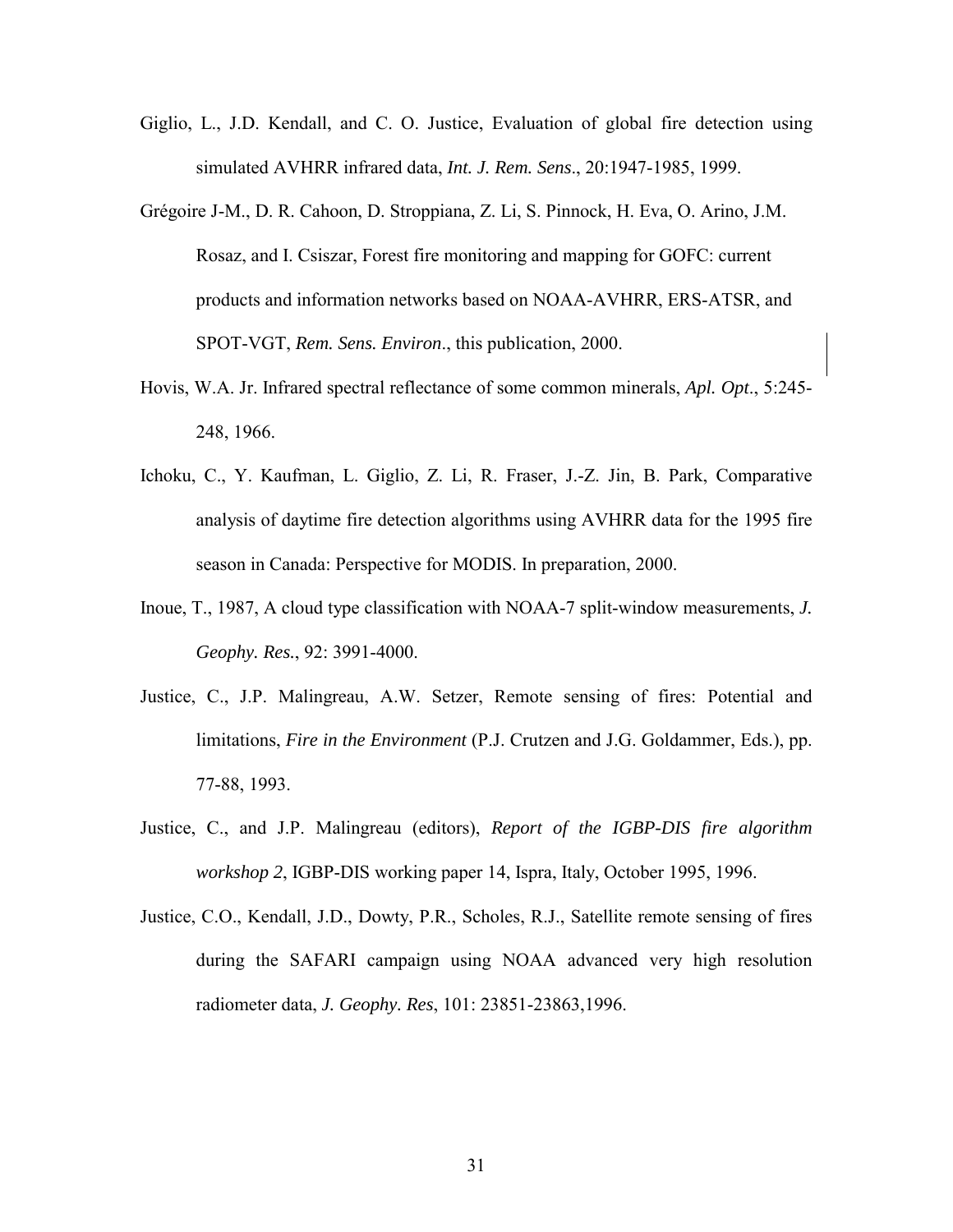- Justice, C.O., and J.P. Malingreau (editors), *The IGBP-DIS Satellite Fire Detection Algorithm Workshop Technical Report*, IGBP-DIS Working Paper 9, NASA/GSFC, Greenbelt, Maryland, USA, February, 1993.
- Kasischke, E.S., N.H.F. French, P. Harrell, N. Christensen, Jr., S.L. Ustin, D. Barry, Monitoring of wildfires in boreal forests using large area AVHRR NDVI composite image data, *Rem. Sen. Environ.,* 45:61-71, 1993.
- Kaufman, Y. J. and R. S. Fraser, 1997: The effect of smoke particles on clouds and climate forcing, *Science*, 277, 1636-1639.
- Kaufman, Y.J., C. Justice, L. Flynn, J. Kendall, E. Prins, D.E. Ward, P. Menzel, and A. Setzer, Potential global fire monitoring from EOS-MODIS, *J. Geophy. Res*., 103:32215-32238, 1998a.
- Kaufman, Y. J., R. G. Kleidman, M. D. King: SCAR-B Fires in the Tropics: properties and their remote sensing from EOS-MODIS. *J. Geophys. Res.*, 103:31,955- 31,969, 1998b.
- Kaufman, Y. J., D. Tanré, L. Remer, E. Vermote, A. Chu, and B. N. Holben, Remote Sensing of Tropospheric Aerosol from EOS-MODIS Over the Land Using Dark Targets and Dynamic Aerosol Models. *J. Geophys. Res.*, 102:17051-17067, 1997.
- Kaufman, Y. J., L. Remer, Detection of forests using mid-IR reflectance: An application for aerosol studies. *IEEE J. Geosc. Rem. Sens.*, 32:672-683, 1994.
- Kaufman, Y.J., D. Tanre, and D.E. Ward, Remote sensing of biomass burning in the Amazon, *Rem. Sens. Rev*., 10: 51-90, 1994.
- Kaufman, Y.J., C.J. Tucker, I. Fung, Remote sensing of biomass burning in the tropics*, J. Geophy. Res*., 95: 9927-9939, 1990a.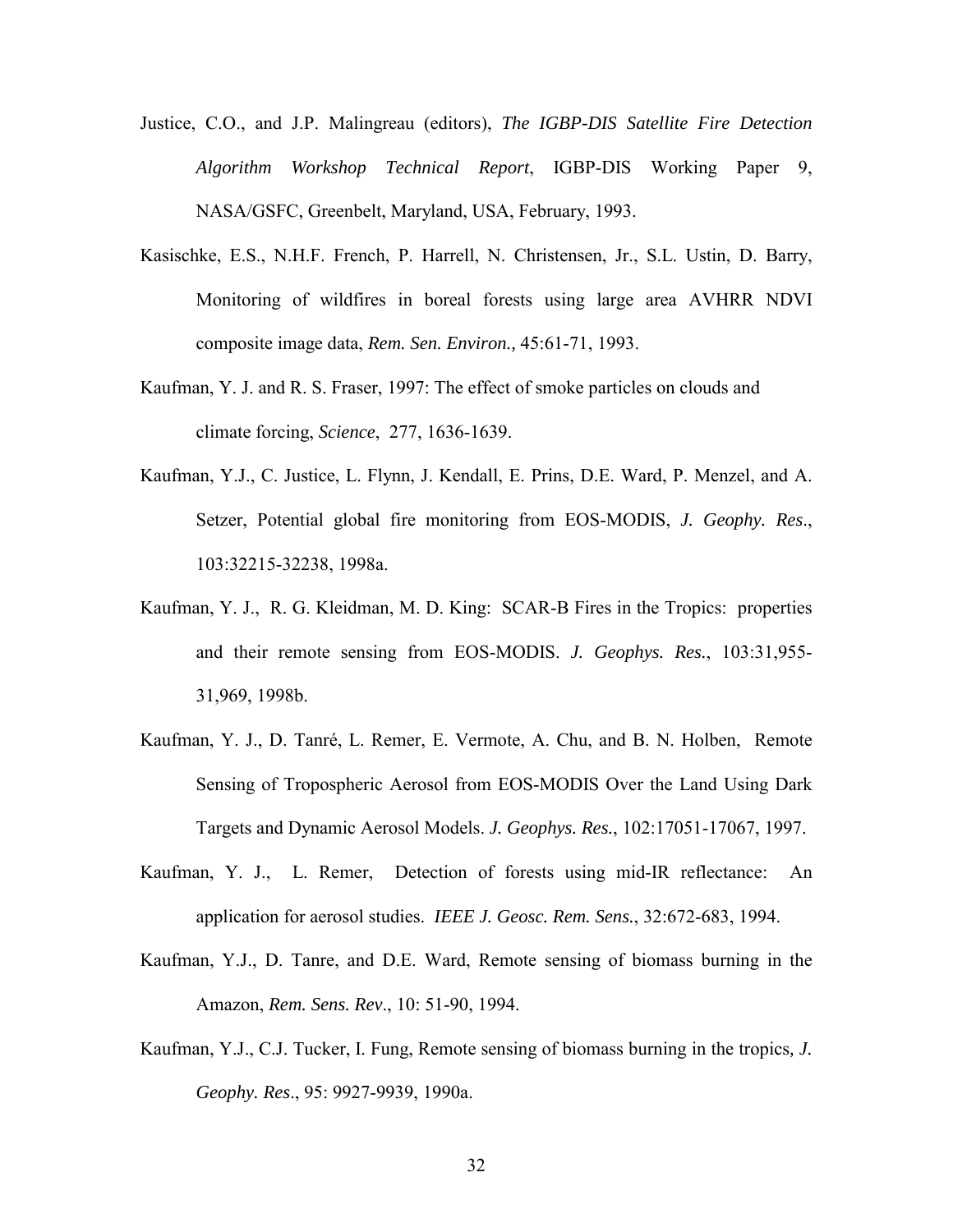- Kennedy, P.J., Belward, A.S., Gregoire, J.-M., An improved approach to fire monitoring in West Africa using AVHRR data, *Int. J. Remote Sens*, 15:2235-2255, 1994.
- Langaas S., Temporal and spatial distribution of Savannah fires in Senegal and the Gambia, West Africa, 1989-90, derived from muilti-temporal AVHRR night images. *Int. J. Wildland Fire,* 2: 21-36, 1992.
- Langaas S., A parameterised bispectral model for savanna fire detection using AVHRR night images, *Int. J. Remote Sens*., 14:2245-2262, 1993.
- Lee, T.M., and P.M. Tag, Improved detection of hotspots using the AVHRR 3.7 um channel. *Bull. Amer. Meteoro. Soc*. 71**:**1722-1730, 1990
- Li, Z., H. Barker, and L. Moreau, The variable effect of clouds on atmospheric absorption of solar radiation, *Nature*, 376**,** 486-490, 1995.
- Li, Z., Influence of absorbing aerosols on the solar surface radiation budget, *J. Climate*, 11:5-17, 1998.
- Li, Z., Cihlar, J., Moreau, L., Huang, F., Lee, B., Monitoring fire activities in the boreal ecosystem, *J. Geophy. Res.*, 102:29611-29624, 1997.
- Li, Z., A. Khananian, R. Fraser, Detecting smoke from boreal forest fires using neural network and threshold approaches applied to AVHRR imagery, *IEEE Tran. Geosci. & Rem. Sen.,* revised, 2000a.
- Li, Z., S. Nadon, J. Cihlar, B. Stocks, Satellite mapping of Canadian boreal forest fires: Evaluation and comparison of algorithms *Int. J. Rem. Sens*., 21:3071-3082, 2000b.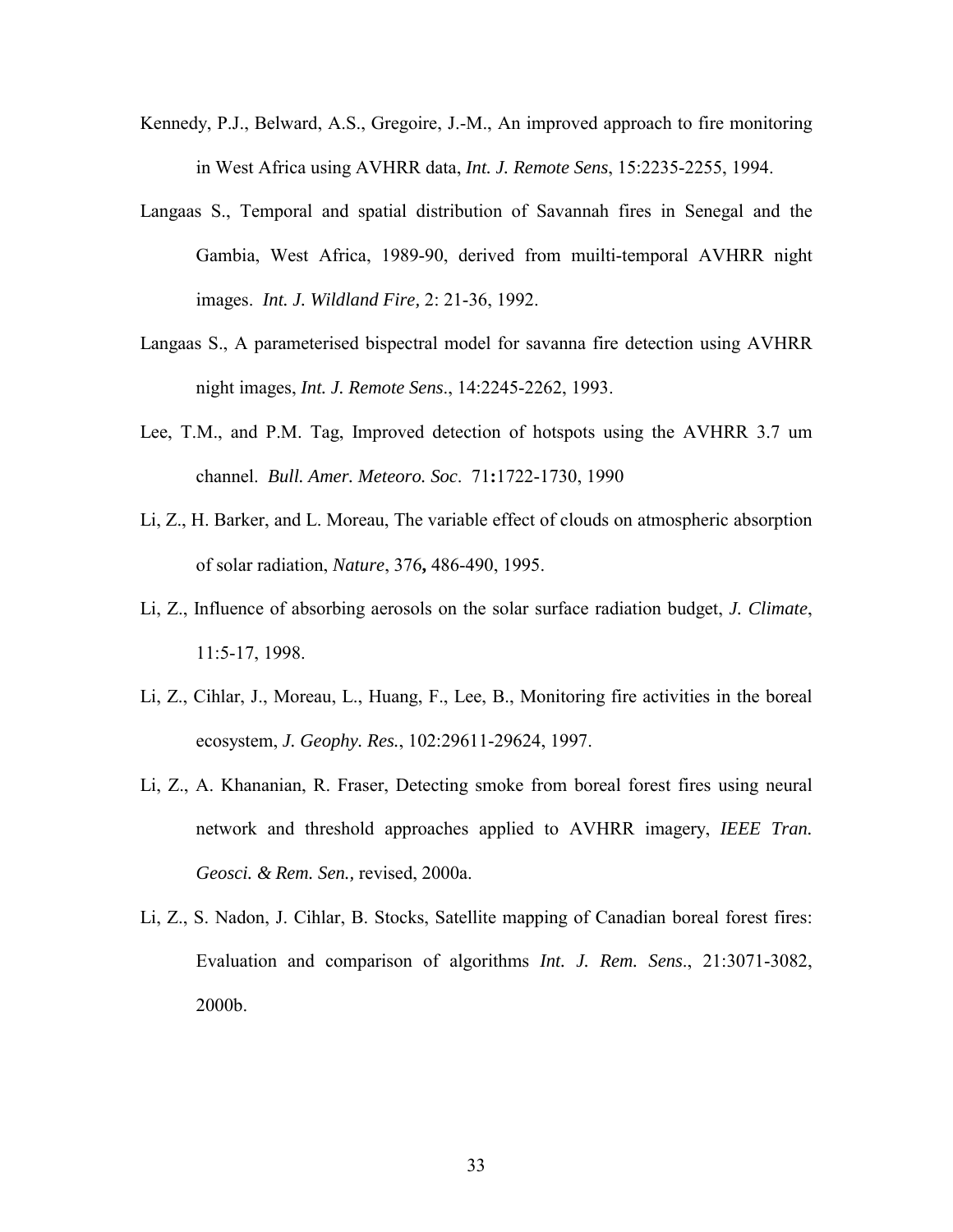- Li, Z., S. Nadon, J. Cihlar, Satellite detection of Canadian boreal forest fires: Development and application of an algorithm, *Int. J. Rem. Sens*., 21:3057-3069, 2000c.
- Malingreau, J.P., The contribution of remote sensing to the global monitoring of fires in tropical and sub-tropical ecosystems. In: *Fire in the Tropical Biota*, edited by J.G. Goldammer, pp. 337-370. Berlin: Springer-Verlag, 1990.
- Malingreau J.P. and C.J. Tucker, Large scale deforestation in the south-eastern Amazon basin. *Ambio*, 17: 49-55, 1988.
- Malingreau, J.P. and Justice, C.O., (editors), *The IGBP-DIS Satellite Fire Detection Algorithm Workshop Technical Report*, IGBP-DIS Working Paper 17, NASA/GSFC, Greenbelt, Maryland, USA, February, 1997.
- Martin, P., Ceccato, P., Flasse, S., and Downey, I. Fire detection and fire growth monitoring using satellite data. Remote Sensing of Large Wildfires in the European Mediterranean Basin, Chuvieco, E., (Ed.). Springer-Verlag Berlin/Heidelberg 3-540-65767-3, XII, 212 pp, 1999.
- Matson, M., G. Stephens, and J. Robinson, Fire detection using data from the NOAA-N satellites, *Int. J. Rem. Sens*., 8:961-970, 1987.
- Menzel, W.P., E.C. Cutrim, and E.M. Prins, Geostationary satellite estimation of biomass burning in Amazonia during BASE-A, *Global Biomass Burning* (J.S. Levine, Ed), MIT Press, Cambridge, MA, 41-46, 1991.
- Muirhead, K. and A. Cracknell, Straw burning over Great Britain detected by AVHRR, *Int. J. Rem. Sens.*, 6: 827-833, 1985.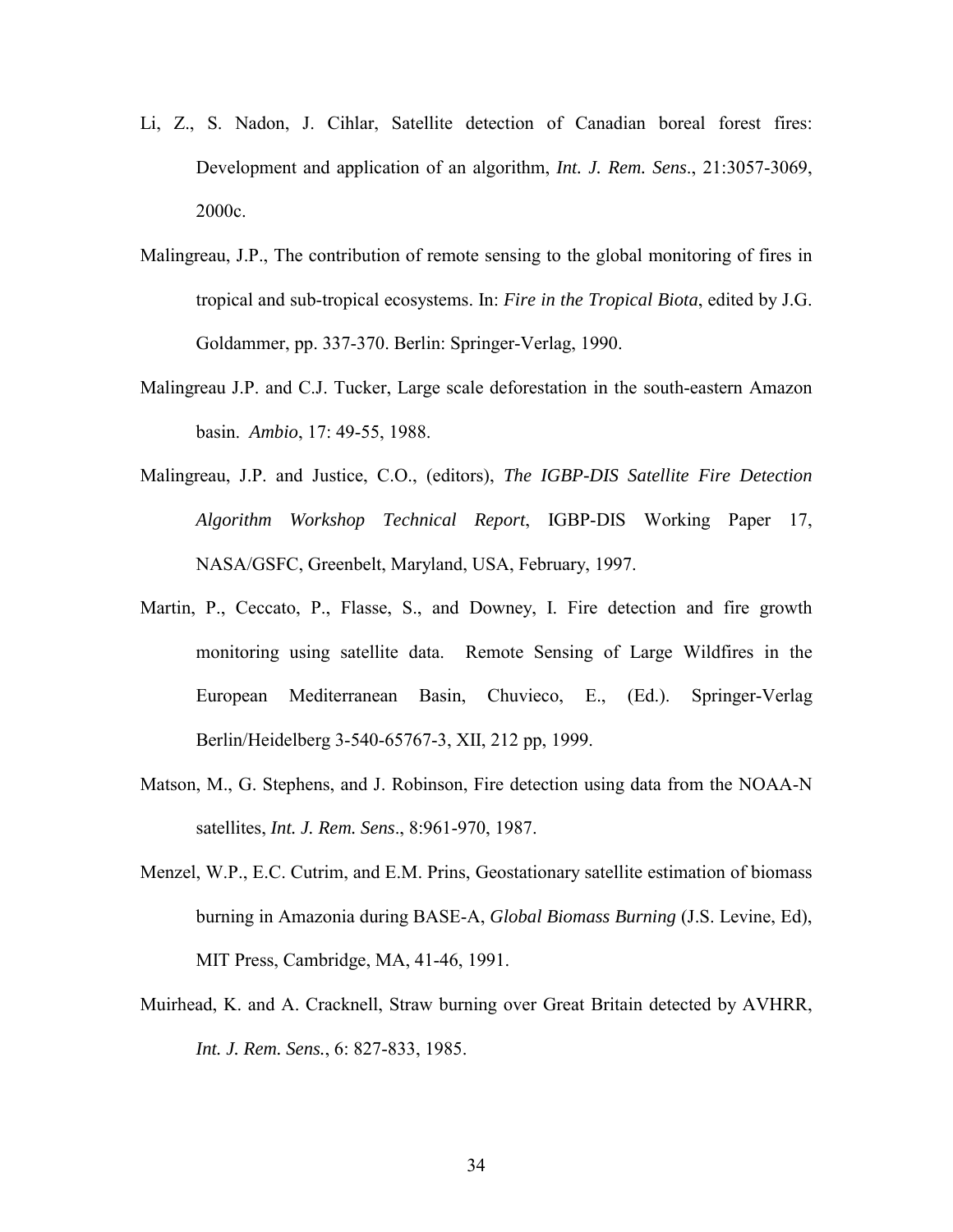- Pereira, M.C., and A.W. Setzer, Spectral characteristics of deforestation fires in NOAA/AVHH images, *Int. J. Rem. Sens*., 14:583-597, 1993.
- Pereira, J.M.C., A comparative evaluation of NOAA/AVHRR vegetation indexes for burned surface detection and mapping. *IEEE Trans. Geosci. Remote Sens*. 37:217- 226, 1999.
- Prins, E.M., and W.P. Menzel, Trends in South American biomasss burning detected with the GOES VISSR radiometer atmospheric sounder from 1983 to 1991, *J. Geophy. Res*., 99:16719-16735, 1994.
- Prins, E.M. and W.P. Menzel, Geostationary satellite detection of biomass burning in South America. *Int. J. Remote Sensing,* 13:2783-2799, 1992.
- Rauste, Y., E. Herland, H. Frelander, K. Soini, T. Kuoremaki, and A. Ruokari, Satellitebased forest fire detection for fire control in boreal forests, *Int. J. Rem. Sens*., 18:2641-2656, 1997.
- Razafimpanilo, H., R. Frouin, S.F. Iacobellis, and R.C.J. Somerville, Methodology for estimating burned area from AVHRR reflectance data, *Rem. Sen. Environ.,* 54:273-289, 1995.
- Reid JS, Hobbs PV, Rangno AL, Hegg DA Relationships between cloud droplet effective radius, liquid water content, and droplet concentration for warm clouds in Brazil embedded in biomass smoke, 104, 6145-6153, 1999.
- Robinson, J.M., Fire from space: Global fire evaluation using infrared remote sensing, *Int. J. Rem. Sen*., 12:3-24, 1991.
- Salisbury, J.W., and D.M. D'Aria, Emissivity of terrestrial materials in the 3-5  $\mu$ m atmospheric window, *Rem. Sens. Envion*., 47:345-361, 1994.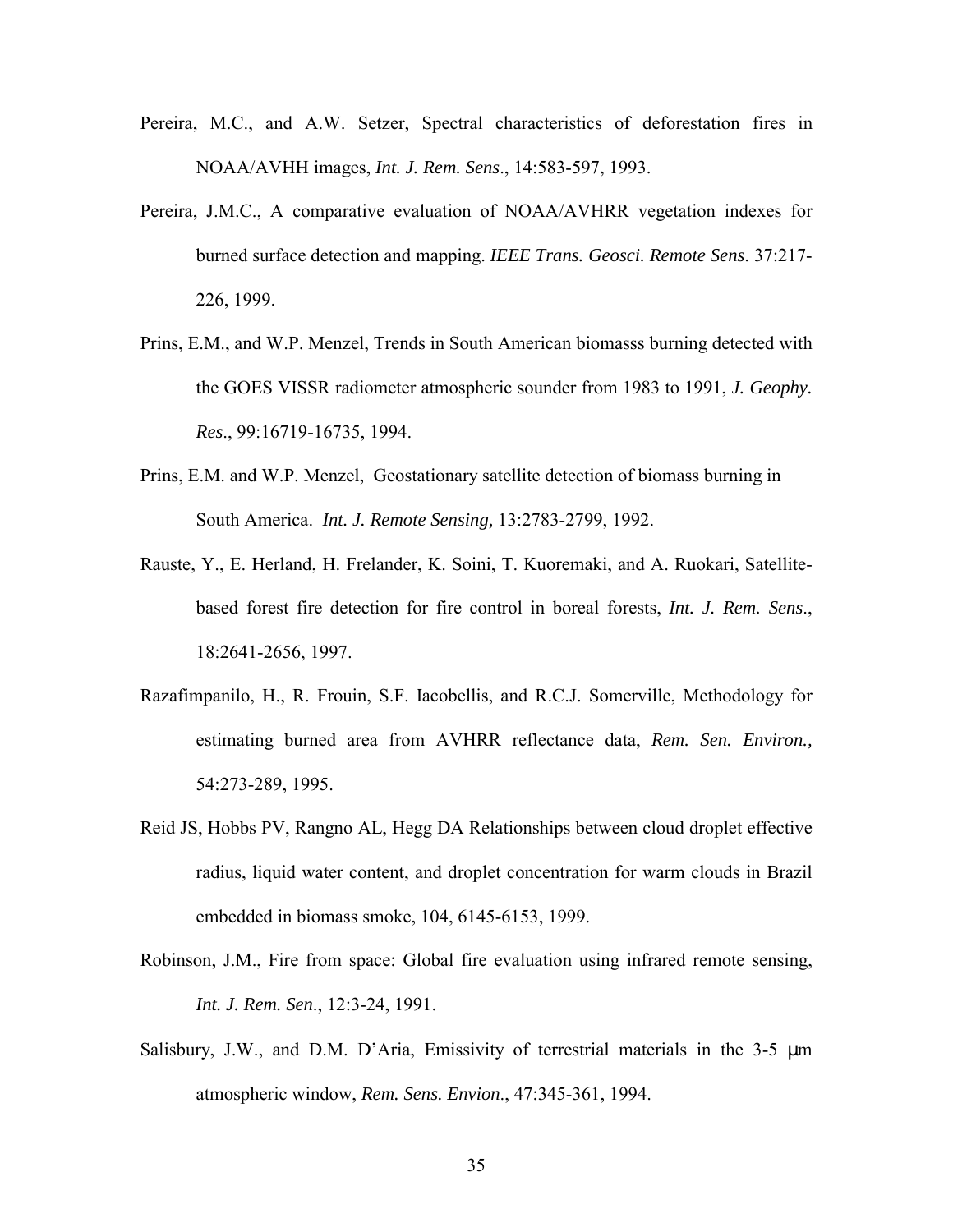- Setzer A.W., and M.C. Pereira, Operational detection of fires in Brazil with NOAA-AVHRR, *24th Symp. Rem. Sens. Environ*., Rio de Janeiro, Brazil, May 1991a.
- Setzer, A.W. and M.C. Pereira, Amazonian biomass burnings in 1987 and an estimate of their tropospheric emission, *Ambio* 20, 19-22, 1991b.
- Setzer, A.W. and M.C. Pereira, Operational detection of fires in Brazil with NOAA-AVHRR. Proc. 24th *Int. Symp. Remote Sensing of the Environ*., pp 469-482, Rio de Janeiro, 1992.
- Setzer, A.W., M.C. Pereira, and Jr.A.C. Pereira, Satellite studies of biomass burning in Amazonia - some practical aspects. *Rem. Sens. Rev.*, 10:91-103, 1994
- Setzer, A.W. and Malingreau, J.P., AVHRR monitoring of vegetation fires in the tropics: Toward the development of a global product. *Biomass Burning and Global Change*, (ed. J.S. Levine), p. 25-39, The MIT Press, Cambridge, Massachusetts, London, England, 1996.
- Suits, G.H., Natural Sources, in The Infrared Handbook, Ed. W.L. Wolfe and G.J. Zissis, MI, pp. 3.1-3.154 (Ann Arbor, E.R.I.M.), 1989
- Vines, R.G., Physics and chemistry of rural fires, In *Fire and the Australian Biota*, edited by A.M. Gill, R.H. Groves and I.R. Noble, Canberra: Australian Academy of Science, pp129-151, 1981.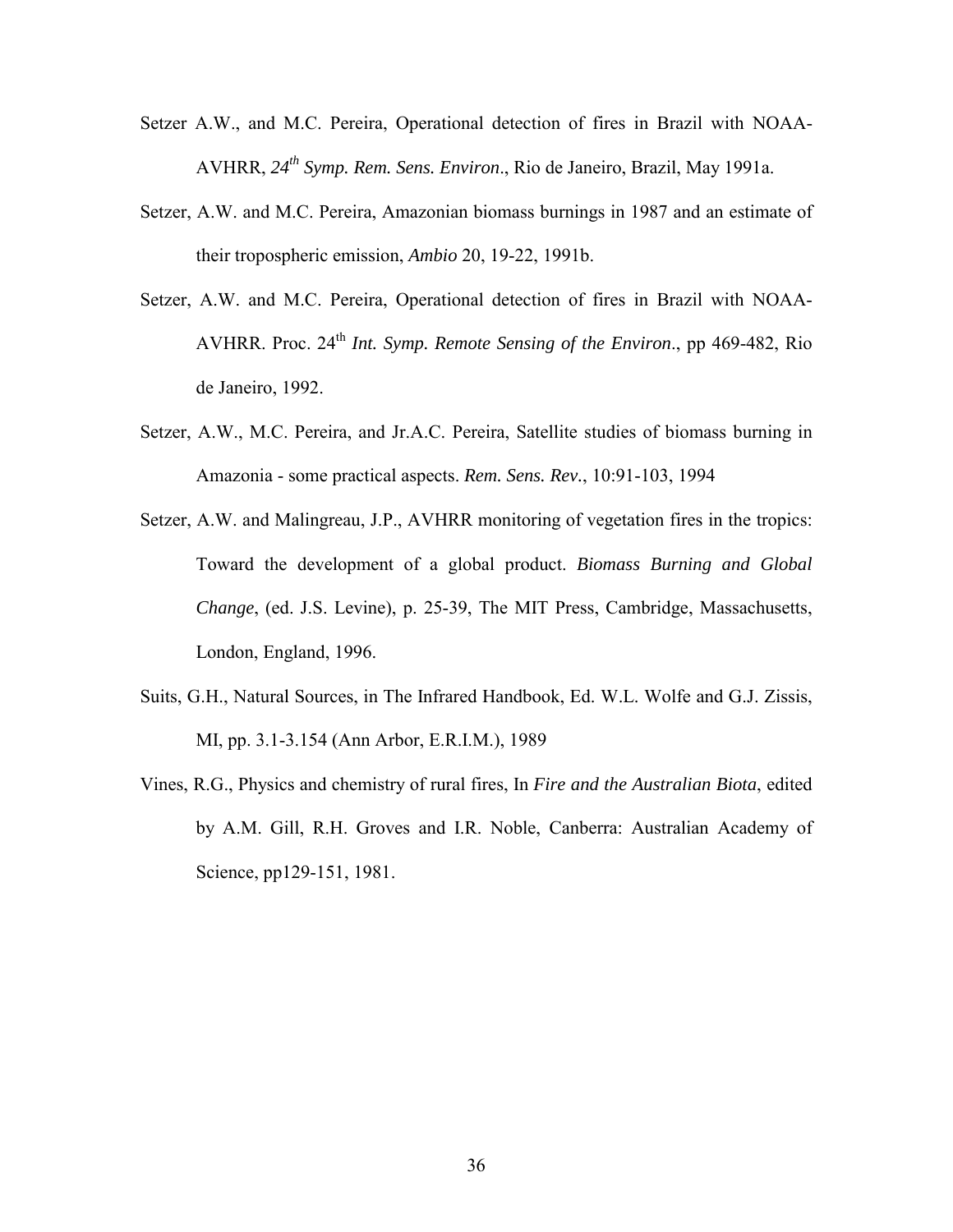Table 1. Summary of the fire-detection tests and the statistics of their efficiency (after Li et al. 2000a). NTF and NFF are the numbers of true and false fires remained after each step of detection tests, respectively.

| Test           | Description                  | Threshold      | <b>NTF</b> | <b>NFF</b> |
|----------------|------------------------------|----------------|------------|------------|
| #              |                              |                |            |            |
| $\mathbf{1}$   | Initial test                 | T3 > 315K      | 12 5 6 9   | 168168     |
| 2              | Eliminate warm background    | $T3-T4 > 14K$  | 12 5 6 9   | 48855      |
| 3              | Eliminate non-forest scenes  | Land cover     | 12 5 6 9   | 30 511     |
| $\overline{4}$ | Eliminate bright scenes      | R2 < 0.22      | 12 4 42    | 5 6 6 5    |
| 5              | Eliminate cloud edges or     | $T4-T5 > 4.1K$ | 11 307     | 2673       |
|                | thin clouds                  | T3-T4<19K      |            |            |
| 6              | Eliminate cold clouds        | T4<260K        | 11 307     | 2673       |
| 7              | Eliminate single fire pixels |                | 11 160     | 1828       |

Table 3. Correlations between the hot spots detected by various algorithms.

|             |      | CCRS ESA |      | GIGLIO IGBP | <b>MODIS</b> |
|-------------|------|----------|------|-------------|--------------|
| <b>CCRS</b> | 1.00 |          |      |             |              |
| <b>ESA</b>  | 0.91 | 1.00     |      |             |              |
| GIGLIO 0.80 |      | 0.81     | 1.00 |             |              |
| <b>IGBP</b> | 0.82 | 0.70     | 0.80 | 1.00        |              |
| MODIS 0.81  |      | 0.94     | 0.77 | 0.62        | 1.00         |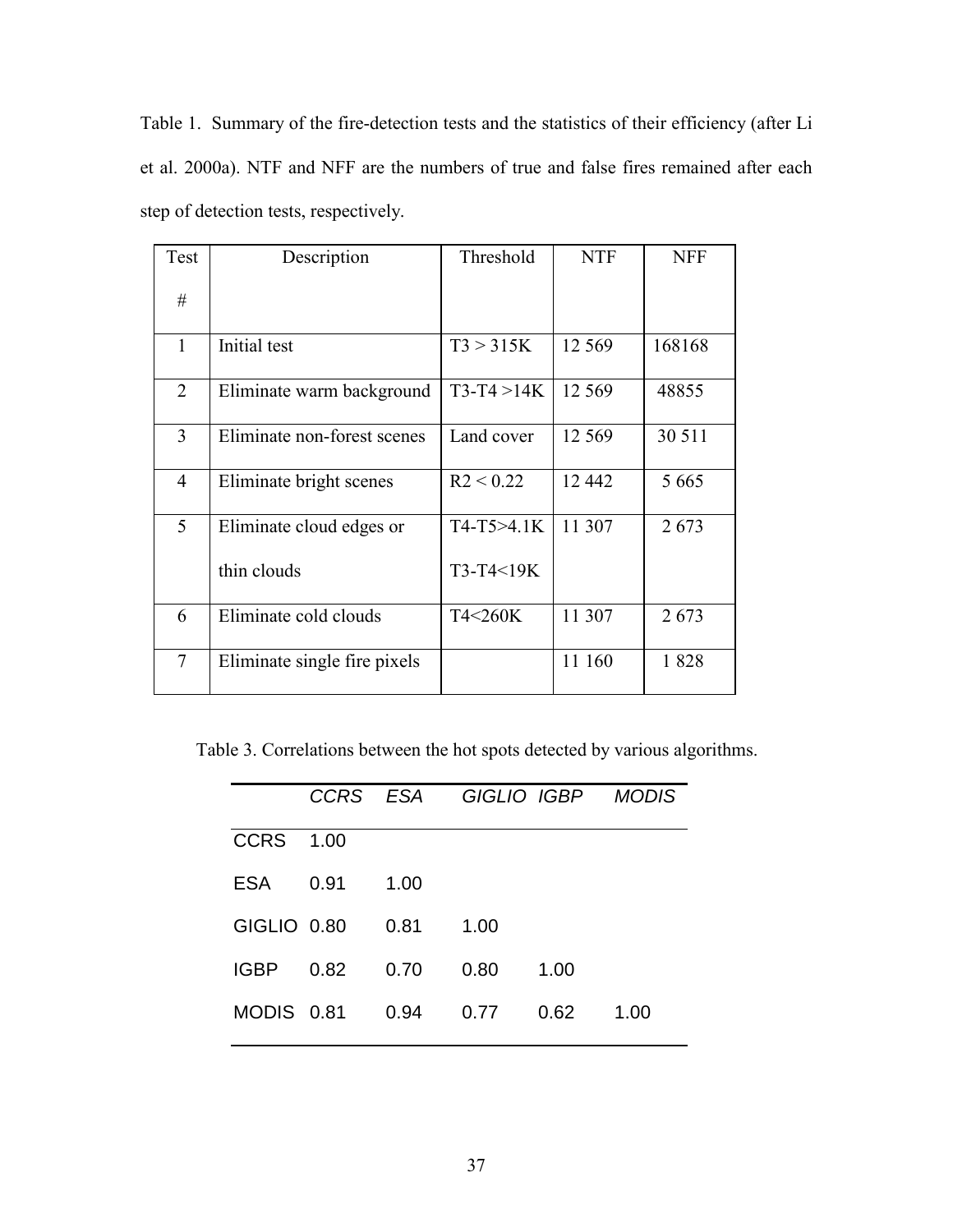Table 2. Five fire detection algorithms tested over the Canadian boreal forest. Note that all statistics (av, ad, md, sd) refer to background pixels; all temperature values are expressed in degrees Kelvin (K); all thresholds given here refer to daytime data.

| <b>Algorithm / Description CCRS</b>                                     |                                                         | <b>ESA</b>                                         | <b>IGBP</b>                                                                                                                                                                                                                 | <b>GIGLIO</b>                                                                                                                                                                                                         | <b>MODIS</b>                                                                                                                                                                                                                                                                        |
|-------------------------------------------------------------------------|---------------------------------------------------------|----------------------------------------------------|-----------------------------------------------------------------------------------------------------------------------------------------------------------------------------------------------------------------------------|-----------------------------------------------------------------------------------------------------------------------------------------------------------------------------------------------------------------------|-------------------------------------------------------------------------------------------------------------------------------------------------------------------------------------------------------------------------------------------------------------------------------------|
| Algorithm category and<br>geographic applicability                      | fixed thresholds,<br>regional (Canada)                  | fixed thresholds, contextual,<br>global/regional   | global                                                                                                                                                                                                                      | contextual,<br>global                                                                                                                                                                                                 | contextual,<br>global                                                                                                                                                                                                                                                               |
| Potential fire detection                                                |                                                         |                                                    | $T_3 > 311$ AND $T_{34} > 8$                                                                                                                                                                                                | $T_3 > 310$ AND $T_{34} > 6$                                                                                                                                                                                          | $T_3 \geq 315$ AND $T_{34} \geq 5$                                                                                                                                                                                                                                                  |
| Background window size<br>Min. number of pixels<br>Background selection |                                                         |                                                    | 15x15<br>3x3<br>to<br>Max $\{25\%$ of pixels tested, 3}<br>$T_3 \leq 311$ OR $T_{34} \leq 8$                                                                                                                                | 21x21<br>5x5<br>to<br>Max $\{25\%$ of pixels tested, 6}<br>$T_3 \leq 318$ OR $T_{34} \leq 12$                                                                                                                         | to $21x21$<br>3x3<br>Max $\{25\%$ of pixels tested, 3<br>$T_3 \leq 320$ OR $T_{34} < 20$                                                                                                                                                                                            |
| Actual fire detection<br>with $T_3$ and/or $T_4$                        | $T_3 > 315$                                             | $T_3 > 320$                                        | Define:<br>$\xi_3 = av(T_3) + 2*sd(T_3) + 3$<br>$\xi_{34}$ = Max {8, av(T <sub>34</sub> )+2*sd(T <sub>34</sub> )}<br>Then,<br>Confirm potential fires as real if:<br>$T_3 > \xi_3$<br>$\mathbf{AND}$<br>$T_{34} > \xi_{34}$ | Define:<br>$\xi_4 = av(T_4) + ad(T_4) - 3$<br>$\xi_{34}$ = av(T <sub>34</sub> )+Max{2.5*ad(T <sub>34</sub> ),4}<br>Then.<br>Confirm potential fires as real if:<br>$T_4 > \xi_4$<br><b>AND</b><br>$T_{34} > \xi_{34}$ | Define:<br>$\xi_3$ =Min[320,av(T <sub>3</sub> )+4*Max{sd(T <sub>3</sub> ),2}]<br>$\xi_{34}$ =Min[20,md(T <sub>34</sub> )+4*Max{sd(T <sub>34</sub> ),2}<br>Then,<br>Confirm potential fires as real if:<br>$T_3 > 360$<br><b>OR</b><br>$T_3 > \xi_3$<br>AND<br>$T_{34} > \xi_{34}$ ] |
| Filter hot surfaces                                                     | $T_{34} \geq 14$                                        | $T_{34} > 15$                                      | Incorporated into fire detection                                                                                                                                                                                            | Incorporated into fire detection                                                                                                                                                                                      | Incorporated into fire detection                                                                                                                                                                                                                                                    |
| Filter clouds                                                           | $T_4 \ge 260$                                           | $T_4 > 245$                                        | $R_1 + R_2 \leq 1.2$ AND $T_5 \geq 265$ AND<br>$(R_1+R_2\leq 0.8 \text{ OR } T_5\geq 285)$                                                                                                                                  | IGBP criteria applied here<br>(no external cloud mask).                                                                                                                                                               | IGBP criteria applied here<br>(no external cloud mask).                                                                                                                                                                                                                             |
| Filter reflective surfaces                                              | $R_2 \leq 0.22$                                         | $R_1 < 0.25$                                       | $R_{2}$ < 0.20                                                                                                                                                                                                              | $R_2 < 0.25$                                                                                                                                                                                                          |                                                                                                                                                                                                                                                                                     |
| Filter sun glint                                                        |                                                         | $ R_1 - R_2  > 0.01$                               |                                                                                                                                                                                                                             |                                                                                                                                                                                                                       | $R_1 \leq 0.3$ OR $R_2 \leq 0.3$ OR<br>reflected sun angle $\geq 40^{\circ}$                                                                                                                                                                                                        |
| Other detection criteria                                                | $T_{34} \ge 19$ OR $T_{45}$ < 4.1                       |                                                    |                                                                                                                                                                                                                             |                                                                                                                                                                                                                       |                                                                                                                                                                                                                                                                                     |
| Post processing<br>(not applied in<br>this investigation)               | Elimination of •<br>non-forest and<br>isolated pixels • | Quicklook<br>inspection,<br>Max annual<br>NDVI > 0 |                                                                                                                                                                                                                             |                                                                                                                                                                                                                       |                                                                                                                                                                                                                                                                                     |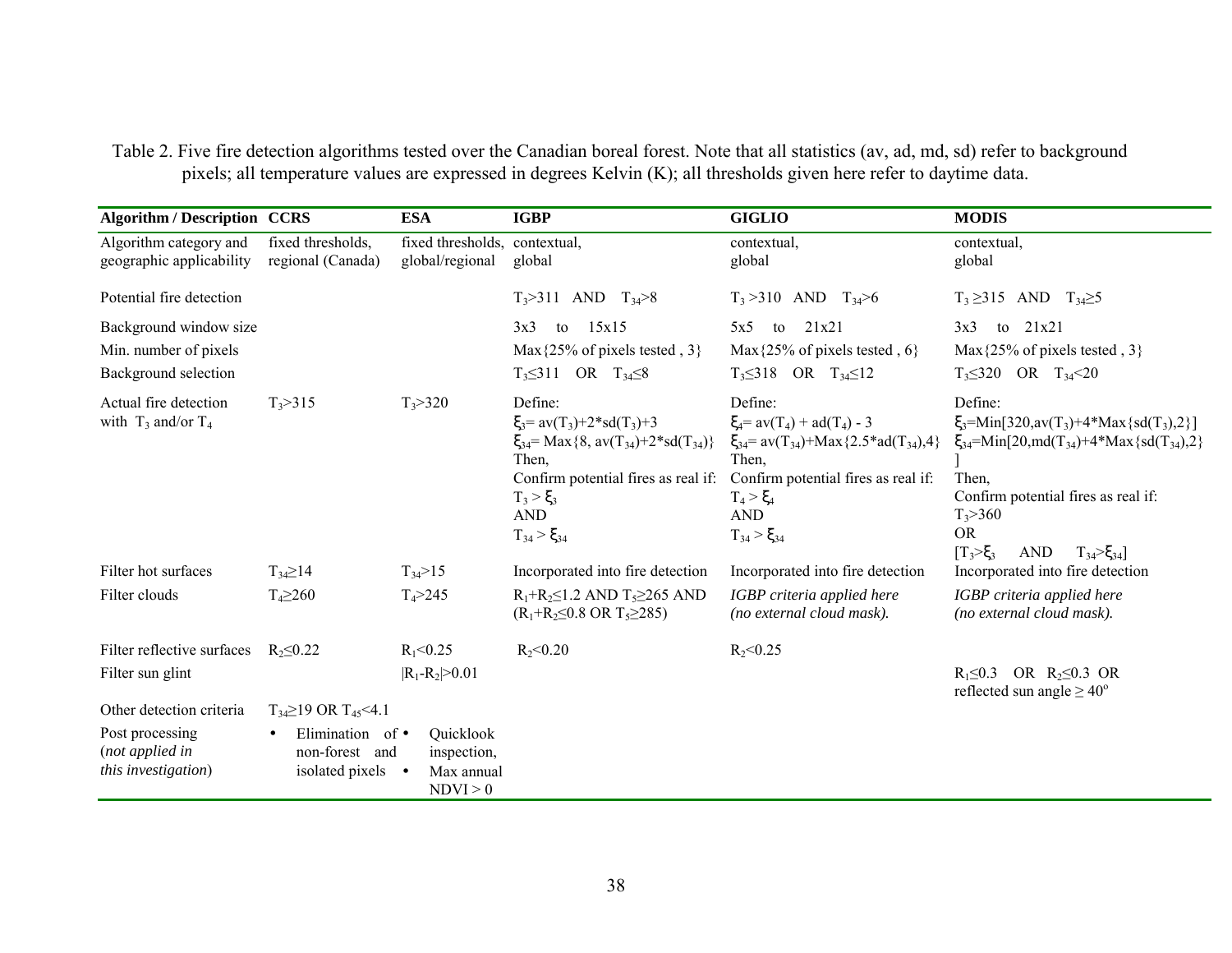# TABLE 2 Footnote

 $R_1$  = Reflectance in Band 1 (0.66  $\mu$ m)  $R_2$  = Reflectance in Band 2 (0.86  $\mu$ m)  $T_3$  = Brightness Temperature in Band 3 (3.75 or 3.95  $\mu$ m for MODIS)  $T_4$  = Brightness Temperature in Band 4 (10.8 µm)  $T_5$  = Brightness Temperature in Band 5 (11.9 µm)  $T_{34}=T_{3}-T_{4}$  $T_{45} = T_{4} - T_{5}$ av( ): mean; ad( ): mean absolute deviation

md( ): median, sd( ): standard deviation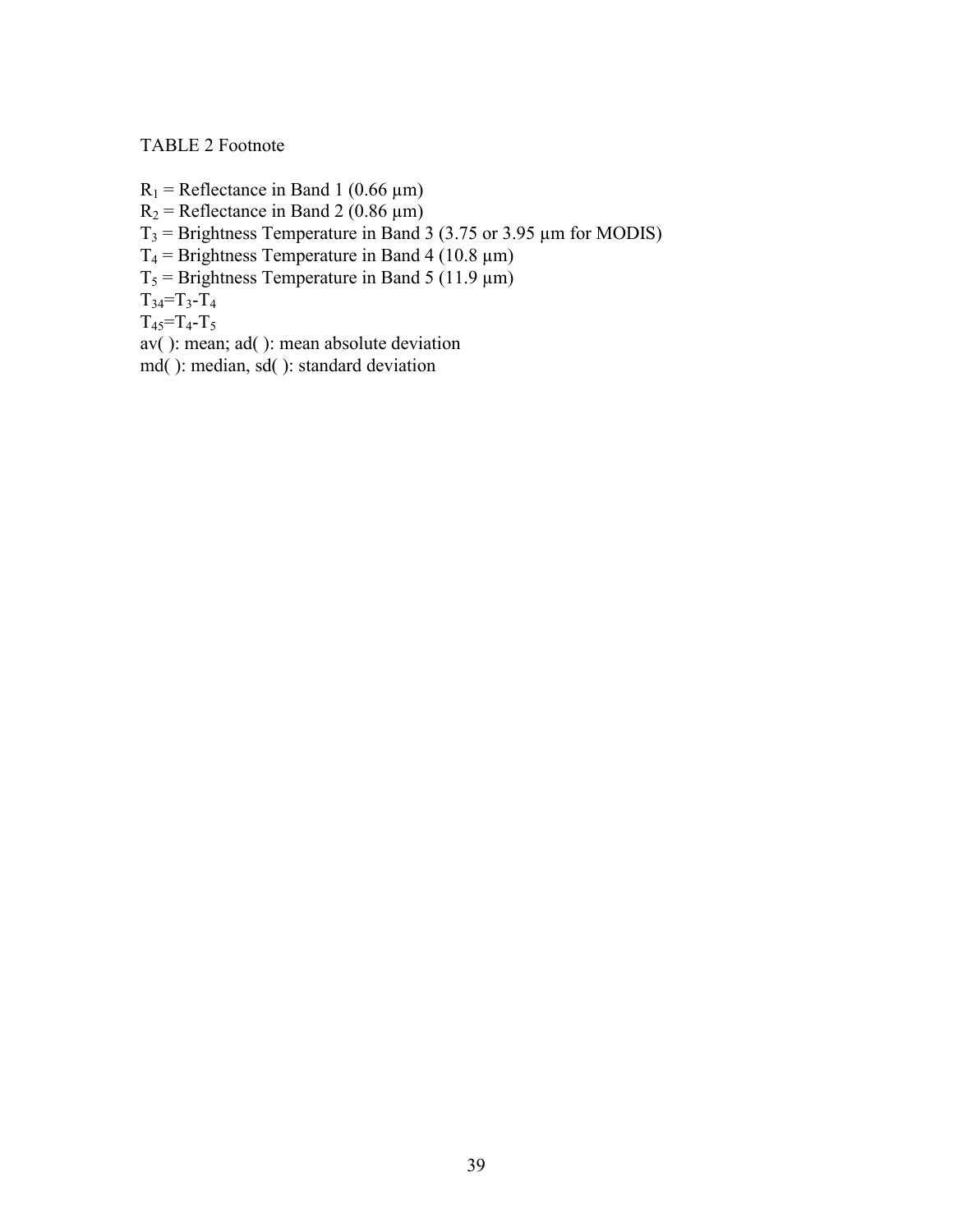#### Figure Captions

- Figure 1. Plank function and the locations of AVHRR channels 3 and 4 (modified after Matson et al., 1987)
- Figure 2. Relationship between Ch. 3 brightness temperature and surface temperature with varying contribution of solar reflection. The brightness temperatures are inverted from radiances as computed by  $R_3 = \alpha S_0 \mu_0 / \pi + (1-\alpha) B(\lambda_3, T_b)$ , where S<sub>0</sub> is Ch.3 solar constant,  $\mu_0$  is cos SZA,  $\alpha$  is albedo,  $\lambda_3$  is effective Ch.3 wavelength,  $T_b$  is surface temperature. Atmospheric attenuation is neglected. The upper and lower panels show the influence of albedo and solar zenith angle.
- Figure 3. Atmospheric transmittances (solid curves) in the spectral regions of AVHRR channels 3 and 4 computed by MODTRAN3.7 for the sub-Arctic summer atmosphere. The radiometer's spectral response functions are also shown in the figure.
- Figure 4. Relationships between the brightness temperature at the top of the atmosphere and the surface temperature in AVHRR channels 3 and 4. Atmospheric effects are accounted for by the MODTRAN 3.7 code that computes atmospheric attenuation due to absorption and enhancement due to emission.
- Figure 5 Difference between AVHRR channels 3 and 4 TOA brightness temperatures as a function of the fraction of a fire whose temperature exceeds background temperature by an amount ranging from 100K to 800K.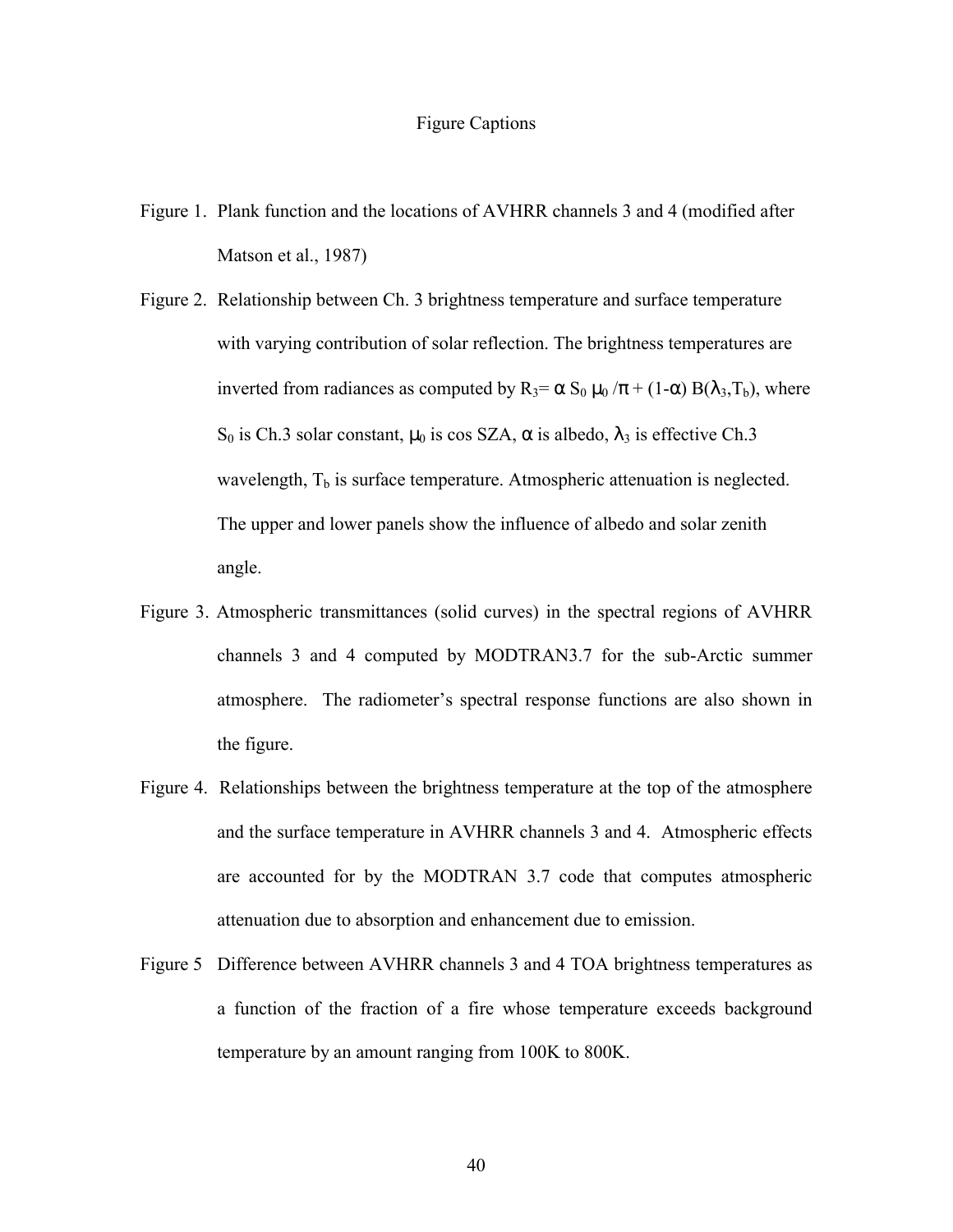- Figure 6. Fire detection envelop at scan angles of  $0^{\circ}$ (a),  $40^{\circ}$ (b) and  $55^{\circ}$ (c) using the ESA algorithm (Arino et al. 1993) for fires in the tropical rain forest biome (From Giglio et al. 1999).
- Figure 7. Comparison of fire hot spots detected by the five algorithms against fire polygons obtained by Canadian forest agencies.
- Figure 8. Comparison of fire detection results by the five algorithms over the Canadian prairies.
- Figure 9. Mean, minimum and maximum values of the reflectivity in AVHRR channel 3 observed for many samples of soils (top) and vegetation (bottom) (reproduced from Salisbury and D'Aria, 1994).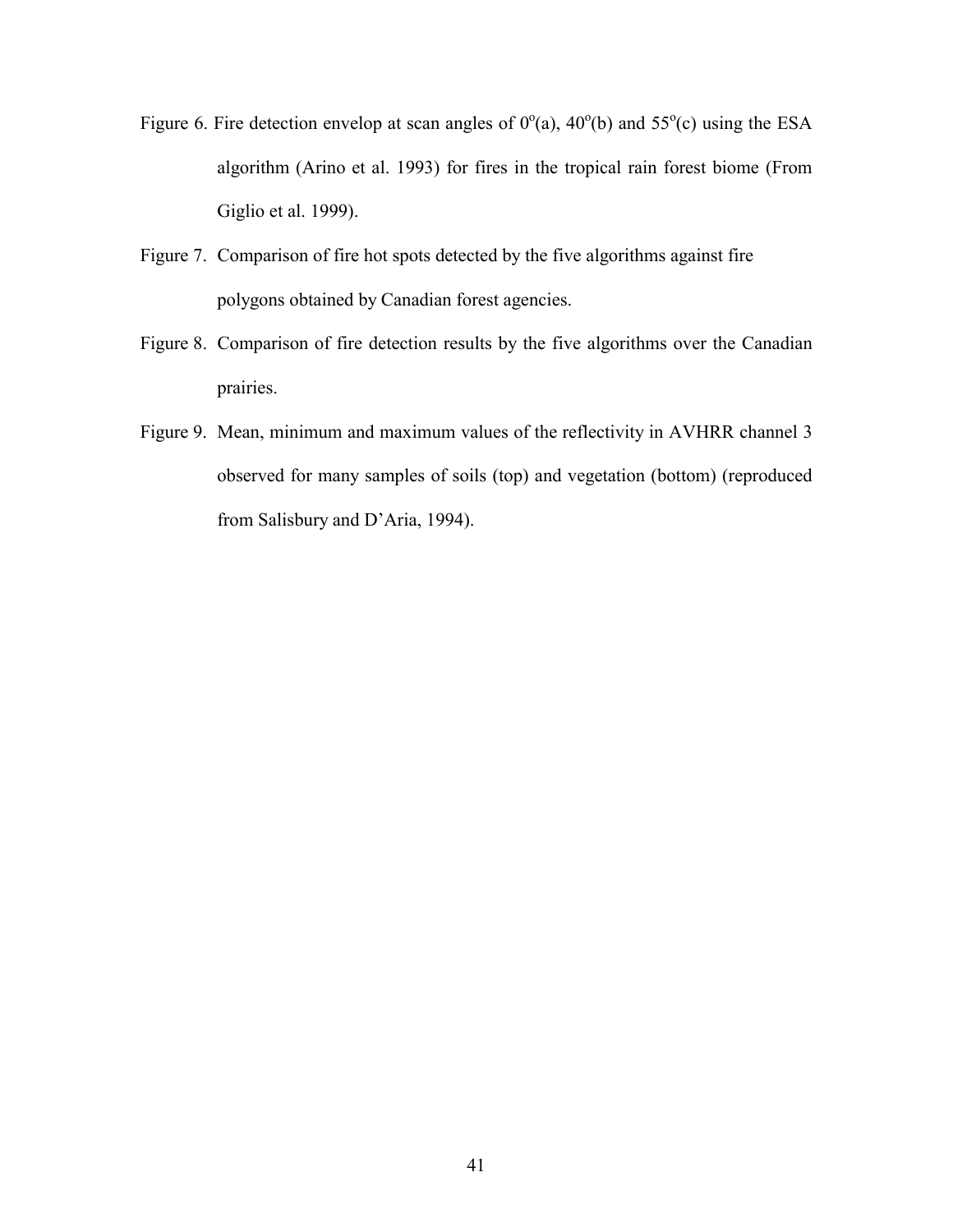

Figure 1. Plank function and the locations of AVHRR channel 3 and 4.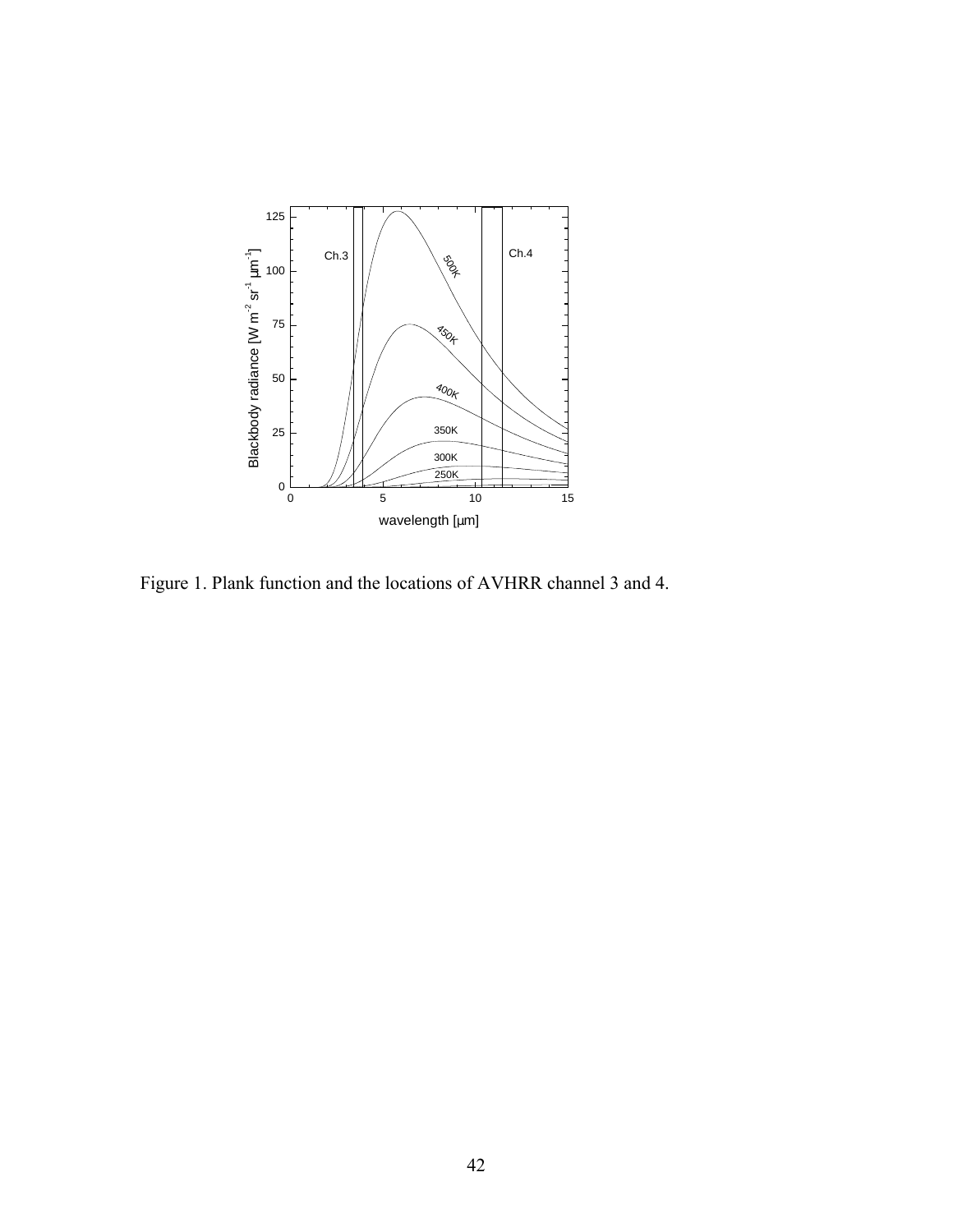

Figure 2. Relationship between Ch. 3 brightness temperature and surface temperature with varying contribution of solar reflection. The brightness temperatures are inverted from radiances as computed by  $R_3 = \alpha S_0 \mu_0 / \pi + (1-\alpha) B(\lambda_3, T_b)$ , where  $S_0$  is Ch.3 solar constant,  $\mu_0$  is cos SZA,  $\alpha$  is albedo,  $\lambda_3$  is effective Ch.3 wavelength,  $T_b$  is surface temperature. Atmospheric attenuation is neglected. The upper and lower panels show the influence of albedo and solar zenith angle.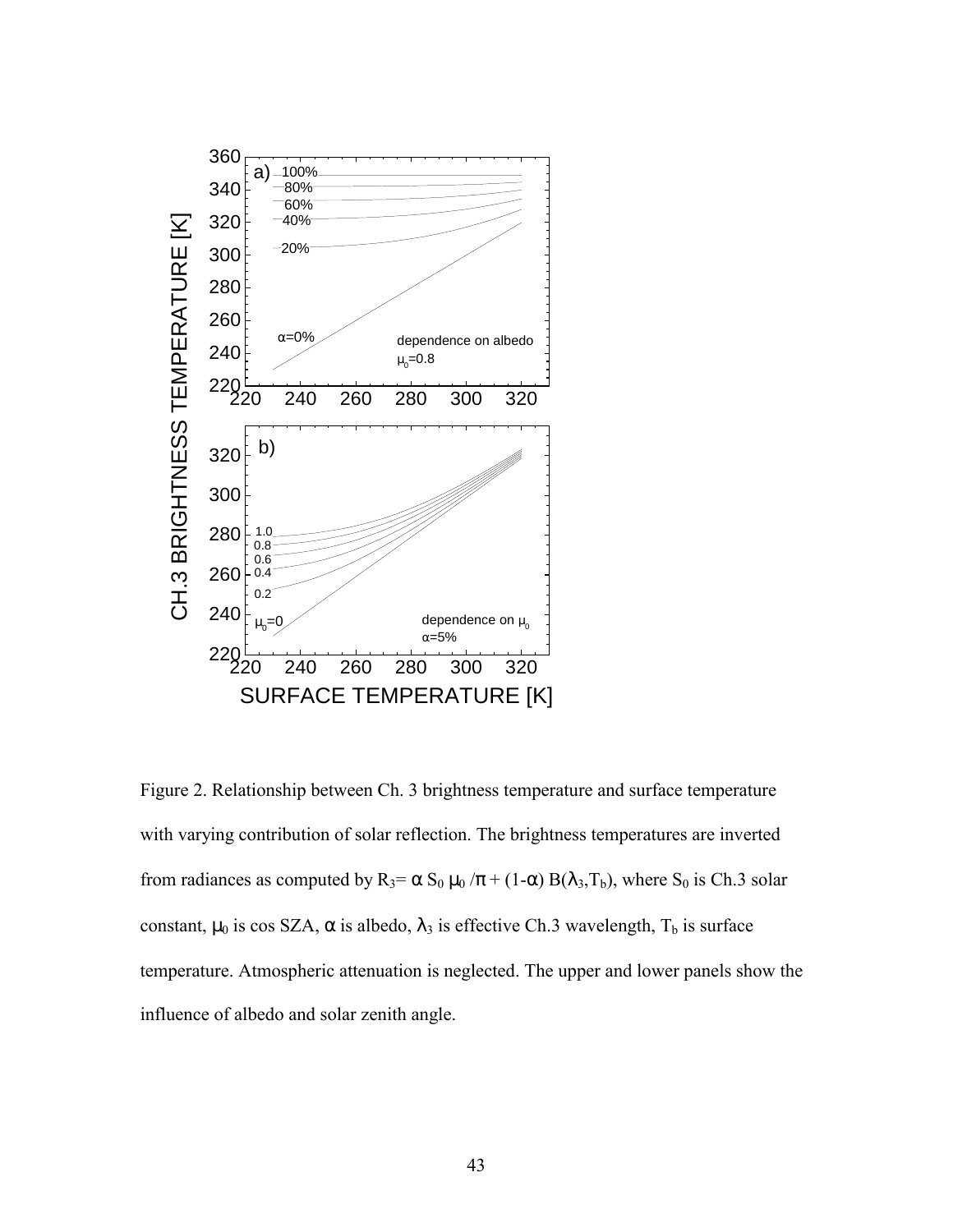

Figure 3. Atmospheric transmittances (solid curves) in the spectral regions of AVHRR channel 3 and 4 computed by MODTRAN3.7 for the sub-Arctic summer atmosphere. The radiometer's spectral response functions are also shown in the figure.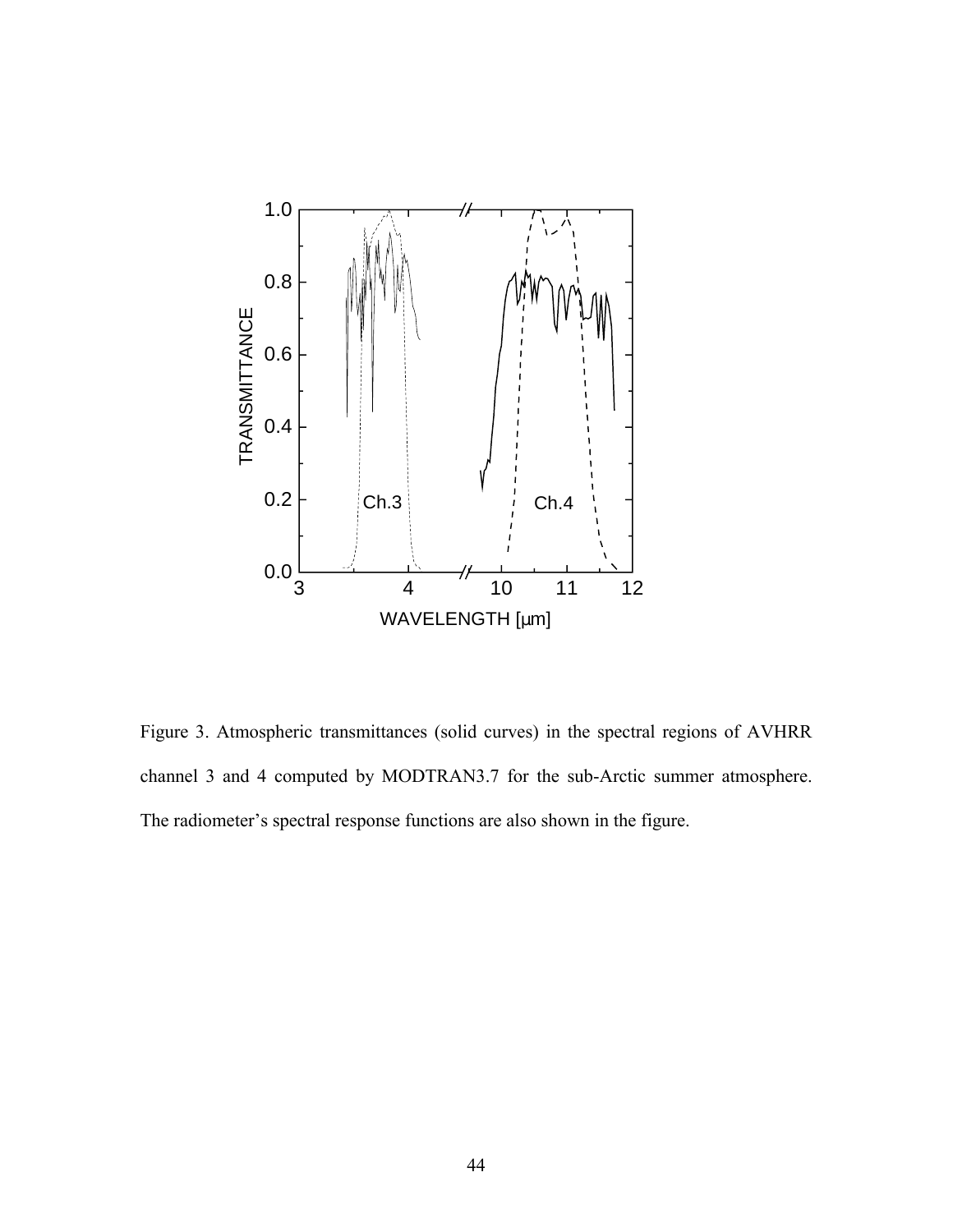

Figure 4. The relationships between brightness temperature at the top of the atmosphere and surface temperature in AVHRR channel 3 and 4. Atmospheric effects are accounted for by the MODTRAN 3.7 code that computes atmospheric attenuation due to absorption and enhancement due to emission.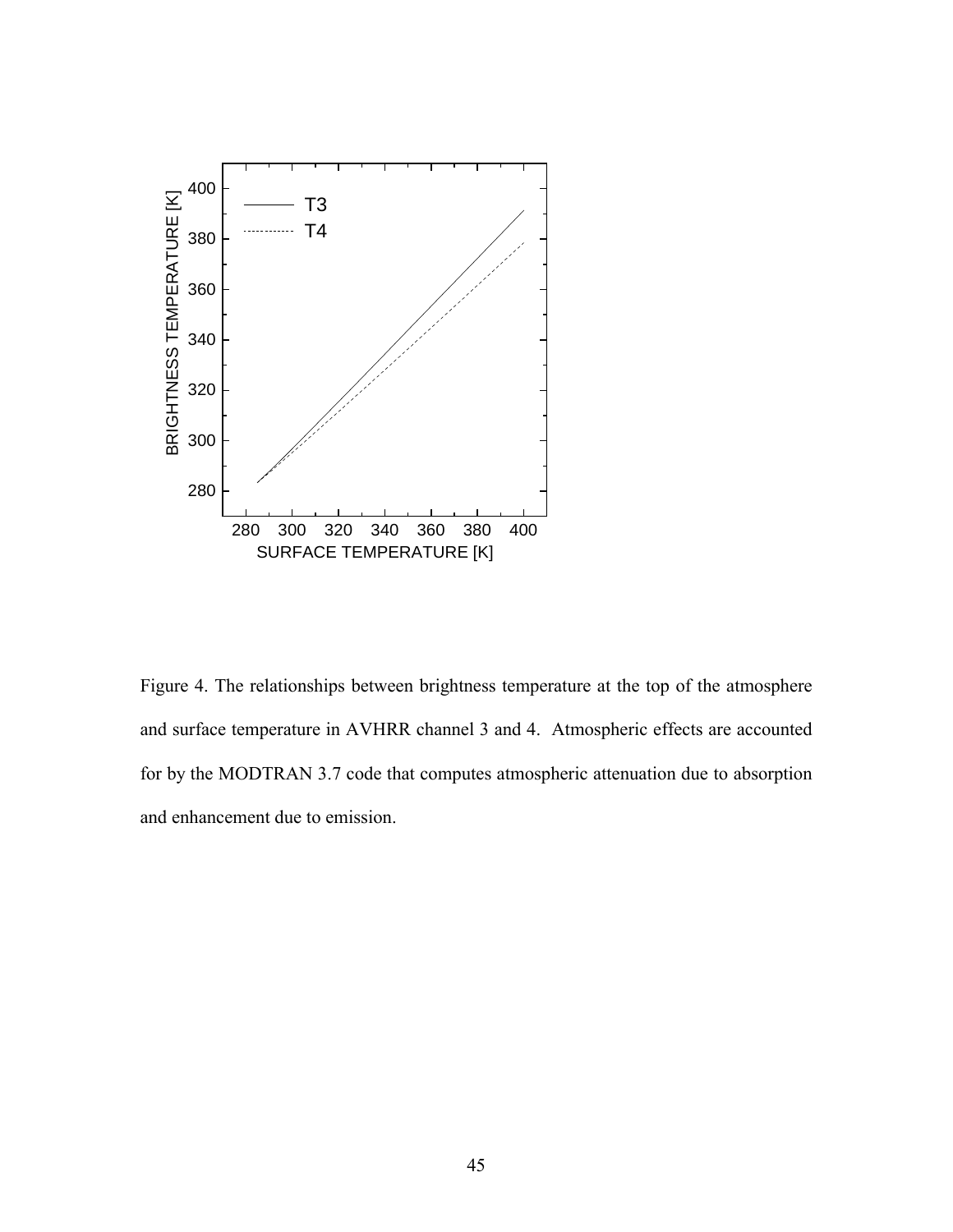

Figure 5 Difference between channel 3 and 4 TOA brightness temperatures as a function of the fraction of a fire whose temperature exceeds background temperature by an amount ranging from 100K to 800K.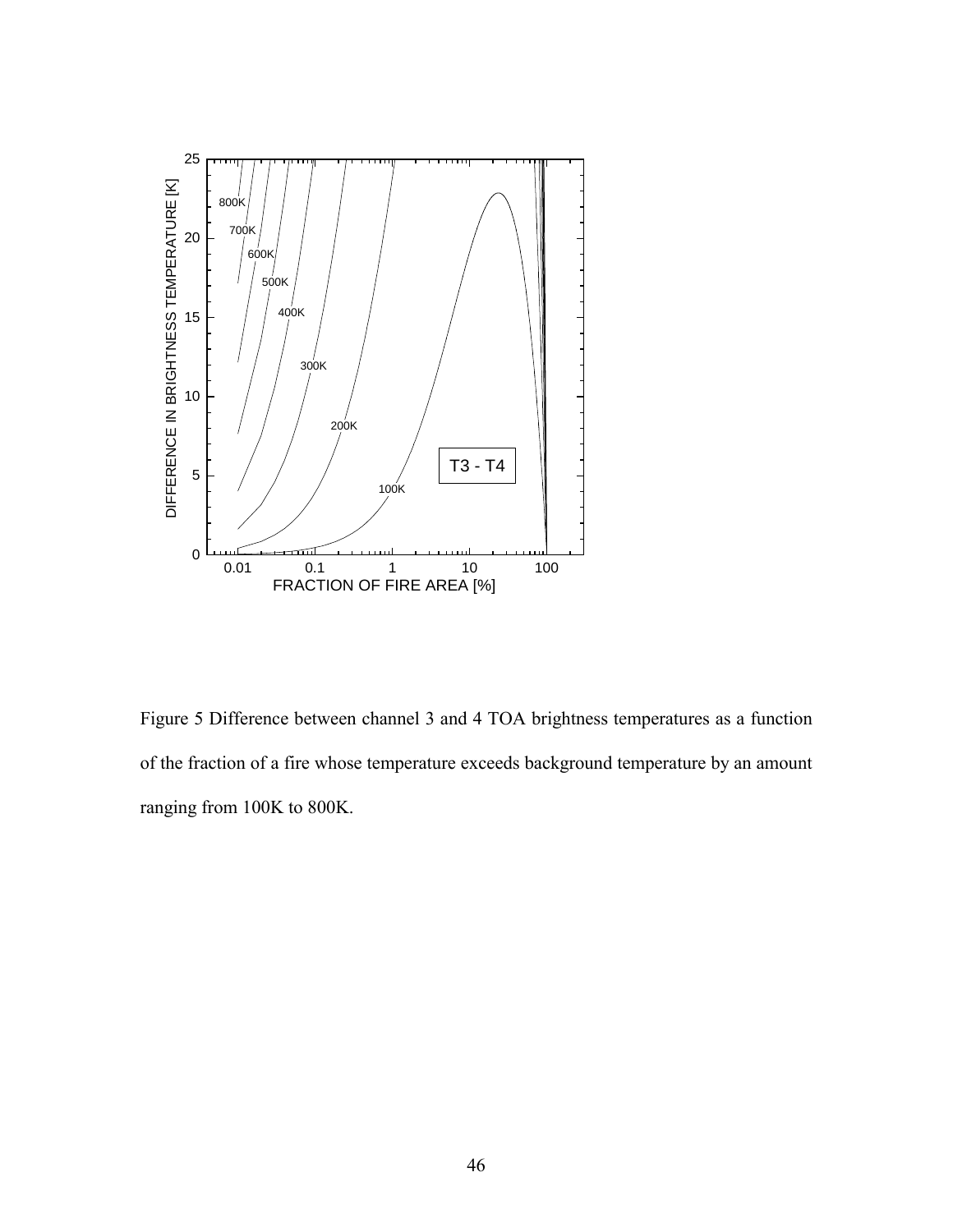

Figure 6. Fire detection envelop at scan angles of  $0^{\circ}$ (a),  $40^{\circ}$ (b) and  $55^{\circ}$ (c) using the ESA algorithm (Arino et al. 1993) for fires in the tropical rain forest biome (From Giglio et al. 1999).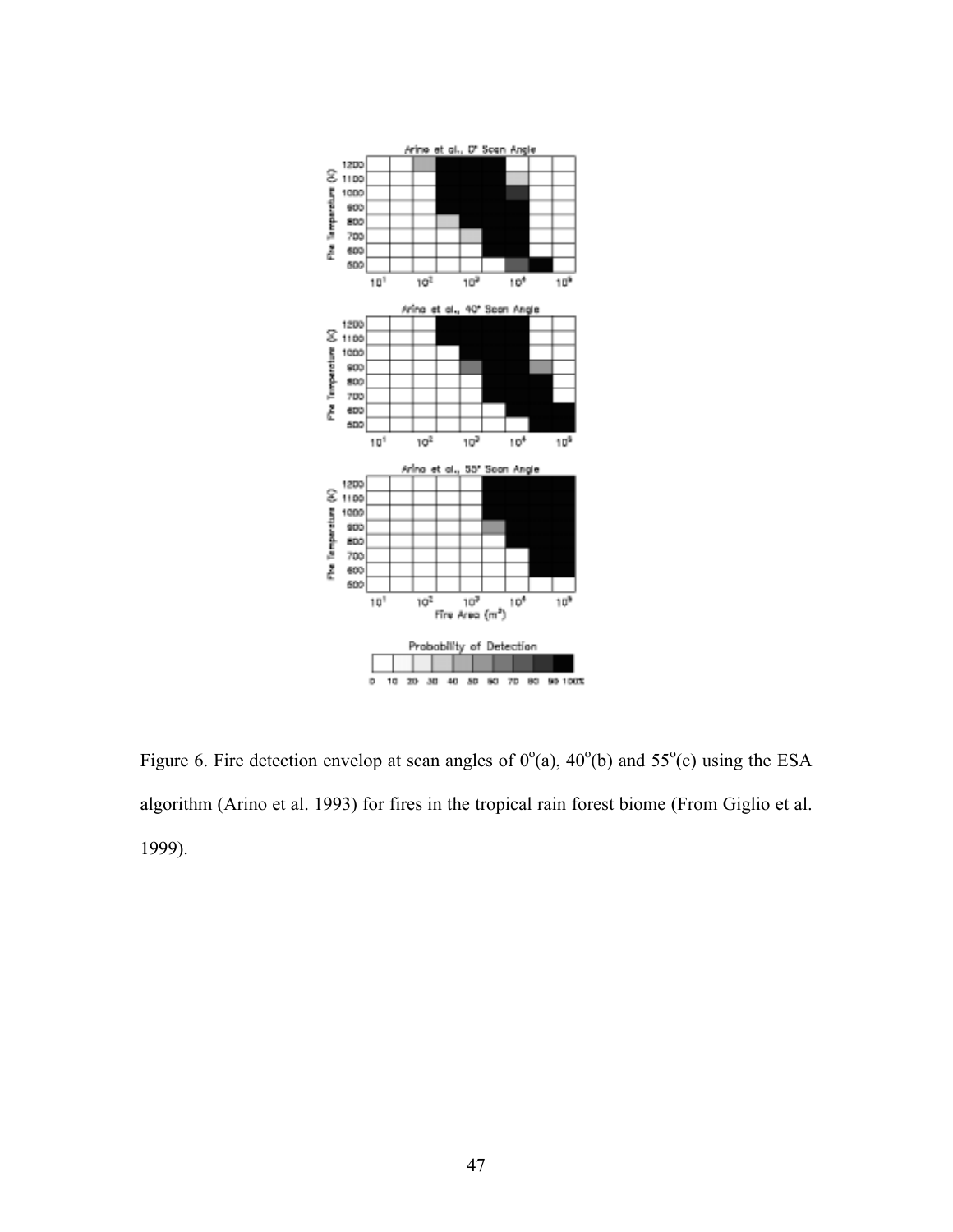

Figure 7. Comparison of fire hot spots detected by 5 algorithms against fire polygons obtained by Canadian forest agencies.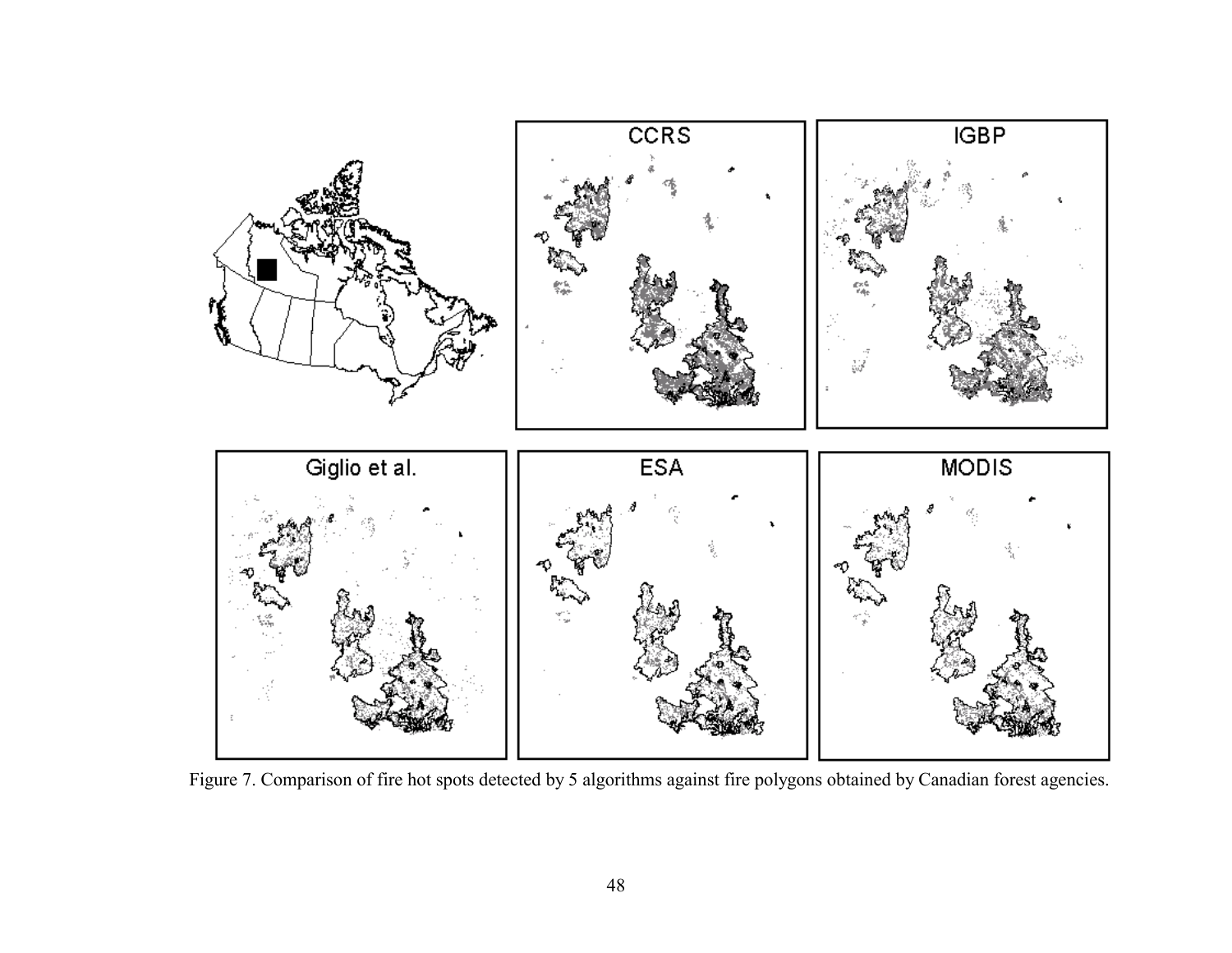

Figure 8. Comparison of fire detection results by the five algorithms over the Canadian prairies.